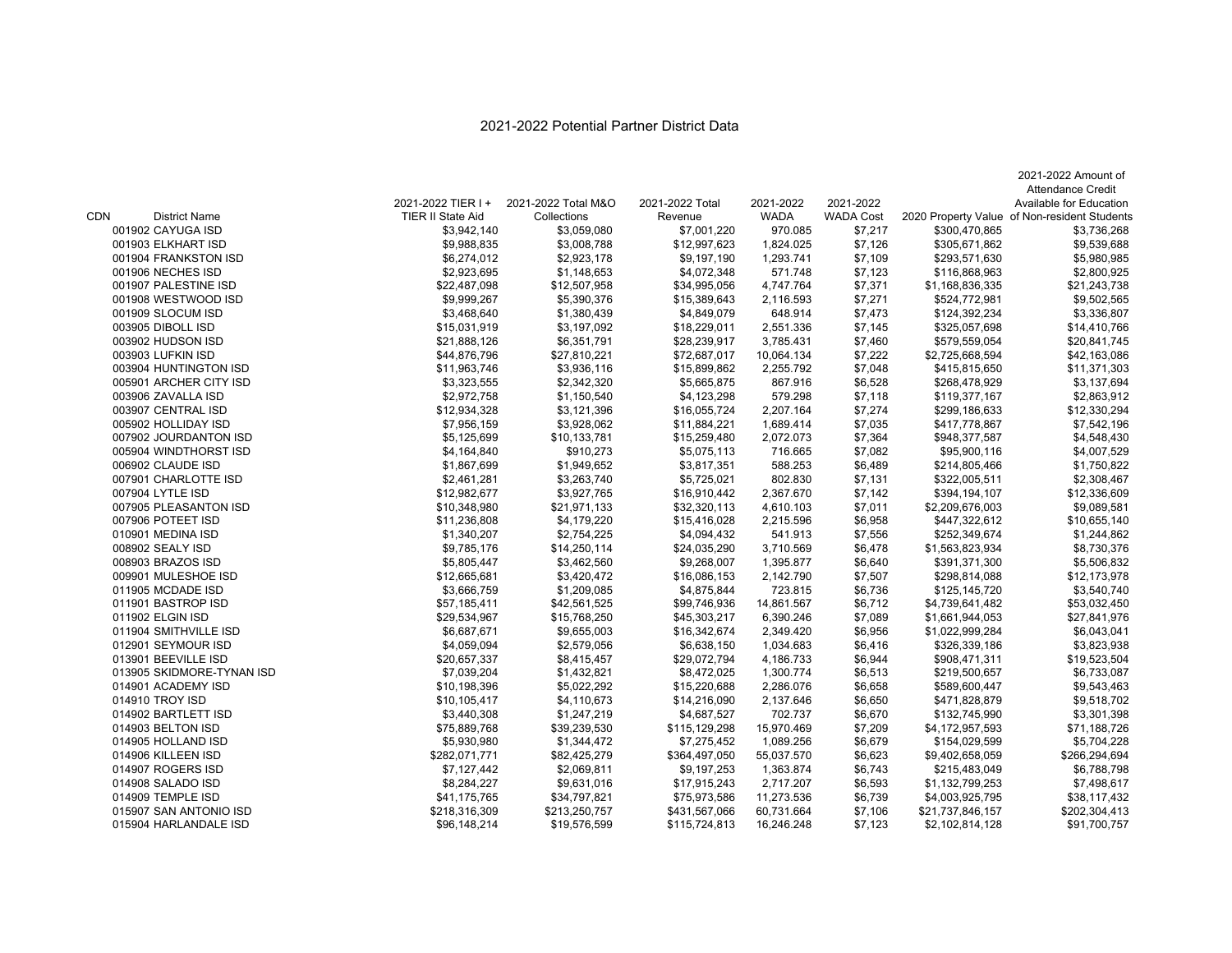| 015905 EDGEWOOD ISD          | \$67,912,935  | \$15,123,877  | \$83,036,812  | 12,120.131  | \$6,851 | \$1,764,386,559  | \$64,720,222  |
|------------------------------|---------------|---------------|---------------|-------------|---------|------------------|---------------|
| 015911 EAST CENTRAL ISD      | \$43,046,330  | \$43,031,028  | \$86,077,358  | 12,880.519  | \$6,683 | \$4,699,353,457  | \$39,493,863  |
| 015908 SOUTH SAN ANTONIO ISD | \$51,144,844  | \$17,130,674  | \$68,275,518  | 10,563.761  | \$6.463 | \$2,068,422,461  | \$48,235,546  |
| 015909 SOMERSET ISD          | \$34,305,928  | \$5,593,552   | \$39,899,480  | 5,600.930   | \$7,124 | \$617,317,462    | \$32,838,695  |
| 015915 NORTHSIDE ISD         | \$281,335,757 | \$580,264,338 | \$861,600,095 | 131,521.238 | \$6,551 | \$62,974,053,003 | \$243,159,130 |
| 015912 SOUTHWEST ISD         | \$91,017,550  | \$40,238,160  | \$131,255,710 | 18,552.866  | \$7,075 | \$4,111,134,730  | \$86,127,055  |
| 015916 JUDSON ISD            | \$97,327,013  | \$100,668,840 | \$197,995,853 | 30,262.445  | \$6,543 | \$11,565,294,573 | \$88,520,482  |
| 015917 SOUTHSIDE ISD         | \$40,390,470  | \$15,508,866  | \$55,899,336  | 7,808.750   | \$7,159 | \$1,562,878,863  | \$38,380,787  |
| 018904 VALLEY MILLS ISD      | \$4,799,587   | \$2,442,164   | \$7,241,751   | 1,085.875   | \$6,669 | \$267,500,929    | \$4,570,766   |
| 018901 CLIFTON ISD           | \$4,790,956   | \$5,570,314   | \$10,361,270  | 1,681.712   | \$6,161 | \$684,821,220    | \$4,427,353   |
| 018902 MERIDIAN ISD          | \$3,166,465   | \$2,076,566   | \$5,243,031   | 774.959     | \$6,766 | \$215,779,219    | \$3,011,054   |
| 018903 MORGAN ISD            | \$1,212,338   | \$660,724     | \$1,873,062   | 299.843     | \$6,247 | \$85,616,328     | \$1,161,826   |
| 018908 CRANFILLS GAP ISD     | \$1,045,666   | \$906,786     | \$1,952,452   | 286.770     | \$6,808 | \$96,104,754     | \$997,452     |
| 018905 WALNUT SPRINGS ISD    | \$1,385,135   | \$1,111,384   | \$2,496,519   | 386.555     | \$6,458 | \$134,943,268    | \$1,323,322   |
| 018906 IREDELL ISD           | \$810,650     | \$1,347,796   | \$2,158,446   | 329.446     | \$6,552 | \$161,626,464    | \$755,195     |
| 019905 NEW BOSTON ISD        | \$9,282,806   | \$4,226,238   | \$13,509,044  | 1,862.985   | \$7,251 | \$408,946,448    | \$8,852,707   |
| 019901 DEKALB ISD            | \$7,181,970   | \$2,240,480   | \$9,422,450   | 1,306.556   | \$7,212 | \$215,391,617    | \$6,907,829   |
| 019902 HOOKS ISD             | \$8,850,470   | \$1,748,593   | \$10,599,063  | 1,471.665   | \$7,202 | \$169,292,932    | \$8,533,256   |
| 019903 MAUD ISD              | \$5,421,873   | \$731,027     | \$6,152,900   | 843.853     | \$7,291 | \$69,943,465     | \$5,242,997   |
| 019906 REDWATER ISD          | \$8,944,407   | \$2,979,518   | \$11,923,925  | 1,635.718   | \$7,290 | \$286,489,187    | \$8,529,640   |
| 019910 MALTA ISD             | \$2,227,099   | \$248,589     | \$2,475,688   | 354.080     | \$6,992 | \$25,384,024     | \$2,158,779   |
| 019907 TEXARKANA ISD         | \$55,464,894  | \$23,882,661  | \$79,347,555  | 10,919.764  | \$7,266 | \$2,255,140,455  | \$52,700,280  |
| 019908 LIBERTY-EYLAU ISD     | \$16,765,681  | \$6,238,344   | \$23,004,025  | 3,168.650   | \$7,260 | \$590,398,817    | \$15,960,167  |
| 019909 SIMMS ISD             | \$5,213,663   | \$1,372,442   | \$6,586,105   | 904.235     | \$7,284 | \$131,001,862    | \$5,031,704   |
| 019911 RED LICK ISD          | \$2,888,470   | \$2,337,309   | \$5,225,779   | 774.759     | \$6,745 | \$255,452,316    | \$2,686,371   |
| 020901 ALVIN ISD             | \$191,102,481 | \$83,958,254  | \$275,060,735 | 38,082.216  | \$7,223 | \$8,602,133,805  | \$180,939,189 |
| 019912 PLEASANT GROVE ISD    | \$9,993,957   | \$9,451,542   | \$19,445,499  | 2,867.288   | \$6,782 | \$996,814,556    | \$9,155,691   |
| 019913 HUBBARD ISD           | \$1,043,011   | \$226,059     | \$1,269,070   | 187.774     | \$6,758 | \$24,014,494     | \$1,017,169   |
| 019914 LEARY ISD             | \$1,256,344   | \$431,421     | \$1,687,765   | 236.869     | \$7,125 | \$46,957,644     | \$1,222,320   |
| 020902 ANGLETON ISD          | \$26,790,460  | \$29,544,625  | \$56,335,085  | 9,024.878   | \$6,242 | \$3,659,164,342  | \$24,205,516  |
| 020904 DANBURY ISD           | \$5,165,239   | \$3,273,673   | \$8,438,912   | 1,216.263   | \$6,938 | \$358,159,221    | \$4,880,261   |
| 020907 COLUMBIA-BRAZORIA ISD | \$11,356,136  | \$13,587,779  | \$24,943,915  | 3,827.152   | \$6,518 | \$1,634,527,369  | \$10,300,204  |
| 020908 PEARLAND ISD          | \$88,531,975  | \$82,542,857  | \$171,074,832 | 25,396.969  | \$6,736 | \$8,892,353,779  | \$80,486,968  |
| 020910 DAMON ISD             | \$808,409     | \$816,645     | \$1,625,054   | 226.239     | \$7,183 | \$104,626,362    | \$773,242     |
| 022902 MARATHON ISD          | \$629,995     | \$1,051,281   | \$1,681,276   | 233.532     | \$7,199 | \$100,742,525    | \$608,755     |
| 021902 BRYAN ISD             | \$54,880,303  | \$89,008,160  | \$143,888,463 | 21,180.310  | \$6,794 | \$9,414,456,053  | \$49,080,170  |
| 022004 TERLINGUA CSD         | \$872,440     | \$958,314     | \$1,830,754   | 274.962     | \$6,658 | \$103,642,415    | \$835,090     |
| 022901 ALPINE ISD            | \$3,305,917   | \$6,083,225   | \$9,389,142   | 1,499.235   | \$6,263 | \$713,012,661    | \$2,958,514   |
| 025901 BANGS ISD             | \$5,319,843   | \$3,942,894   | \$9,262,737   | 1,378.381   | \$6,720 | \$428,772,892    | \$5,012,824   |
| 022903 SAN VICENTE ISD       | \$770,573     | \$86,055      | \$856,628     | 128.930     | \$6,644 | \$9,635,117      | \$768,909     |
| 023902 SILVERTON ISD         | \$812,237     | \$1,539,686   | \$2,351,923   | 355.599     | \$6,614 | \$166,389,105    | \$741,501     |
| 024901 BROOKS COUNTY ISD     | \$9,465,762   | \$5,247,141   | \$14,712,903  | 2,067.211   | \$7,117 | \$525,815,184    | \$8,953,479   |
| 025902 BROWNWOOD ISD         | \$13,595,554  | \$15,494,597  | \$29,090,151  | 4,450.897   | \$6,536 | \$1,668,177,016  | \$12,331,633  |
| 025908 BROOKESMITH ISD       | \$1,097,556   | \$1,352,816   | \$2,450,372   | 343.325     | \$7,137 | \$135,113,151    | \$1,039,784   |
| 025904 BLANKET ISD           | \$1,389,328   | \$637,518     | \$2,026,846   | 322.078     | \$6,293 | \$79,350,410     | \$1,335,339   |
| 025905 MAY ISD               | \$1,193,563   | \$1,919,048   | \$3,112,611   | 456.314     | \$6,821 | \$203,156,246    | \$1,097,805   |
| 025906 ZEPHYR ISD            | \$1,906,382   | \$549,480     | \$2,455,862   | 374.715     | \$6,554 | \$64,841,869     | \$1,833,462   |
| 025909 EARLY ISD             | \$8,245,503   | \$3,686,460   | \$11,931,963  | 1,728.768   | \$6,902 | \$401,467,390    | \$7,812,226   |
| 026902 SOMERVILLE ISD        | \$3,089,561   | \$3,401,456   | \$6,491,017   | 989.488     | \$6,560 | \$367,604,411    | \$2,897,634   |
| 026903 SNOOK ISD             | \$3,259,995   | \$3,398,401   | \$6,658,396   | 903.133     | \$7,373 | \$318,597,970    | \$3,079,793   |
| 028906 PRAIRIE LEA ISD       | \$1,263,610   | \$1,523,858   | \$2,787,468   | 424.641     | \$6,564 | \$162,686,293    | \$1,187,706   |
| 028902 LOCKHART ISD          | \$37,706,268  | \$15,399,702  | \$53,105,970  | 8,221.084   | \$6,460 | \$1,925,332,999  | \$35,483,498  |
|                              |               |               |               |             |         |                  |               |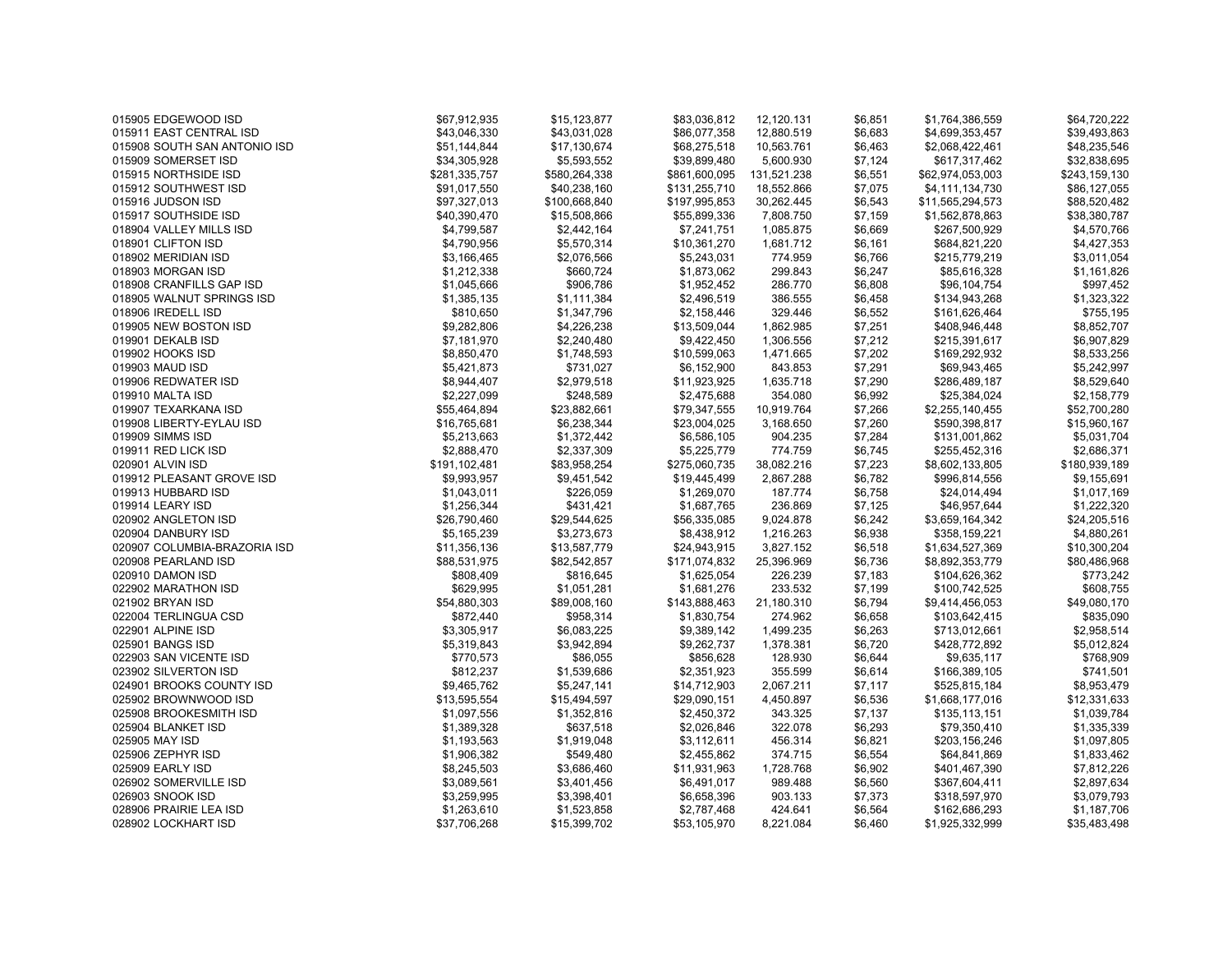| 028903 LULING ISD          | \$8,140,761   | \$5,433,613   | \$13,574,374  | 2,052.669  | \$6,613  | \$573,549,094    | \$7,626,443   |
|----------------------------|---------------|---------------|---------------|------------|----------|------------------|---------------|
| 030906 EULA ISD            | \$2,672,000   | \$3,177,525   | \$5,849,525   | 779.570    | \$7,504  | \$289,942,897    | \$2,504,339   |
| 030901 CROSS PLAINS ISD    | \$2,763,057   | \$1,894,752   | \$4,657,809   | 631.683    | \$7,374  | \$183,703,172    | \$2,631,683   |
| 030902 CLYDE CISD          | \$9,056,438   | \$5,573,107   | \$14,629,545  | 2,087.054  | \$7,010  | \$534,046,337    | \$8,531,326   |
| 030903 BAIRD ISD           | \$1,246,836   | \$2,593,586   | \$3,840,422   | 527.746    | \$7,277  | \$255,158,735    | \$1,143,401   |
| 031905 LA FERIA ISD        | \$25,849,485  | \$4,582,800   | \$30,432,285  | 4,292.020  | \$7,090  | \$487,082,444    | \$24,708,520  |
| 031901 BROWNSVILLE ISD     | \$338,613,846 | \$70,091,406  | \$408,705,252 | 56,198.323 | \$7,273  | \$6,630,093,302  | \$323,779,822 |
| 031903 HARLINGEN CISD      | \$131,782,189 | \$41,478,354  | \$173,260,543 | 23,874.278 | \$7,257  | \$4,077,618,950  | \$125,189,644 |
| 031906 LOS FRESNOS CISD    | \$73,410,134  | \$22,771,904  | \$96,182,038  | 13,646.883 | \$7,048  | \$2,429,039,756  | \$69,553,754  |
| 031913 SANTA MARIA ISD     | \$7,247,551   | \$697,604     | \$7,945,155   | 1,101.648  | \$7,212  | \$68,836,242     | \$7,035,236   |
| 031911 RIO HONDO ISD       | \$15,007,531  | \$3,566,181   | \$18,573,712  | 2,477.789  | \$7,496  | \$310,590,251    | \$14,388,261  |
| 031912 SAN BENITO CISD     | \$78,176,489  | \$12,279,809  | \$90,456,298  | 12,606.351 | \$7,175  | \$1,242,567,129  | \$74,663,386  |
| 033901 GROOM ISD           | \$1,118,068   | \$973,756     | \$2,091,824   | 331.414    | \$6,312  | \$115,410,343    | \$1,067,531   |
| 031914 SANTA ROSA ISD      | \$11,118,184  | \$1,140,635   | \$12,258,819  | 1,632.415  | \$7,510  | \$99,872,434     | \$10,769,018  |
| 032902 PITTSBURG ISD       | \$13,128,853  | \$8,252,650   | \$21,381,503  | 3,240.350  | \$6,599  | \$914,969,809    | \$12,253,030  |
| 034902 AVINGER ISD         | \$1,422,101   | \$742,892     | \$2,164,993   | 299.907    | \$7,219  | \$74,543,599     | \$1,369,355   |
| 033902 PANHANDLE ISD       | \$2,171,960   | \$4,504,944   | \$6,676,904   | 1,070.877  | \$6,235  | \$517,188,757    | \$1,930,191   |
| 033904 WHITE DEER ISD      | \$2,200,701   | \$2,082,026   | \$4,282,727   | 650.167    | \$6,587  | \$223,780,550    | \$2,061,813   |
| 034901 ATLANTA ISD         | \$12,160,010  | \$5,818,535   | \$17,978,545  | 2,459.023  | \$7,311  | \$556,882,104    | \$11,481,393  |
| 034903 HUGHES SPRINGS ISD  | \$9,698,627   | \$2,826,839   | \$12,525,466  | 1,760.905  | \$7,113  | \$277,276,944    | \$9,283,222   |
| 034909 BLOOMBURG ISD       | \$3,004,772   | \$509,200     | \$3,513,972   | 486.319    | \$7,226  | \$49,814,817     | \$2,913,612   |
| 034905 LINDEN-KILDARE CISD | \$5,215,264   | \$2,850,601   | \$8,065,865   | 1,086.319  | \$7,425  | \$268,031,622    | \$4,982,640   |
| 034906 MCLEOD ISD          | \$4,189,979   | \$340,219     | \$4,530,198   | 682.651    | \$6,636  | \$37,112,416     | \$4,044,153   |
| 034907 QUEEN CITY ISD      | \$6,783,728   | \$5,556,782   | \$12,340,510  | 1,717.922  | \$7,183  | \$549,716,779    | \$6,431,644   |
| 036901 ANAHUAC ISD         | \$6,242,551   | \$5,443,348   | \$11,685,899  | 1,949.134  | \$5,995  | \$710,749,883    | \$5,701,716   |
| 035901 DIMMITT ISD         | \$9,249,125   | \$2,760,606   | \$12,009,731  | 1,819.191  | \$6,602  | \$299,466,869    | \$8,820,694   |
| 035902 HART ISD            | \$1,668,611   | \$759,275     | \$2,427,886   | 343.856    | \$7,061  | \$77,355,505     | \$1,592,132   |
| 035903 NAZARETH ISD        | \$2,218,291   | \$808,018     | \$3,026,309   | 416.256    | \$7,270  | \$76,414,417     | \$2,124,462   |
| 037907 RUSK ISD            | \$14,052,180  | \$4,434,117   | \$18,486,297  | 2,735.120  | \$6,759  | \$455,721,155    | \$13,315,037  |
| 036903 EAST CHAMBERS ISD   | \$12,071,488  | \$3,131,580   | \$15,203,068  | 2,175.040  | \$6,990  | \$334,383,912    | \$11,509,299  |
| 037901 ALTO ISD            | \$6,957,637   | \$1,695,865   | \$8,653,502   | 1,168.351  | \$7,407  | \$160,870,847    | \$6,732,364   |
| 037904 JACKSONVILLE ISD    | \$30,727,917  | \$12,731,188  | \$43,459,105  | 6,568.824  | \$6,616  | \$1,383,279,041  | \$29,005,511  |
| 039902 HENRIETTA ISD       | \$5,915,557   | \$3,962,287   | \$9,877,844   | 1,497.723  | \$6,595  | \$433,608,546    | \$5,574,626   |
| 037908 NEW SUMMERFIELD ISD | \$6,120,905   | \$764,196     | \$6,885,101   | 960.880    | \$7,165  | \$77,851,763     | \$5,922,798   |
| 037909 WELLS ISD           | \$2,818,502   | \$1,043,897   | \$3,862,399   | 524.371    | \$7,366  | \$96,916,934     | \$2,722,419   |
| 038901 CHILDRESS ISD       | \$6,324,567   | \$3,975,864   | \$10,300,431  | 1,570.363  | \$6,559  | \$478,033,865    | \$5,950,868   |
| 039903 PETROLIA CISD       | \$4,133,613   | \$1,551,260   | \$5,684,873   | 791.650    | \$7,181  | \$159,543,001    | \$3,968,900   |
| 039904 BELLEVUE ISD        | \$635,341     | \$1,375,454   | \$2,010,795   | 287.270    | \$7,000  | \$137,709,147    | \$581,520     |
| 039905 MIDWAY ISD          | \$1,307,385   | \$824,904     | \$2,132,289   | 317.324    | \$6,720  | \$87,331,932     | \$1,259,060   |
| 040901 MORTON ISD          | \$4,230,387   | \$522,783     | \$4,753,170   | 712.096    | \$6,675  | \$54,918,557     | \$4,095,642   |
| 041901 BRONTE ISD          | \$1,447,683   | \$1,378,767   | \$2,826,450   | 409.477    | \$6,903  | \$142,261,397    | \$1,360,657   |
| 042905 PANTHER CREEK CISD  | \$1,179,130   | \$1,527,804   | \$2,706,934   | 344.753    | \$7,852  | \$133,286,000    | \$1,121,912   |
| 042901 COLEMAN ISD         | \$7,338,866   | \$2,185,963   | \$9,524,829   | 1,320.378  | \$7,214  | \$213,708,972    | \$7,031,583   |
| 042903 SANTA ANNA ISD      | \$2,776,685   | \$2,158,358   | \$4,935,043   | 492.263    | \$10,025 | \$109,717,255    | \$2,673,838   |
| 043902 ANNA ISD            | \$23,834,199  | \$16,667,959  | \$40,502,158  | 5,570.258  | \$7,271  | \$1,714,284,099  | \$22,331,951  |
| 043903 CELINA ISD          | \$12,416,450  | \$18,355,689  | \$30,772,139  | 4,182.788  | \$7,357  | \$1,809,250,794  | \$11,285,782  |
| 043908 MELISSA ISD         | \$23,738,112  | \$16,554,092  | \$40,292,204  | 5,626.297  | \$7,161  | \$1,779,718,017  | \$22,154,337  |
| 043904 FARMERSVILLE ISD    | \$11,417,836  | \$7,638,000   | \$19,055,836  | 2,642.015  | \$7,213  | \$780,542,672    | \$10,698,438  |
| 043914 WYLIE ISD           | \$84,077,912  | \$78,009,440  | \$162,087,352 | 22,303.910 | \$7,267  | \$7,464,764,273  | \$77,384,655  |
| 043911 PRINCETON ISD       | \$45,399,509  | \$16,785,340  | \$62,184,849  | 8,613.743  | \$7,219  | \$1,767,956,168  | \$43,210,106  |
| 043912 PROSPER ISD         | \$95,589,537  | \$104,793,360 | \$200,382,897 | 28,509.825 | \$7,029  | \$11,173,936,697 | \$88,187,820  |
| 044902 WELLINGTON ISD      | \$4,615,217   | \$1,730,893   | \$6.346.110   | 980.208    | \$6,474  | \$201,795,865    | \$4,411,874   |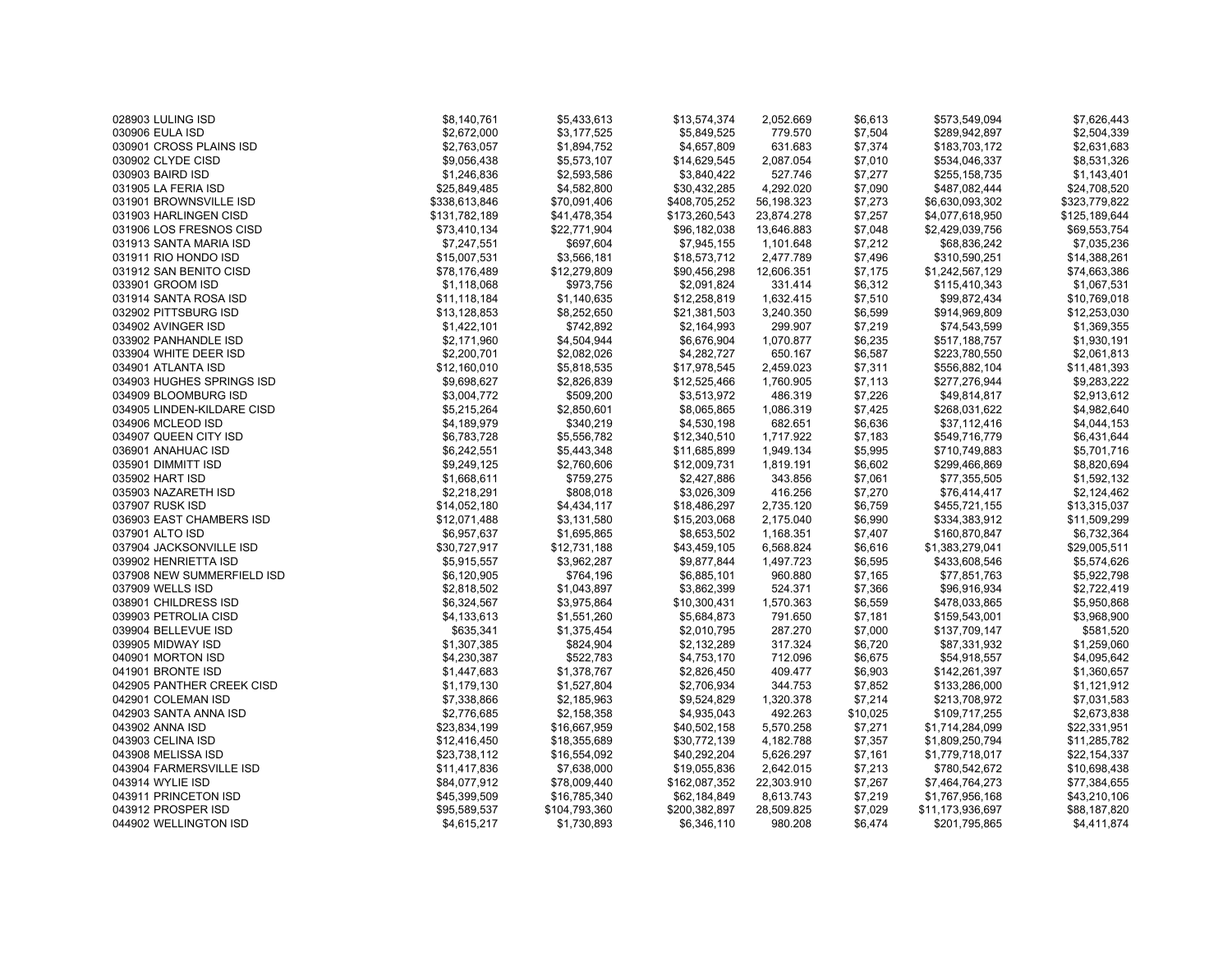| 043917 BLUE RIDGE ISD     | \$7,817,066   | \$3,370,904   | \$11,187,970  | 1,535.597  | \$7,286 | \$332,440,808    | \$7,486,306   |
|---------------------------|---------------|---------------|---------------|------------|---------|------------------|---------------|
| 043918 COMMUNITY ISD      | \$15,583,617  | \$11,730,406  | \$27,314,023  | 3,793.629  | \$7,200 | \$1,219,477,225  | \$14,562,581  |
| 045903 RICE CISD          | \$5,512,500   | \$8,128,682   | \$13,641,182  | 2,056.863  | \$6.632 | \$867,966,261    | \$5,036,313   |
| 045905 WEIMAR ISD         | \$3,361,597   | \$4,240,357   | \$7,601,954   | 1,131.844  | \$6,716 | \$442,025,941    | \$3,112,863   |
| 047903 GUSTINE ISD        | \$1,340,693   | \$820,398     | \$2,161,091   | 297.454    | \$7,265 | \$85,656,972     | \$1,286,592   |
| 047901 COMANCHE ISD       | \$9,178,325   | \$4,410,086   | \$13,588,411  | 1,982.173  | \$6,855 | \$488,074,739    | \$8,710,467   |
| 047902 DE LEON ISD        | \$6,542,613   | \$2,315,066   | \$8,857,679   | 1,249.310  | \$7,090 | \$231,547,325    | \$6,268,081   |
| 049901 GAINESVILLE ISD    | \$15,499,606  | \$13,881,805  | \$29,381,411  | 4,083.112  | \$7,196 | \$1,390,067,617  | \$14,367,896  |
| 047905 SIDNEY ISD         | \$1,466,641   | \$367,991     | \$1,834,632   | 273.885    | \$6,699 | \$40,298,738     | \$1,410,913   |
| 048901 EDEN CISD          | \$1,156,179   | \$1,495,011   | \$2,651,190   | 444.832    | \$5,960 | \$208,676,958    | \$1,067,232   |
| 048903 PAINT ROCK ISD     | \$2,271,623   | \$1,089,851   | \$3,361,474   | 443.567    | \$7,578 | \$105,360,690    | \$2,187,133   |
| 049902 MUENSTER ISD       | \$1,829,481   | \$3,634,520   | \$5,464,001   | 848.217    | \$6,442 | \$398,948,666    | \$1,641,672   |
| 049907 LINDSAY ISD        | \$2,306,498   | \$3,322,939   | \$5,629,437   | 835.361    | \$6,739 | \$340,102,088    | \$2,115,199   |
| 049903 VALLEY VIEW ISD    | \$6,956,179   | \$3,521,880   | \$10,478,059  | 1,441.781  | \$7,267 | \$343,275,207    | \$6,629,461   |
| 049906 ERA ISD            | \$4,014,188   | \$1,918,396   | \$5,932,584   | 865.314    | \$6,856 | \$188,614,455    | \$3,830,371   |
| 050902 GATESVILLE ISD     | \$16,201,685  | \$8,474,238   | \$24,675,923  | 3,726.728  | \$6,621 | \$895,955,786    | \$15,167,532  |
| 049908 WALNUT BEND ISD    | \$1,022,201   | \$122,665     | \$1,144,866   | 170.575    | \$6,712 | \$13,123,019     | \$1,000,835   |
| 050901 EVANT ISD          | \$1,814,082   | \$1,121,718   | \$2,935,800   | 434.277    | \$6,760 | \$120,414,950    | \$1,715,327   |
| 050904 OGLESBY ISD        | \$1,438,041   | \$876,475     | \$2,314,516   | 316.351    | \$7,316 | \$89,596,446     | \$1,368,835   |
| 050909 JONESBORO ISD      | \$3,036,185   | \$1,018,400   | \$4,054,585   | 562.463    | \$7,209 | \$103,960,552    | \$2,922,567   |
| 050910 COPPERAS COVE ISD  | \$58,850,765  | \$15,469,259  | \$74,320,024  | 10,331.699 | \$7,193 | \$1,534,198,077  | \$55,926,572  |
| 051901 PADUCAH ISD        | \$1,397,644   | \$1,489,671   | \$2,887,315   | 435.080    | \$6,636 | \$157,834,083    | \$1,330,540   |
| 054901 CROSBYTON CISD     | \$2,990,139   | \$1,163,394   | \$4,153,533   | 593.607    | \$6,997 | \$117,969,669    | \$2,874,082   |
| 054902 LORENZO ISD        | \$1,217,846   | \$1,800,329   | \$3,018,175   | 455.555    | \$6,625 | \$190,212,810    | \$1,133,603   |
| 054903 RALLS ISD          | \$4,313,978   | \$1,279,083   | \$5,593,061   | 851.763    | \$6,566 | \$141,746,146    | \$4,149,256   |
| 057904 CEDAR HILL ISD     | \$23,622,652  | \$38,163,391  | \$61,786,043  | 9,506.898  | \$6,499 | \$4,214,369,308  | \$20,906,820  |
| 057910 GRAND PRAIRIE ISD  | \$179,764,135 | \$83,863,494  | \$263,627,629 | 37,489.881 | \$7,032 | \$8,646,380,457  | \$169,458,167 |
| 057906 DESOTO ISD         | \$38,537,565  | \$36,920,530  | \$75,458,095  | 10,691.329 | \$7,058 | \$3,681,875,672  | \$35,600,618  |
| 057907 DUNCANVILLE ISD    | \$63,108,337  | \$54,462,667  | \$117,571,004 | 16,061.767 | \$7,320 | \$5,487,871,540  | \$58,809,336  |
| 057909 GARLAND ISD        | \$261,269,447 | \$227,870,596 | \$489,140,043 | 71,050.110 | \$6,884 | \$22,856,121,031 | \$241,156,961 |
| 057914 MESQUITE ISD       | \$254,153,680 | \$89,272,190  | \$343,425,870 | 52,715.061 | \$6,515 | \$9,992,382,420  | \$239,721,474 |
| 057912 IRVING ISD         | \$147,294,368 | \$149,319,704 | \$296,614,072 | 43,763.310 | \$6,778 | \$15,853,405,270 | \$135,144,165 |
| 057913 LANCASTER ISD      | \$32,315,983  | \$29,234,848  | \$61,550,831  | 9,588.929  | \$6,419 | \$3,450,844,694  | \$29,685,561  |
| 058902 DAWSON ISD         | \$1,139,600   | \$984,793     | \$2,124,393   | 268.161    | \$7,922 | \$80,395,804     | \$1,084,028   |
| 059901 HEREFORD ISD       | \$19,063,251  | \$14,438,020  | \$33,501,271  | 5,201.250  | \$6,441 | \$1,654,106,744  | \$17,646,748  |
| 058906 LAMESA ISD         | \$12,016,756  | \$5,278,159   | \$17,294,915  | 2,430.887  | \$7,115 | \$527,796,310    | \$11,392,762  |
| 059902 WALCOTT ISD        | \$1,229,706   | \$650,474     | \$1,880,180   | 255.284    | \$7,365 | \$69,476,769     | \$1,182,073   |
| 060902 COOPER ISD         | \$7,312,387   | \$2,313,407   | \$9,625,794   | 1,368.643  | \$7,033 | \$252,332,124    | \$7,013,789   |
| 060914 FANNINDEL ISD      | \$1,697,678   | \$761,432     | \$2,459,110   | 341.026    | \$7,211 | \$77,596,123     | \$1,642,780   |
| 061903 PILOT POINT ISD    | \$5,298,455   | \$9,977,581   | \$15,276,036  | 2,034.467  | \$7,509 | \$943,718,969    | \$4,787,055   |
| 061908 SANGER ISD         | \$11,564,639  | \$14,373,268  | \$25,937,907  | 3,392.998  | \$7,645 | \$1,375,598,325  | \$10,605,742  |
| 061905 KRUM ISD           | \$12,563,901  | \$10,037,194  | \$22,601,095  | 3,121.069  | \$7,241 | \$968,025,311    | \$11,766,891  |
| 061906 PONDER ISD         | \$8,045,399   | \$6,283,528   | \$14,328,927  | 2,260.458  | \$6,339 | \$728,001,687    | \$7,444,807   |
| 061907 AUBREY ISD         | \$11,205,636  | \$13,076,748  | \$24,282,384  | 3,375.084  | \$7,195 | \$1,327,219,107  | \$10,198,195  |
| 061912 LAKE DALLAS ISD    | \$11,879,808  | \$23,510,322  | \$35,390,130  | 4,976.585  | \$7,111 | \$2,302,455,650  | \$10,413,297  |
| 062901 CUERO ISD          | \$6,698,943   | \$11,628,010  |               |            | \$6,852 | \$1,177,470,772  | \$5,987,720   |
|                           |               |               | \$18,326,953  | 2,674.494  |         |                  |               |
| 062903 YOAKUM ISD         | \$7,778,292   | \$7,463,438   | \$15,241,730  | 2,286.133  | \$6,667 | \$783,342,843    | \$7,232,771   |
| 062906 MEYERSVILLE ISD    | \$1,109,960   | \$746,354     | \$1,856,314   | 276.039    | \$6,725 | \$78,195,993     | \$1,052,036   |
| 063903 SPUR ISD           | \$1,595,164   | \$1,465,462   | \$3,060,626   | 466.726    | \$6,558 | \$161,364,362    | \$1,504,916   |
| 063906 PATTON SPRINGS ISD | \$457,187     | \$817,124     | \$1,274,311   | 193.989    | \$6,569 | \$90,280,381     | \$423,316     |
| 065901 CLARENDON ISD      | \$3,273,851   | \$1,785,666   | \$5,059,517   | 735.157    | \$6,882 | \$197,570,707    | \$3,116,665   |
| 066902 SAN DIEGO ISD      | \$11,130,808  | \$2,068,379   | \$13,199,187  | 2,170.914  | \$6,080 | \$352,377,356    | \$10,607,734  |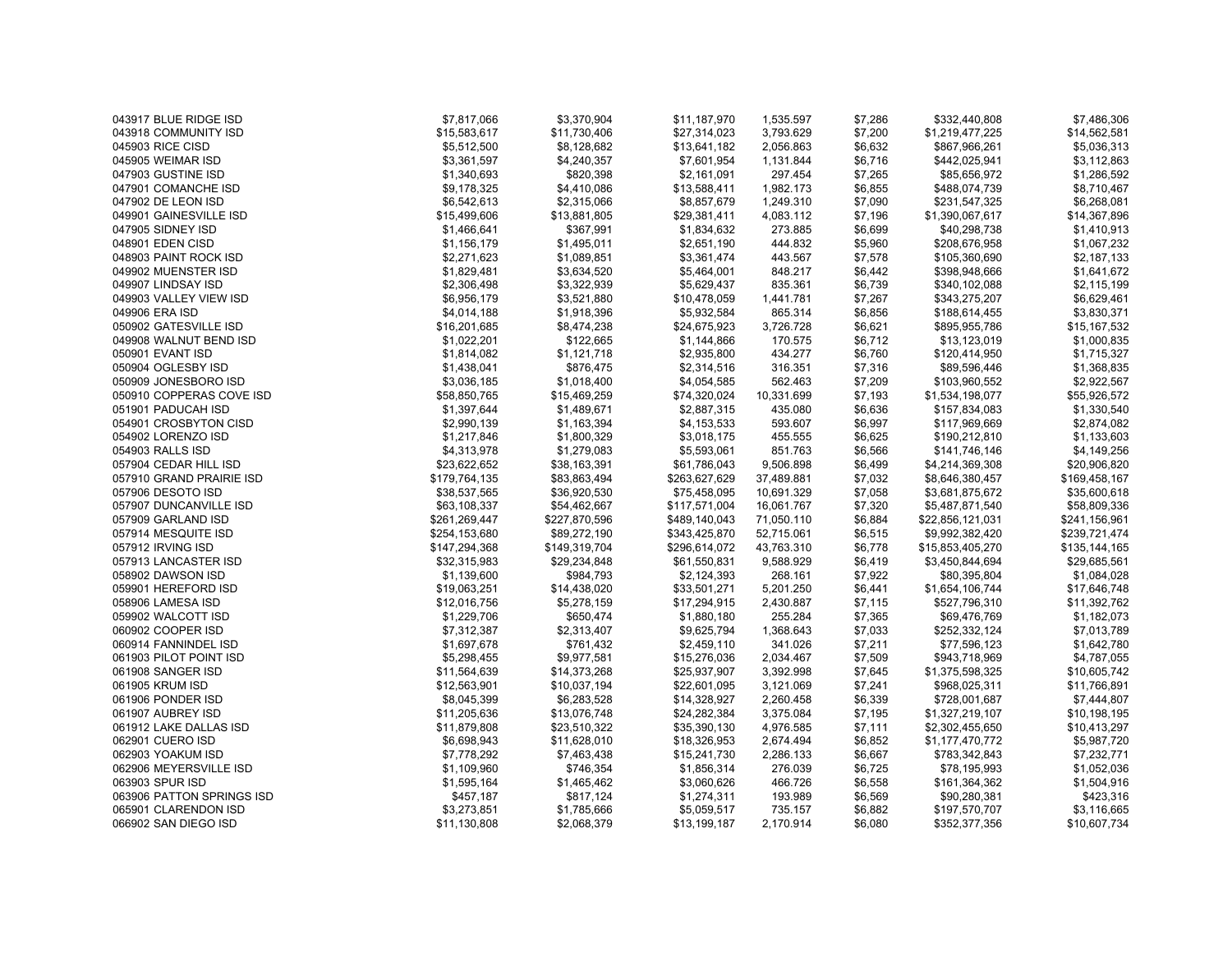| 065902 HEDLEY ISD                       | \$1,283,352                | \$706,654                | \$1,990,006   | 296.840                | \$6,704 | \$80,374,335                  | \$1,242,238                |
|-----------------------------------------|----------------------------|--------------------------|---------------|------------------------|---------|-------------------------------|----------------------------|
| 066005 RAMIREZ CSD                      | \$475,453                  | \$263,766                | \$739,219     | 110.229                | \$6,706 | \$27,977,116                  | \$461,656                  |
| 066903 FREER ISD                        | \$5,644,599                | \$3,376,090              | \$9,020,689   | 1,309.254              | \$6.890 | \$391,975,749                 | \$5,367,732                |
| 067907 RANGER ISD                       | \$2,766,181                | \$1,531,479              | \$4,297,660   | 657.774                | \$6,534 | \$164,094,715                 | \$2,640,881                |
| 067902 CISCO ISD                        | \$4,266,112                | \$5,621,322              | \$9,887,434   | 1,424.106              | \$6,943 | \$566,674,763                 | \$3,949,477                |
| 067903 EASTLAND ISD                     | \$5,836,136                | \$5,371,530              | \$11,207,666  | 1,698.998              | \$6,597 | \$571,540,380                 | \$5,440,116                |
| 067904 GORMAN ISD                       | \$2,501,990                | \$1,267,031              | \$3,769,021   | 563.598                | \$6,687 | \$139,821,322                 | \$2,400,356                |
| 067908 RISING STAR ISD                  | \$1,923,918                | \$625,010                | \$2,548,928   | 339.975                | \$7,497 | \$54,796,137                  | \$1,855,818                |
| 068901 ECTOR COUNTY ISD                 | \$119,532,520              | \$166,345,715            | \$285,878,235 | 39,062.189             | \$7,319 | \$15,714,170,238              | \$107,999,802              |
| 070903 ENNIS ISD                        | \$28,080,714               | \$26,408,988             | \$54,489,702  | 7,534.343              | \$7,232 | \$2,598,224,191               | \$25,952,806               |
| 070901 AVALON ISD                       | \$4,029,601                | \$480,363                | \$4,509,964   | 633.706                | \$7,117 | \$54,481,277                  | \$3,909,208                |
| 070905 FERRIS ISD                       | \$21,712,493               | \$5,751,535              | \$27,464,028  | 3,802.606              | \$7,222 | \$591,877,845                 | \$20,771,046               |
| 070910 PALMER ISD                       | \$10,236,643               | \$3,941,690              | \$14,178,333  | 1,944.808              | \$7,290 | \$377,330,295                 | \$9,766,731                |
| 070907 ITALY ISD                        | \$6,427,762                | \$1,712,301              | \$8,140,063   | 1,115.410              | \$7,298 | \$174,636,264                 | \$6,199,280                |
| 070908 MIDLOTHIAN ISD                   | \$34,186,179               | \$45,168,575             | \$79,354,754  | 12,219.185             | \$6,494 | \$5,342,407,500               | \$30,407,146               |
| 070909 MILFORD ISD                      | \$2,115,977                | \$1,102,620              | \$3,218,597   | 443.741                | \$7,253 | \$113,595,984                 | \$2,024,986                |
| 070911 RED OAK ISD                      | \$32,878,899               | \$21,996,285             | \$54,875,184  | 7,717.825              | \$7,110 | \$2,331,477,711               | \$30,593,102               |
| 070912 WAXAHACHIE ISD                   | \$44,378,365               | \$50,964,768             | \$95,343,133  | 13,098.787             | \$7,279 | \$5,206,100,845               | \$40,720,513               |
| 070915 MAYPEARL ISD                     | \$7,231,679                | \$3,982,681              | \$11,214,360  | 1,693.728              | \$6,621 | \$467,061,626                 | \$6,799,810                |
| 071901 CLINT ISD                        | \$91,690,480               | \$16,606,998             | \$108,297,478 | 14,822.044             | \$7,307 | \$1,544,035,747               | \$87,719,627               |
| 071905 YSLETA ISD                       | \$300,311,349              | \$73,263,223             | \$373,574,572 | 53,430.575             | \$6,992 | \$7,831,081,835               | \$286,015,188              |
| 071902 EL PASO ISD                      | \$312,398,712              | \$177,067,118            | \$489,465,830 | 69,116.623             | \$7,082 | \$17,740,163,990              | \$294,017,902              |
| 071903 FABENS ISD                       | \$19,616,787               | \$2,063,261              | \$21,680,048  | 3,068.129              | \$7,066 | \$219,013,269                 | \$18,855,770               |
| 071904 SAN ELIZARIO ISD                 | \$29,503,693               | \$2,305,051              | \$31,808,744  | 4,587.329              | \$6,934 | \$252,186,785                 | \$28,348,653               |
| 071909 SOCORRO ISD                      | \$302,905,901              | \$109,043,870            | \$411,949,771 | 62,183.285             | \$6,625 | \$11,749,527,667              | \$285,527,031              |
| 071906 ANTHONY ISD                      | \$7,149,972                | \$1,833,718              | \$8,983,690   | 1,365.091              | \$6,581 | \$201,400,116                 | \$6,862,025                |
| 071907 CANUTILLO ISD                    | \$30,673,687               | \$26,173,265             | \$56,846,952  | 8,059.449              | \$7,053 | \$2,680,287,886               | \$28,421,827               |
| 071908 TORNILLO ISD                     | \$10,649,866               | \$790,294                | \$11,440,160  | 1,654.294              | \$6,915 | \$84,391,356                  | \$10,307,353               |
| 072901 THREE WAY ISD                    | \$2,127,376                | \$595,872                | \$2,723,248   | 398.932                | \$6,826 | \$62,485,719                  | \$2,048,909                |
| 072902 DUBLIN ISD                       | \$7,783,502                | \$4,047,871              | \$11,831,373  | 1,673.439              | \$7,070 | \$416,683,935                 | \$7,379,971                |
| 072909 LINGLEVILLE ISD                  | \$2,175,933                | \$1,153,846              | \$3,329,779   | 510.671                | \$6,520 | \$130,525,349                 | \$2,070,239                |
| 072903 STEPHENVILLE ISD                 | \$12,650,778               | \$19,477,021             | \$32,127,799  | 4,820.846              | \$6,664 | \$2,138,578,683               | \$11,283,173               |
| 072908 HUCKABAY ISD                     | \$1,220,415                | \$1,722,191              | \$2,942,606   | 463.516                | \$6,348 | \$196,933,106                 | \$1,118,778                |
| 073905 ROSEBUD-LOTT ISD                 | \$5,201,992                | \$2,405,183              | \$7,607,175   |                        | \$6,374 | \$314,147,909                 | \$4,952,487                |
| 073901 CHILTON ISD                      | \$6,037,000                | \$750,147                | \$6,787,147   | 1,193.543<br>1,008.760 | \$6,728 | \$83,346,101                  | \$5,837,240                |
| 073903 MARLIN ISD                       | \$7,633,619                | \$3,107,778              | \$10,741,397  | 1,519.313              | \$7,070 | \$334,787,338                 | \$7,323,931                |
| 073904 WESTPHALIA ISD                   | \$1,587,966                | \$168,272                | \$1,756,238   | 269.983                | \$6,505 | \$20,984,728                  | \$1,525,914                |
| 074907 HONEY GROVE ISD                  | \$5,794,971                | \$2,159,859              | \$7,954,830   | 1,193.062              | \$6,668 | \$247,014,184                 | \$5,558,301                |
| 074903 BONHAM ISD                       | \$8,823,226                |                          | \$16,638,202  | 2,529.904              | \$6,577 |                               | \$8,174,868                |
| 074904 DODD CITY ISD                    | \$3,077,851                | \$7,814,976<br>\$753,718 | \$3,831,569   | 573.133                | \$6,685 | \$860,400,552<br>\$86,455,379 |                            |
| 074905 ECTOR ISD                        |                            | \$628,571                |               | 522.054                | \$7,189 | \$67,079,723                  | \$2,954,878<br>\$3,029,943 |
|                                         | \$3,124,522<br>\$7,419,864 |                          | \$3,753,093   |                        |         |                               |                            |
| 074909 LEONARD ISD                      |                            | \$2,806,463              | \$10,226,327  | 1,382.072              | \$7,399 | \$273,353,899                 | \$7,110,853                |
| 075901 FLATONIA ISD<br>074911 SAVOY ISD | \$2,996,385                | \$4,808,477              | \$7,804,862   | 1,055.192              | \$7,397 | \$450,188,668                 | \$2,776,311                |
|                                         | \$2,874,984                | \$1,342,570              | \$4,217,554   | 585.885                | \$7,199 | \$136,640,928                 | \$2,762,659                |
| 074912 TRENTON ISD                      | \$5,714,224                | \$2,846,136              | \$8,560,360   | 1,182.325              | \$7,240 | \$290,905,737                 | \$5,444,526                |
| 074917 SAM RAYBURN ISD                  | \$5,175,205                | \$1,380,322              | \$6,555,527   | 908.114                | \$7,219 | \$146,849,946                 | \$4,990,426                |
| 075903 SCHULENBURG ISD                  | \$3,325,625                | \$5,146,197              | \$8,471,822   | 1,242.100              | \$6,821 | \$512,428,862                 | \$3,064,599                |
| 076903 ROBY CISD                        | \$2,372,556                | \$1,491,193              | \$3,863,749   | 528.618                | \$7,309 | \$155,440,400                 | \$2,257,619                |
| 076904 ROTAN ISD                        | \$1,545,144                | \$1,975,359              | \$3,520,503   | 480.739                | \$7,323 | \$192,798,754                 | \$1,458,333                |
| 077901 FLOYDADA ISD                     | \$4,879,387                | \$3,226,232              | \$8,105,619   | 1,132.238              | \$7,159 | \$320,914,051                 | \$4,623,214                |
| 077902 LOCKNEY ISD                      | \$4,366,552                | \$1,254,821              | \$5,621,373   | 786.329                | \$7,149 | \$124,122,063                 | \$4,197,435                |
| 079901 LAMAR CISD                       | \$169.868.026              | \$175,825,792            | \$345.693.818 | 51,615.667             | \$6.697 | \$19,173,653,470              | \$156.188.349              |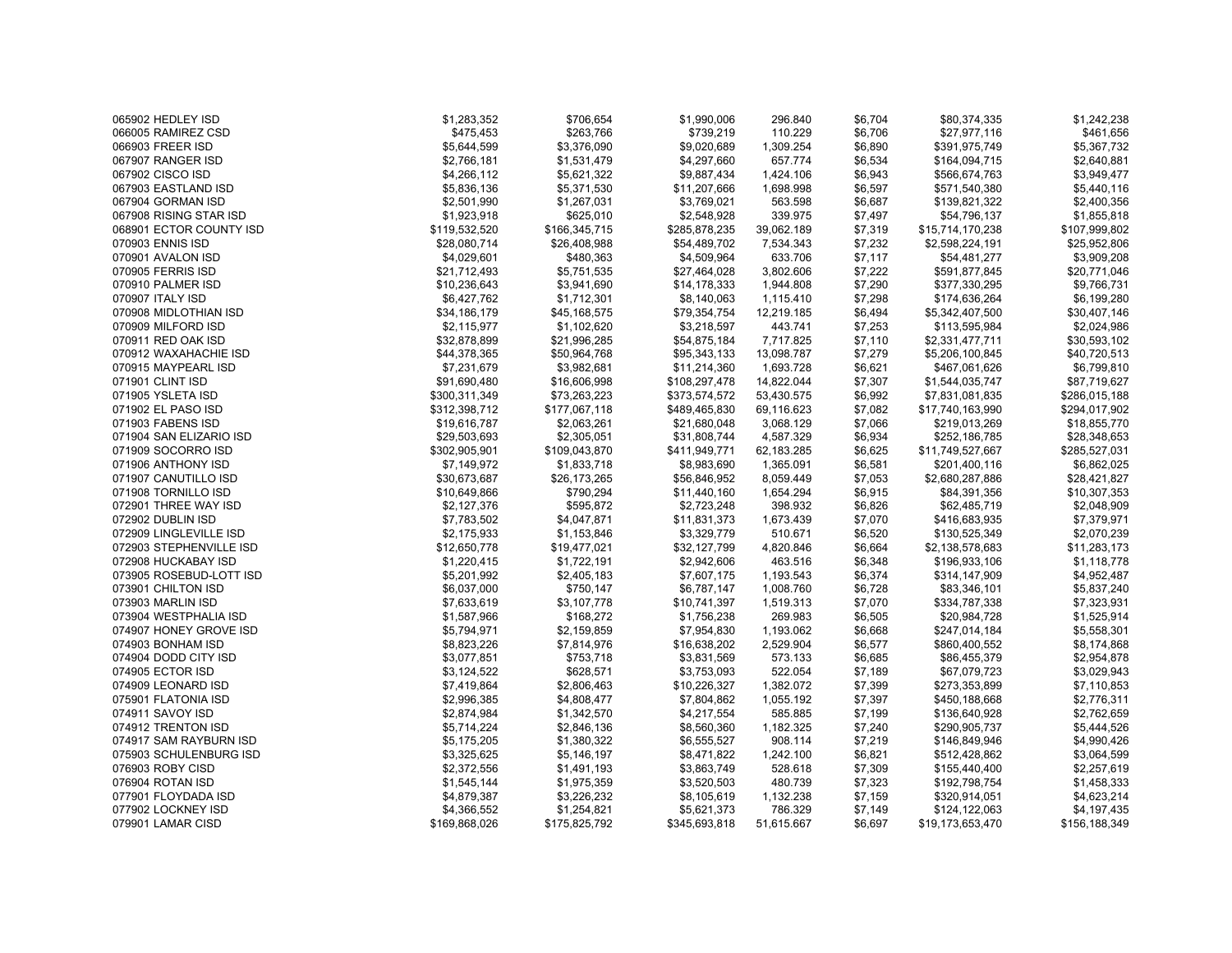| 079906 NEEDVILLE ISD             | \$19,413,976  | \$12,194,729  | \$31,608,705  | 4,332.514  | \$7,296 | \$1,195,147,331  | \$18,144,374  |
|----------------------------------|---------------|---------------|---------------|------------|---------|------------------|---------------|
| 079907 FORT BEND ISD             | \$235,338,145 | \$415,211,356 | \$650,549,501 | 97,690.212 | \$6,659 | \$44,955,022,734 | \$206,097,745 |
| 081905 WORTHAM ISD               | \$3,958,430   | \$1,750,964   | \$5,709,394   | 856.518    | \$6,666 | \$201,896,128    | \$3,773,678   |
| 081904 TEAGUE ISD                | \$4,699,072   | \$7,643,091   | \$12,342,163  | 1,819.853  | \$6,782 | \$785,327,088    | \$4,267,948   |
| 082903 PEARSALL ISD              | \$7,413,295   | \$14,110,730  | \$21,524,025  | 2,926.801  | \$7,354 | \$1,369,283,483  | \$6,676,844   |
| 083901 SEAGRAVES ISD             | \$4,401,866   | \$1,851,939   | \$6,253,805   | 932.815    | \$6,704 | \$193,449,750    | \$4,213,475   |
| 084901 DICKINSON ISD             | \$59,238,364  | \$44,716,186  | \$103,954,550 | 15,329.988 | \$6,781 | \$5,016,447,994  | \$54,905,839  |
| 084909 SANTA FE ISD              | \$20,025,668  | \$16,686,769  | \$36,712,437  | 5,535.913  | \$6,632 | \$1,872,808,740  | \$18,421,874  |
| 084903 HIGH ISLAND ISD           | \$852,051     | \$1,486,882   | \$2,338,933   | 322.785    | \$7,246 | \$154,196,433    | \$788,570     |
| 084908 HITCHCOCK ISD             | \$7,840,257   | \$8,271,500   | \$16,111,757  | 2,340.583  | \$6,884 | \$919,606,260    | \$7,272,481   |
| 085903 SOUTHLAND ISD             | \$1,308,399   | \$730,941     | \$2,039,340   | 293.030    | \$6,959 | \$83,486,060     | \$1,263,386   |
| 085902 POST ISD                  | \$5,246,956   | \$3,904,157   | \$9,151,113   | 1,392.115  | \$6,574 | \$424,940,123    | \$4,956,119   |
| 086024 DOSS CONSOLIDATED CSD     | \$301,508     | \$559,328     | \$860,836     | 130.972    | \$6,573 | \$58,428,096     | \$294,864     |
| 088902 GOLIAD ISD                | \$3,857,410   | \$8,360,827   | \$12,218,237  | 1,879.617  | \$6,500 | \$922,750,147    | \$3,391,371   |
| 090902 LEFORS ISD                | \$1,188,290   | \$878,207     | \$2,066,497   | 308.988    | \$6,688 | \$92,303,501     | \$1,128,645   |
| 089901 GONZALES ISD              | \$9,421,192   | \$17,687,075  | \$27,108,267  | 3,899.768  | \$6,951 | \$1,830,057,554  | \$8,445,870   |
| 089905 WAELDER ISD               | \$1,827,601   | \$1,917,841   | \$3,745,442   | 570.657    | \$6,563 | \$207,012,286    | \$1,720,630   |
| 090903 MCLEAN ISD                | \$1,666,101   | \$724,166     | \$2,390,267   | 372.535    | \$6,416 | \$86,233,381     | \$1,594,164   |
| 091902 COLLINSVILLE ISD          | \$4,357,909   | \$2,678,178   | \$7,036,087   | 930.198    | \$7,564 | \$244,011,257    | \$4,164,430   |
| 090904 PAMPA ISD                 | \$20,317,744  | \$11,025,661  | \$31,343,405  | 4,630.077  | \$6,770 | \$1,136,827,667  | \$19,031,787  |
| 091901 BELLS ISD                 | \$6,758,689   | \$3,288,621   | \$10,047,310  | 1,385.502  | \$7,252 | \$325,337,295    | \$6,427,548   |
| 091907 TIOGA ISD                 | \$8,067,171   | \$1,848,396   | \$9,915,567   | 1,294.950  | \$7,657 | \$145,477,828    | \$7,792,401   |
| 091903 DENISON ISD               | \$23,418,402  | \$22,292,776  | \$45,711,178  | 6,300.848  | \$7,255 | \$2,261,290,735  | \$21,725,486  |
| 091905 HOWE ISD                  | \$10,042,457  | \$3,719,853   | \$13,762,310  | 1,911.950  | \$7,198 | \$372,842,703    | \$9,580,464   |
| 091906 SHERMAN ISD               | \$32,318,648  | \$40,783,021  | \$73,101,669  | 9,815.756  | \$7,447 | \$3,964,134,579  | \$29,570,507  |
| 091908 VAN ALSTYNE ISD           | \$10,131,676  | \$8,601,406   | \$18,733,082  | 2,644.232  | \$7,085 | \$913,559,206    | \$9,417,123   |
| 091909 WHITESBORO ISD            | \$5,427,604   | \$9,649,494   | \$15,077,098  | 2,120.959  | \$7,109 | \$951,764,111    | \$4,825,786   |
| 091910 WHITEWRIGHT ISD           | \$5,402,999   | \$3,606,478   | \$9,009,477   | 1,249.716  | \$7,209 | \$364,523,322    | \$5,127,781   |
| 091914 S AND S CISD              | \$5,573,956   | \$5,007,716   | \$10,581,672  | 1,473.398  | \$7,182 | \$493,991,576    | \$5,203,404   |
| 092901 GLADEWATER ISD            | \$11,836,329  | \$5,490,819   | \$17,327,148  | 2,503.615  | \$6,921 | \$596,013,979    | \$11,188,900  |
| 091917 GUNTER ISD                | \$6,590,096   | \$4,578,817   | \$11,168,913  | 1,480.598  | \$7,544 | \$444,037,382    | \$6,216,726   |
| 091918 TOM BEAN ISD              | \$4,888,323   | \$3,078,103   | \$7,966,426   | 1,061.145  | \$7,507 | \$299,357,713    | \$4,646,007   |
| 092906 SABINE ISD                | \$9,710,564   | \$3,948,213   | \$13,658,777  | 2,125.617  | \$6,426 | \$460,920,843    | \$9,131,724   |
| 092902 KILGORE ISD               | \$18,224,461  | \$16,209,095  | \$34,433,556  | 5,184.995  | \$6,641 | \$1,712,210,006  | \$16,756,287  |
| 092903 LONGVIEW ISD              | \$28,564,354  | \$43,418,169  | \$71,982,523  | 11,104.768 | \$6,482 | \$4,763,493,606  | \$25,529,821  |
| 092904 PINE TREE ISD             | \$24,544,426  | \$16,405,676  | \$40,950,102  | 5,841.199  | \$7,011 | \$1,677,587,401  | \$22,844,899  |
| 092907 SPRING HILL ISD           | \$12,838,918  | \$5,257,239   | \$18,096,157  | 2,647.345  | \$6,836 | \$579,584,568    | \$12,079,985  |
| 092908 WHITE OAK ISD             | \$10,570,922  | \$3,973,367   | \$14,544,289  | 2,038.824  | \$7,134 | \$396,133,665    | \$10,017,248  |
| 093903 IOLA ISD                  | \$2,335,066   | \$3,255,744   | \$5,590,810   | 913.817    | \$6,118 | \$400,347,156    | \$2,138,061   |
| 094903 NAVARRO ISD               | \$6,769,304   | \$11,124,007  | \$17,893,311  | 2,541.885  | \$7,039 | \$1,114,465,559  | \$6,069,553   |
| 094901 SEGUIN ISD                | \$23,549,582  | \$36,390,324  | \$59,939,906  | 8,750.924  | \$6,850 | \$3,748,301,687  | \$21,052,674  |
| 094902 SCHERTZ-CIBOLO-U CITY ISD | \$63,376,408  | \$59,428,890  | \$122,805,298 | 18,525.930 | \$6,629 | \$6,399,813,801  | \$57,418,975  |
| 095903 HALE CENTER ISD           | \$6,802,308   | \$1,008,633   | \$7,810,941   | 1,085.797  | \$7,194 | \$99,538,479     | \$6,577,548   |
| 094904 MARION ISD                | \$7,834,127   | \$7,940,465   | \$15,774,592  | 2,163.729  | \$7,290 | \$776,519,913    | \$7,279,051   |
| 095901 ABERNATHY ISD             | \$3,925,867   | \$5,756,730   | \$9,682,597   | 1,291.970  | \$7,494 | \$522,199,971    | \$3,626,834   |
| 095902 COTTON CENTER ISD         | \$1,568,605   | \$390,771     | \$1,959,376   | 271.983    | \$7,204 | \$38,810,622     | \$1,533,460   |
| 095904 PETERSBURG ISD            | \$3,075,356   | \$925,653     | \$4,001,009   | 583.329    | \$6,859 | \$102,660,597    | \$2,969,676   |
| 097902 HAMILTON ISD              | \$6,220,497   | \$3,634,643   | \$9,855,140   | 1,364.181  | \$7,224 | \$352,911,941    | \$5,926,936   |
| 095905 PLAINVIEW ISD             | \$35,613,451  | \$13,239,200  | \$48,852,651  | 6,645.844  | \$7,351 | \$1,230,048,083  | \$33,826,179  |
| 096904 MEMPHIS ISD               | \$4,179,670   | \$1,851,562   | \$6,031,232   | 856.524    | \$7,042 | \$207,566,034    | \$4,024,173   |
| 096905 TURKEY-QUITAQUE ISD       | \$1,643,479   | \$756,449     | \$2,399,928   | 364.730    | \$6,580 | \$86,388,503     | \$1,571,524   |
| 098904 SPEARMAN ISD              | \$5.803.765   | \$3,578,837   | \$9,382,602   | 1,315.066  | \$7,135 | \$354,221,173    | \$5,502,845   |
|                                  |               |               |               |            |         |                  |               |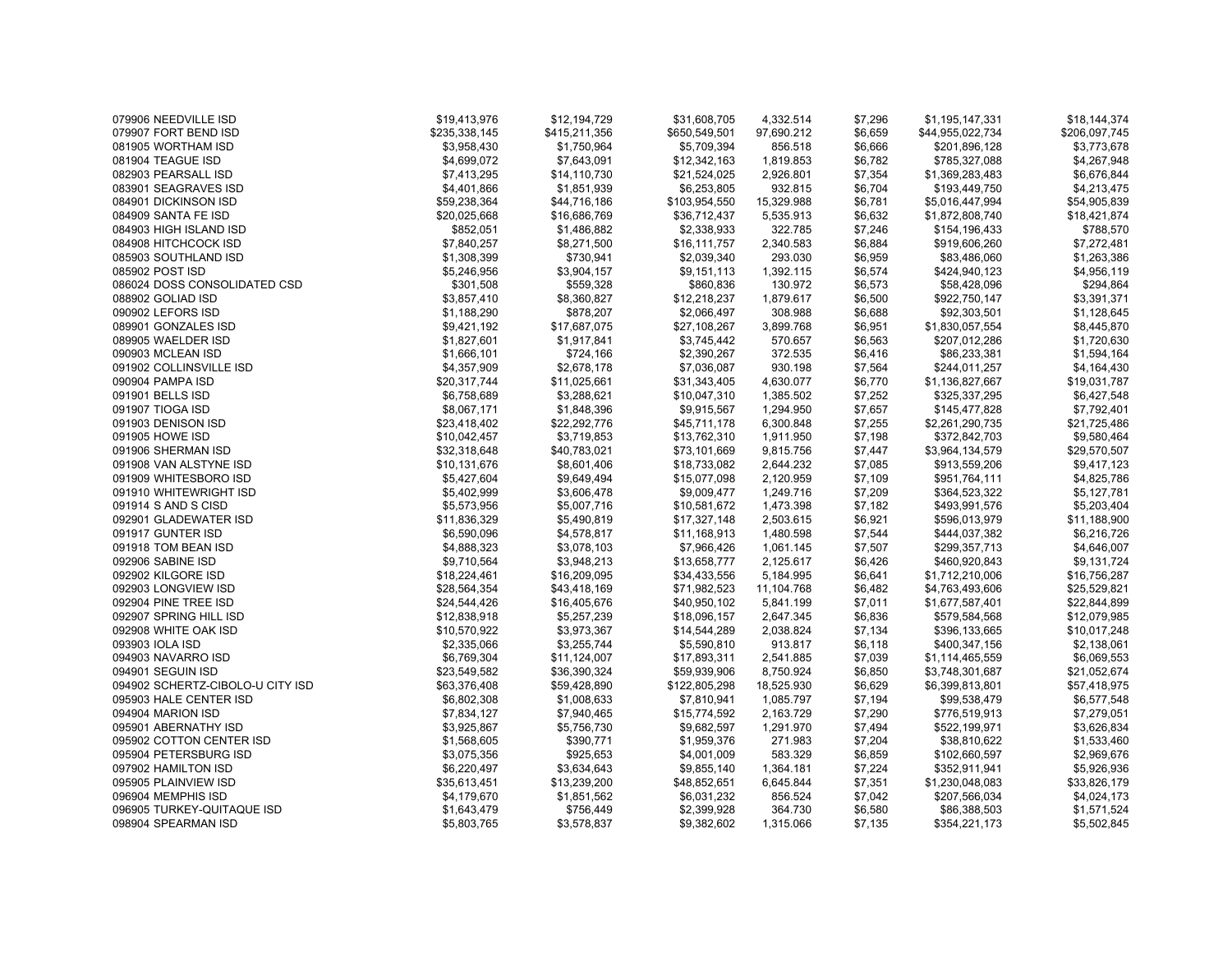| 097903 HICO ISD                 | \$4,622,480   | \$2,349,945   | \$6,972,425   | 954.903     | \$7,302 | \$230,974,660    | \$4,413,430                   |
|---------------------------------|---------------|---------------|---------------|-------------|---------|------------------|-------------------------------|
| 098901 GRUVER ISD               | \$3,004,761   | \$2,458,085   | \$5,462,846   | 805.469     | \$6,782 | \$261,344,743    | \$2,844,356                   |
| 099902 CHILLICOTHE ISD          | \$1,017,009   | \$1,525,489   | \$2,542,498   | 383.914     | \$6,623 | \$176,629,336    | \$942,043                     |
| 100905 HARDIN-JEFFERSON ISD     | \$10,937,614  | \$9,388,978   | \$20,326,592  | 3,256.728   | \$6,241 | \$1,121,359,744  | \$9,996,860                   |
| 099903 QUANAH ISD               | \$3,258,317   | \$3,196,219   | \$6,454,536   | 984.549     | \$6,556 | \$370,954,604    | \$3,061,904                   |
| 100903 KOUNTZE ISD              | \$7,831,610   | \$4,453,698   | \$12,285,308  | 1,709.516   | \$7,186 | \$441,618,031    | \$7,432,894                   |
| 100904 SILSBEE ISD              | \$19,007,513  | \$9,999,580   | \$29,007,093  | 3,978.197   | \$7,292 | \$951,542,775    | \$17,997,007                  |
| 100907 LUMBERTON ISD            | \$19,795,619  | \$12,453,717  | \$32,249,336  | 4,864.034   | \$6,630 | \$1,343,327,876  | \$18,232,402                  |
| 100908 WEST HARDIN COUNTY CISD  | \$3,795,905   | \$2,292,777   | \$6,088,682   | 939.449     | \$6,481 | \$282,878,770    | \$3,603,660                   |
| 101902 ALDINE ISD               | \$386,796,216 | \$196,542,399 | \$583,338,615 | 86,446.865  | \$6,748 | \$23,148,323,978 | \$363,783,885                 |
| 101907 CYPRESS-FAIRBANKS ISD    | \$359,262,139 | \$532,775,783 | \$892,037,922 | 143,959.415 | \$6,196 | \$62,894,297,612 | \$316,186,396                 |
| 101903 ALIEF ISD                | \$238,511,129 | \$175,153,583 | \$413,664,712 | 58,737.779  | \$7,043 | \$17,932,194,394 | \$223,139,050                 |
| 101905 CHANNELVIEW ISD          | \$45,943,416  | \$34,778,360  | \$80,721,776  | 12,777.783  | \$6,317 | \$4,049,772,140  | \$42,398,943                  |
| 101906 CROSBY ISD               | \$35,991,786  | \$21,755,333  | \$57,747,119  | 8,056.988   | \$7,167 | \$2,262,922,785  | \$33,654,169                  |
| 101910 GALENA PARK ISD          | \$109,342,268 | \$106,962,395 | \$216,304,663 | 30,033.046  | \$7,202 | \$10,477,285,265 | \$101,190,468                 |
| 101911 GOOSE CREEK CISD         | \$81,733,710  | \$128,334,851 | \$210,068,561 | 30,371.255  | \$6,917 | \$13,318,085,754 | \$73,068,205                  |
| 101913 HUMBLE ISD               | \$231,823,217 | \$181,772,095 | \$413,595,312 | 57,522.296  | \$7,190 | \$18,010,995,270 | \$214,506,652                 |
| <b>101914 KATY ISD</b>          | \$346,886,518 | \$442,526,162 | \$789,412,680 | 112,159.244 | \$7,038 | \$45,272,199,511 | \$314,741,709                 |
| 101915 KLEIN ISD                | \$230,334,905 | \$227,898,327 | \$458,233,232 | 68,798.944  | \$6,660 | \$24,028,410,740 | \$210,509,258                 |
| 101917 PASADENA ISD             | \$309,387,450 | \$163,707,800 | \$473,095,250 | 68,675.442  | \$6,889 | \$17,698,317,398 | \$290,836,015                 |
| 101919 SPRING ISD               | \$157,995,946 | \$142,481,405 | \$300,477,351 | 45,196.399  | \$6,648 | \$15,530,573,065 | \$145,710,892                 |
| 101924 SHELDON ISD              | \$45,051,699  | \$58,863,520  | \$103,915,219 | 14,171.503  | \$7,333 | \$5,891,535,182  | \$41,311,760                  |
| 101925 HUFFMAN ISD              | \$19,537,404  | \$11,946,204  | \$31,483,608  | 4,695.528   | \$6,705 | \$1,415,596,300  | \$18,243,780                  |
| 102902 MARSHALL ISD             | \$17,719,171  | \$24,657,855  | \$42,377,026  | 6,466.877   | \$6,553 | \$2,662,960,884  | \$15,882,267                  |
| 102906 ELYSIAN FIELDS ISD       | \$3,588,967   | \$5,737,767   | \$9,326,734   | 1,447.604   | \$6,443 | \$703,300,973    | \$3,267,674                   |
| 102903 WASKOM ISD               | \$5,572,764   | \$3,826,913   | \$9,399,677   | 1,390.260   | \$6,761 | \$387,901,908    | \$5,268,565                   |
| 102904 HALLSVILLE ISD           | \$89,153,153  | \$26,446,027  | \$115,599,180 | 17,595.094  | \$6,570 | \$2,912,153,756  | \$82,939,458                  |
| 102905 HARLETON ISD             | \$6,508,178   | \$1,827,533   | \$8,335,711   | 1,163.845   | \$7,162 | \$183,214,924    | \$6,230,161                   |
| 104903 RULE ISD                 | \$1,479,620   | \$753,909     | \$2,233,529   | 308.074     | \$7,250 | \$79,864,170     | \$1,425,585                   |
| 103902 HARTLEY ISD              | \$1,177,053   | \$1,864,584   | \$3,041,637   | 463.359     | \$6,564 | \$211,173,082    | \$1,088,403                   |
| 104901 HASKELL CISD             | \$3,845,386   | \$2,957,861   | \$6,803,247   | 1,017.090   | \$6,689 | \$307,952,077    | \$3,646,824                   |
| 107901 ATHENS ISD               | \$14,078,576  | \$14,349,256  | \$28,427,832  | 4,392.505   | \$6,472 | \$1,633,433,031  | \$12,982,834                  |
| 105906 HAYS CISD                | \$88,397,788  | \$87,416,805  | \$175,814,593 | 26,514.315  | \$6,631 | \$9,910,713,822  | \$80,827,271                  |
| 107902 BROWNSBORO ISD           | \$17,025,261  | \$7,243,024   | \$24,268,285  | 3,546.665   | \$6,843 | \$867,862,544    | \$16,059,843                  |
| 107904 CROSS ROADS ISD          | \$3,794,857   | \$2,466,946   | \$6,261,803   | 897.728     | \$6,975 | \$256,402,346    | \$3,592,744                   |
| 107905 EUSTACE ISD              | \$8,951,689   | \$5,973,329   | \$14,925,018  | 2,367.977   | \$6,303 | \$743,657,691    | \$8,360,897                   |
| 107907 TRINIDAD ISD             | \$1,754,846   | \$555,916     | \$2,310,762   | 309.268     | \$7,472 | \$53,037,241     | \$1,700,634                   |
| 107908 MURCHISON ISD            | \$1,612,926   | \$390,536     | \$2,003,462   | 303.538     | \$6,600 | \$45,766,606     | \$1,549,086                   |
| 107910 LAPOYNOR ISD             | \$3,136,230   | \$2,032,079   | \$5,168,309   | 783.498     | \$6,596 | \$224,889,321    | \$2,969,848                   |
| 108903 EDCOUCH-ELSA ISD         | \$42,720,103  | \$3,857,743   | \$46,577,846  | 6,475.377   | \$7,193 | \$387,662,902    | \$41,055,497                  |
| 108902 DONNA ISD                | \$124,883,600 | \$16,390,259  | \$141,273,859 | 19,558.044  | \$7,223 | \$1,687,945,888  | \$119,850,182                 |
| 108907 MERCEDES ISD             | \$38,978,350  | \$6,124,530   | \$45,102,880  | 6,302.605   | \$7,156 | \$637,211,661    |                               |
| 108904 EDINBURG CISD            | \$241,426,100 | \$76,132,662  | \$317,558,762 | 43,833.292  | \$7,245 | \$7,400,281,807  | \$37,266,442<br>\$229,501,554 |
| 108905 HIDALGO ISD              |               |               | \$32,679,605  |             | \$7,241 |                  |                               |
|                                 | \$26,484,389  | \$6,195,216   |               | 4,513.059   |         | \$615,088,157    | \$25,400,729                  |
| 108906 MCALLEN ISD              | \$124,477,103 | \$80,463,255  | \$204,940,358 | 28,824.368  | \$7,110 | \$7,937,272,378  | \$116,490,792                 |
| 108911 SHARYLAND ISD            | \$56,975,734  | \$35,426,410  | \$92,402,144  | 13,040.464  | \$7,086 | \$3,552,919,957  | \$53,290,731                  |
| 108908 MISSION CISD             | \$118,324,751 | \$25,146,848  | \$143,471,599 | 19,593.420  | \$7,322 | \$2,368,242,345  | \$112,901,615                 |
| 108909 PHARR-SAN JUAN-ALAMO ISD | \$269,880,039 | \$51,326,070  | \$321,206,109 | 44,328.343  | \$7,246 | \$5,238,228,067  | \$257,591,411                 |
| 108910 PROGRESO ISD             | \$14,360,107  | \$1,799,954   | \$16,160,061  | 2,429.868   | \$6,651 | \$198,283,193    | \$13,793,178                  |
| 108915 MONTE ALTO ISD           | \$8,122,028   | \$1,286,759   | \$9,408,787   | 1,453.485   | \$6,473 | \$146,030,909    | \$7,790,321                   |
| 108912 LA JOYA ISD              | \$233,068,121 | \$28,180,123  | \$261,248,244 | 35,802.496  | \$7,297 | \$2,741,085,484  | \$223,371,098                 |
| 108913 WESLACO ISD              | \$130,853,107 | \$24,024,911  | \$154,878,018 | 22,100.287  | \$7,008 | \$2,593,453,003  | \$124,696,588                 |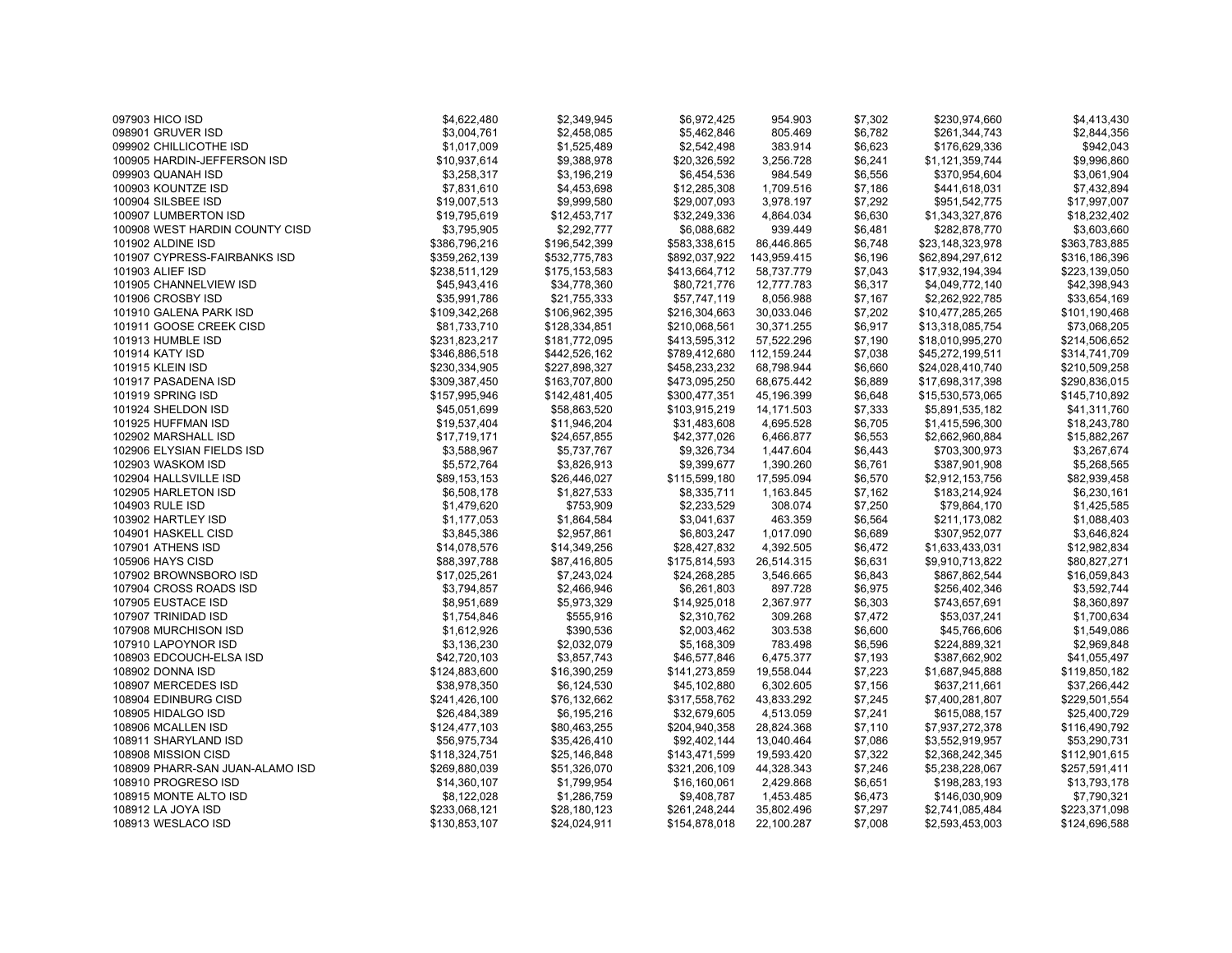| \$1,949,633<br>\$1,006,179<br>\$2,955,812<br>412.180<br>\$7,171<br>\$106,906,946<br>109902 BYNUM ISD<br>\$36,477,524<br>\$7,117,254<br>\$7,132<br>108916 VALLEY VIEW ISD<br>\$43,594,778<br>6,112.685<br>\$751,820,958<br>\$7,033<br>109901 ABBOTT ISD<br>\$2,499,908<br>\$1,038,768<br>\$3,538,676<br>503.152<br>\$107,228,285<br>109903 COVINGTON ISD<br>\$2,983,420<br>\$1,080,648<br>\$4,064,068<br>543.938<br>\$7,472<br>\$100,666,243<br>\$1,441,022<br>\$522,440<br>\$1,963,462<br>278.930<br>\$7,039<br>\$54,364,767<br>109908 MALONE ISD<br>\$10,931,439<br>\$7,833,243<br>\$18,764,682<br>2,618.288<br>\$7,167<br>\$765,800,829<br>109904 HILLSBORO ISD<br>\$4,585,008<br>\$1,111,986<br>\$5,696,994<br>\$7,348<br>109905 HUBBARD ISD<br>775.361<br>\$109,053,608 | \$1,875,359<br>\$34,937,867<br>\$2,397,453<br>\$2,881,081<br>\$1,382,147<br>\$10,246,927<br>\$4,432,723<br>\$5,204,554<br>\$2,034,920 |
|-----------------------------------------------------------------------------------------------------------------------------------------------------------------------------------------------------------------------------------------------------------------------------------------------------------------------------------------------------------------------------------------------------------------------------------------------------------------------------------------------------------------------------------------------------------------------------------------------------------------------------------------------------------------------------------------------------------------------------------------------------------------------------|---------------------------------------------------------------------------------------------------------------------------------------|
|                                                                                                                                                                                                                                                                                                                                                                                                                                                                                                                                                                                                                                                                                                                                                                             |                                                                                                                                       |
|                                                                                                                                                                                                                                                                                                                                                                                                                                                                                                                                                                                                                                                                                                                                                                             |                                                                                                                                       |
|                                                                                                                                                                                                                                                                                                                                                                                                                                                                                                                                                                                                                                                                                                                                                                             |                                                                                                                                       |
|                                                                                                                                                                                                                                                                                                                                                                                                                                                                                                                                                                                                                                                                                                                                                                             |                                                                                                                                       |
|                                                                                                                                                                                                                                                                                                                                                                                                                                                                                                                                                                                                                                                                                                                                                                             |                                                                                                                                       |
|                                                                                                                                                                                                                                                                                                                                                                                                                                                                                                                                                                                                                                                                                                                                                                             |                                                                                                                                       |
|                                                                                                                                                                                                                                                                                                                                                                                                                                                                                                                                                                                                                                                                                                                                                                             |                                                                                                                                       |
| \$5,431,041<br>\$7,215<br>109907 ITASCA ISD<br>\$2,433,976<br>\$7,865,017<br>1,090.088<br>\$242,480,027                                                                                                                                                                                                                                                                                                                                                                                                                                                                                                                                                                                                                                                                     |                                                                                                                                       |
| \$2,100,934<br>109910 MOUNT CALM ISD<br>\$365,019<br>\$2,465,953<br>343.231<br>\$7,185<br>\$38,587,997                                                                                                                                                                                                                                                                                                                                                                                                                                                                                                                                                                                                                                                                      |                                                                                                                                       |
| 109914 PENELOPE ISD<br>\$2,509,158<br>\$378,407<br>\$2,887,565<br>399.280<br>\$7,232<br>\$40,484,689                                                                                                                                                                                                                                                                                                                                                                                                                                                                                                                                                                                                                                                                        | \$2,433,872                                                                                                                           |
| \$7,584,262<br>\$14,697,093<br>\$7,195<br>\$702,944,567<br>109911 WHITNEY ISD<br>\$7,112,831<br>2,042.772                                                                                                                                                                                                                                                                                                                                                                                                                                                                                                                                                                                                                                                                   | \$7,052,510                                                                                                                           |
| \$3,745,384<br>\$1,063,523<br>\$7,334<br>109912 AQUILLA ISD<br>\$4,808,907<br>655.727<br>\$98,898,210                                                                                                                                                                                                                                                                                                                                                                                                                                                                                                                                                                                                                                                                       | \$3,628,849                                                                                                                           |
| \$2,737,779<br>\$2,148,740<br>\$4,886,519<br>670.320<br>\$7,290<br>\$211,963,336<br>109913 BLUM ISD                                                                                                                                                                                                                                                                                                                                                                                                                                                                                                                                                                                                                                                                         | \$2,600,533                                                                                                                           |
| \$4,450,792<br>\$5,571,270<br>774.720<br>\$7,191<br><b>110906 SMYER ISD</b><br>\$1,120,478<br>\$109,850,362                                                                                                                                                                                                                                                                                                                                                                                                                                                                                                                                                                                                                                                                 | \$4,299,332                                                                                                                           |
| \$1,780,562<br>\$648,705<br>\$2,429,267<br>360.320<br>\$72,256,401<br>110901 ANTON ISD<br>\$6,742                                                                                                                                                                                                                                                                                                                                                                                                                                                                                                                                                                                                                                                                           | \$1,712,102                                                                                                                           |
| \$12,132,561<br>110902 LEVELLAND ISD<br>\$13,714,833<br>\$25,847,394<br>3,875.266<br>\$6,670<br>\$1,295,693,802                                                                                                                                                                                                                                                                                                                                                                                                                                                                                                                                                                                                                                                             | \$12,690,514                                                                                                                          |
| \$4,726,523<br>\$5,872,924<br>824.920<br>110905 ROPES ISD<br>\$1,146,401<br>\$7,119<br>\$117,737,771                                                                                                                                                                                                                                                                                                                                                                                                                                                                                                                                                                                                                                                                        | \$4,553,581                                                                                                                           |
| \$3,109,364<br>\$2,052,076<br>\$5,161,440<br>757.920<br>\$6,810<br>\$243,271,824<br>111902 LIPAN ISD                                                                                                                                                                                                                                                                                                                                                                                                                                                                                                                                                                                                                                                                        | \$2,953,719                                                                                                                           |
| \$1,585,589<br>\$525,849<br>301.563<br>\$7,002<br>110908 WHITHARRAL ISD<br>\$2,111,438<br>\$54,759,106                                                                                                                                                                                                                                                                                                                                                                                                                                                                                                                                                                                                                                                                      | \$1,521,060                                                                                                                           |
| \$5,138,070<br>111903 TOLAR ISD<br>\$2,588,586<br>\$7,726,656<br>1,219.532<br>\$6,336<br>\$303,308,337                                                                                                                                                                                                                                                                                                                                                                                                                                                                                                                                                                                                                                                                      | \$4,839,724                                                                                                                           |
| \$3,093,111<br>528.919<br>\$72,133,284<br>112907 MILLER GROVE ISD<br>\$737,467<br>\$3,830,578<br>\$7,242                                                                                                                                                                                                                                                                                                                                                                                                                                                                                                                                                                                                                                                                    | \$2,985,567                                                                                                                           |
| \$23,629,631<br>\$14,128,410<br>\$37,758,041<br>\$6,450<br>\$1,643,460,431<br>112901 SULPHUR SPRINGS ISD<br>5,853.723                                                                                                                                                                                                                                                                                                                                                                                                                                                                                                                                                                                                                                                       | \$22,023,015                                                                                                                          |
| \$4,579,863<br>112905 CUMBY ISD<br>\$923,075<br>\$5,502,938<br>758.953<br>\$7,251<br>\$92,110,079                                                                                                                                                                                                                                                                                                                                                                                                                                                                                                                                                                                                                                                                           | \$4,425,190                                                                                                                           |
| 112906 NORTH HOPKINS ISD<br>\$6,126,232<br>\$1,017,383<br>999.925<br>\$7,144<br>\$7,143,615<br>\$103,842,617                                                                                                                                                                                                                                                                                                                                                                                                                                                                                                                                                                                                                                                                | \$5,920,672                                                                                                                           |
| \$8,939,793<br>\$4,399,488<br>\$6,479<br>\$504,036,595<br>113901 CROCKETT ISD<br>\$13,339,281<br>2,058.717                                                                                                                                                                                                                                                                                                                                                                                                                                                                                                                                                                                                                                                                  | \$8,470,390                                                                                                                           |
| \$6,629,318<br>112908 COMO-PICKTON CISD<br>\$1,478,457<br>\$8,107,775<br>1,278.702<br>\$6,341<br>\$191,711,673                                                                                                                                                                                                                                                                                                                                                                                                                                                                                                                                                                                                                                                              | \$6,370,810                                                                                                                           |
| 112909 SALTILLO ISD<br>\$2,701,895<br>\$721,403<br>\$3,423,298<br>500.048<br>\$6,846<br>\$74,179,458                                                                                                                                                                                                                                                                                                                                                                                                                                                                                                                                                                                                                                                                        | \$2,607,361                                                                                                                           |
| \$1,818,273<br>\$1,209,859<br>\$3,028,132<br>417.130<br>\$7,259<br>\$117,037,537<br>112910 SULPHUR BLUFF ISD                                                                                                                                                                                                                                                                                                                                                                                                                                                                                                                                                                                                                                                                | \$1,738,672                                                                                                                           |
| \$3,602,942<br>\$6,339<br>\$375,582,586<br>113902 GRAPELAND ISD<br>\$3,014,464<br>\$6,617,406<br>1,043.869                                                                                                                                                                                                                                                                                                                                                                                                                                                                                                                                                                                                                                                                  | \$3,388,890                                                                                                                           |
| 113903 LOVELADY ISD<br>\$3,381,291<br>\$2,607,104<br>\$5,988,395<br>914.719<br>\$6,547<br>\$289,550,121                                                                                                                                                                                                                                                                                                                                                                                                                                                                                                                                                                                                                                                                     | \$3,188,606                                                                                                                           |
| 113905 LATEXO ISD<br>\$3,360,551<br>\$1,879,413<br>\$5,239,964<br>791.219<br>\$6,623<br>\$199,575,248                                                                                                                                                                                                                                                                                                                                                                                                                                                                                                                                                                                                                                                                       | \$3,189,215                                                                                                                           |
| 113906 KENNARD ISD<br>\$1,861,517<br>\$1,168,665<br>\$6,548<br>\$140,700,470<br>\$3,030,182<br>462.757                                                                                                                                                                                                                                                                                                                                                                                                                                                                                                                                                                                                                                                                      | \$1,778,877                                                                                                                           |
| \$4,680,614<br>\$5,757,754<br>\$10,438,368<br>\$6,467<br>\$676,397,759<br>114902 COAHOMA ISD<br>1,613.981                                                                                                                                                                                                                                                                                                                                                                                                                                                                                                                                                                                                                                                                   | \$4,285,812                                                                                                                           |
| \$2,429,168<br>778.223<br>\$290,762,762<br>115901 FT HANCOCK ISD<br>\$2,741,895<br>\$5,171,063<br>\$6,645                                                                                                                                                                                                                                                                                                                                                                                                                                                                                                                                                                                                                                                                   | \$2,274,489                                                                                                                           |
| 275.227<br>115903 DELL CITY ISD<br>\$1,165,697<br>\$649,125<br>\$1,814,822<br>\$6,594<br>\$69,542,236                                                                                                                                                                                                                                                                                                                                                                                                                                                                                                                                                                                                                                                                       | \$1,149,367                                                                                                                           |
| \$23,473,844<br>\$24,519,545<br>\$47,993,389<br>\$6,624<br>\$2,743,900,130<br>116905 GREENVILLE ISD<br>7,245.484                                                                                                                                                                                                                                                                                                                                                                                                                                                                                                                                                                                                                                                            | \$21,552,139                                                                                                                          |
| \$13,197,195<br>\$6,646,633<br>2,743.534<br>\$7,233<br>116901 CADDO MILLS ISD<br>\$19,843,828<br>\$700,006,084                                                                                                                                                                                                                                                                                                                                                                                                                                                                                                                                                                                                                                                              | \$12,440,646                                                                                                                          |
| 116902 CELESTE ISD<br>\$4,941,265<br>\$1,446,128<br>\$6,387,393<br>878.749<br>\$7,269<br>\$151,402,457                                                                                                                                                                                                                                                                                                                                                                                                                                                                                                                                                                                                                                                                      | \$4,756,483                                                                                                                           |
| 116903 COMMERCE ISD<br>\$10,280,558<br>\$5,756,758<br>\$16,037,316<br>2,190.630<br>\$7,321<br>\$562,181,156                                                                                                                                                                                                                                                                                                                                                                                                                                                                                                                                                                                                                                                                 | \$9,741,673                                                                                                                           |
| 116910 CAMPBELL ISD<br>\$2,382,345<br>\$1,073,076<br>\$6,452<br>\$133,329,725<br>\$3,455,421<br>535.584                                                                                                                                                                                                                                                                                                                                                                                                                                                                                                                                                                                                                                                                     | \$2,279,693                                                                                                                           |
| \$7,237,480<br>\$2,979,692<br>\$10,217,172<br>\$6,392<br>\$333,240,055<br>116906 LONE OAK ISD<br>1,598.407                                                                                                                                                                                                                                                                                                                                                                                                                                                                                                                                                                                                                                                                  | \$6,870,976                                                                                                                           |
| \$14,790,957<br>\$10,310,343<br>\$25,101,300<br>\$7,140<br>\$1,102,009,443<br>116908 QUINLAN ISD<br>3,515.440                                                                                                                                                                                                                                                                                                                                                                                                                                                                                                                                                                                                                                                               | \$13,849,248                                                                                                                          |
| \$6,389,778<br>\$7,048<br>116909 WOLFE CITY ISD<br>\$1,479,870<br>\$7,869,648<br>\$164,203,309<br>1,116.513                                                                                                                                                                                                                                                                                                                                                                                                                                                                                                                                                                                                                                                                 | \$6,147,599                                                                                                                           |
| \$6,044,087<br>\$2,362,184<br>\$6,701<br>\$272,225,305<br>116915 BLAND ISD<br>\$8,406,271<br>1,254.507                                                                                                                                                                                                                                                                                                                                                                                                                                                                                                                                                                                                                                                                      | \$5,771,010                                                                                                                           |
| \$6,435,916<br>\$240,755<br>\$7,251<br>\$24,853,338<br>116916 BOLES ISD<br>\$6,676,671<br>920.841                                                                                                                                                                                                                                                                                                                                                                                                                                                                                                                                                                                                                                                                           | \$6,250,638                                                                                                                           |
| 117901 BORGER ISD<br>\$15,915,702<br>\$5,618,108<br>\$21,533,810<br>3,331.588<br>\$6,464<br>\$645,594,641                                                                                                                                                                                                                                                                                                                                                                                                                                                                                                                                                                                                                                                                   | \$15,020,171                                                                                                                          |
| \$6,627,866<br>\$1,356,893<br>\$131,694,720<br>117903 SANFORD-FRITCH ISD<br>\$7,984,759<br>1,116.636<br>\$7,151                                                                                                                                                                                                                                                                                                                                                                                                                                                                                                                                                                                                                                                             | \$6,378,926                                                                                                                           |
| 117907 SPRING CREEK ISD<br>\$1,580,944<br>\$365,176<br>\$1,946,120<br>278.656<br>\$6,984<br>\$37,467,373                                                                                                                                                                                                                                                                                                                                                                                                                                                                                                                                                                                                                                                                    | \$1,539,528                                                                                                                           |
| 119903 PERRIN-WHITT CISD<br>\$1,439,605<br>\$2,690,133<br>620.558<br>\$6,655<br>\$284,719,044<br>\$4,129,738                                                                                                                                                                                                                                                                                                                                                                                                                                                                                                                                                                                                                                                                | \$1,320,895                                                                                                                           |
| 119901 BRYSON ISD<br>\$1,658,810<br>459.499<br>\$6,909<br>\$149,271,335<br>\$1,515,718<br>\$3,174,528                                                                                                                                                                                                                                                                                                                                                                                                                                                                                                                                                                                                                                                                       | \$1,559,869                                                                                                                           |
| \$825,926,124<br>119902 JACKSBORO ISD<br>\$3,801,959<br>\$7,444,044<br>\$11,246,003<br>1,753.645<br>\$6,413                                                                                                                                                                                                                                                                                                                                                                                                                                                                                                                                                                                                                                                                 | \$3,405,331                                                                                                                           |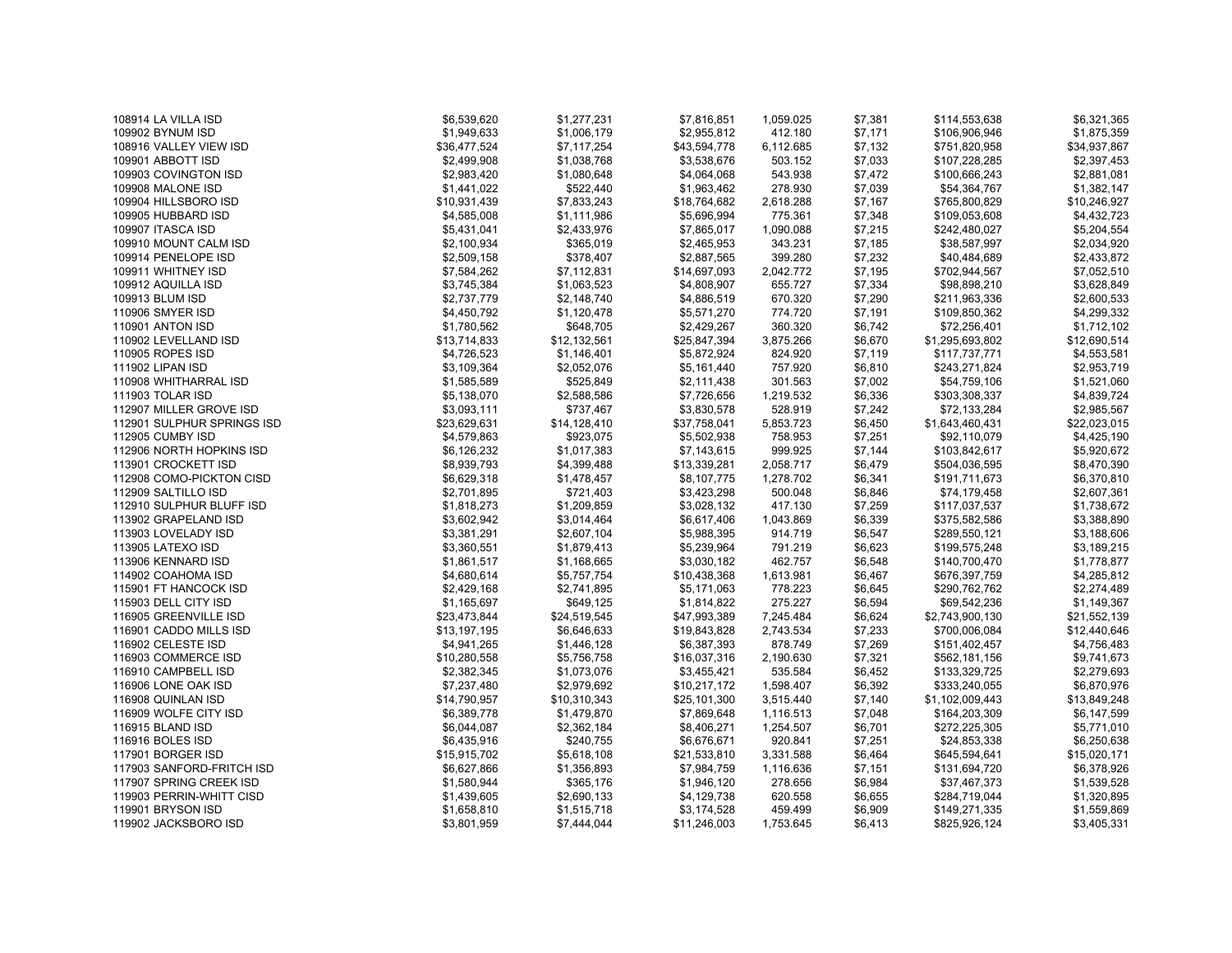| 120901 EDNA ISD                   | \$8,884,297  | \$5,280,201  | \$14,164,498  | 2,190.609  | \$6,466 | \$616,411,469   | \$8,343,821  |
|-----------------------------------|--------------|--------------|---------------|------------|---------|-----------------|--------------|
| 120902 GANADO ISD                 | \$5,737,908  | \$2,255,337  | \$7,993,245   | 1,243.915  | \$6,426 | \$269,657,517   | \$5,467,303  |
| 121903 BUNA ISD                   | \$11,402,141 | \$3,972,923  | \$15,375,064  | 2,103.322  | \$7,310 | \$404,368,275   | \$10,854,444 |
| 121904 JASPER ISD                 | \$12,177,680 | \$9,425,463  | \$21,603,143  | 3,024.844  | \$7,142 | \$935,671,700   | \$11,361,752 |
| 121905 KIRBYVILLE CISD            | \$10,388,993 | \$3,154,590  | \$13,543,583  | 2,043.914  | \$6,626 | \$341,966,527   | \$9,865,763  |
| 121906 EVADALE ISD                | \$1,595,488  | \$3,671,235  | \$5,266,723   | 726.736    | \$7,247 | \$349,650,290   | \$1,454,476  |
| 122902 VALENTINE ISD              | \$1,030,754  | \$478,648    | \$1,509,402   | 226.572    | \$6,662 | \$52,432,037    | \$1,018,201  |
| 123905 NEDERLAND ISD              | \$15,319,067 | \$27,053,796 | \$42,372,863  | 6,361.439  | \$6,661 | \$2,962,338,232 | \$13,431,557 |
| 123908 PORT NECHES-GROVES ISD     | \$15,909,544 | \$26,217,084 | \$42,126,628  | 6,183.104  | \$6,813 | \$2,729,426,355 | \$14,013,908 |
| 125902 BEN BOLT-PALITO BLANCO ISD | \$5,691,048  | \$983,568    | \$6,674,616   | 914.789    | \$7,296 | \$91,945,775    | \$5,501,046  |
| 123914 HAMSHIRE-FANNETT ISD       | \$10,989,319 | \$7,503,727  | \$18,493,046  | 2,547.255  | \$7,260 | \$723,124,631   | \$10,264,886 |
| 124901 JIM HOGG COUNTY ISD        | \$8,814,842  | \$3,031,497  | \$11,846,339  | 1,836.581  | \$6,450 | \$338,187,177   | \$8,395,227  |
| 125901 ALICE ISD                  | \$30,557,058 | \$9,988,173  | \$40,545,231  | 6,035.413  | \$6,718 | \$1,132,852,092 | \$28,891,977 |
| 125903 ORANGE GROVE ISD           | \$10,879,911 | \$3,424,936  | \$14,304,847  | 2,238.378  | \$6,391 | \$434,938,171   | \$10,239,663 |
| 126902 BURLESON ISD               | \$54,472,284 | \$57,811,474 | \$112,283,758 | 15,308.530 | \$7,335 | \$5,502,845,029 | \$49,704,018 |
| 125905 PREMONT ISD                | \$7,466,813  | \$1,709,941  | \$9,176,754   | 1,250.481  | \$7,339 | \$167,559,592   | \$7,221,650  |
| 125906 LA GLORIA ISD              | \$1,076,519  | \$425,408    | \$1,501,927   | 227.853    | \$6,592 | \$45,255,339    | \$1,036,476  |
| 126901 ALVARADO ISD               | \$17,115,725 | \$14,626,384 | \$31,742,109  | 4,673.575  | \$6,792 | \$1,483,472,693 | \$15,783,711 |
| 126906 KEENE ISD                  | \$10,519,734 | \$1,925,794  | \$12,445,528  | 1,769.635  | \$7,033 | \$202,923,015   | \$10,120,160 |
| 126903 CLEBURNE ISD               | \$32,307,326 | \$29,079,253 | \$61,386,579  | 8,725.812  | \$7,035 | \$2,944,500,639 | \$29,794,224 |
| 126904 GRANDVIEW ISD              | \$9,145,281  | \$3,529,133  | \$12,674,414  | 1,897.229  | \$6,680 | \$390,204,537   | \$8,633,647  |
| 126905 JOSHUA ISD                 | \$31,571,941 | \$18,578,838 | \$50,150,779  | 6,912.339  | \$7,255 | \$1,842,492,285 | \$29,501,293 |
| 126907 RIO VISTA ISD              | \$5,688,792  | \$3,594,952  | \$9,283,744   | 1,269.699  | \$7,312 | \$341,258,261   | \$5,396,811  |
| 127903 HAMLIN ISD                 | \$3,922,836  | \$1,421,699  | \$5,344,535   | 765.828    | \$6,979 | \$150,216,213   | \$3,763,126  |
| <b>126908 VENUS ISD</b>           | \$18,525,894 | \$3,971,760  | \$22,497,654  | 3,124.268  | \$7,201 | \$411,874,047   | \$17,690,824 |
| 126911 GODLEY ISD                 | \$13,450,099 | \$10,020,418 | \$23,470,517  | 3,483.329  | \$6,738 | \$1,041,282,285 | \$12,531,115 |
| 127901 ANSON ISD                  | \$7,387,967  | \$1,536,816  | \$8,924,783   | 1,228.738  | \$7,263 | \$151,640,014   | \$7,126,665  |
| 127904 HAWLEY ISD                 | \$6,605,813  | \$1,892,157  | \$8,497,970   | 1,204.616  | \$7,055 | \$214,509,321   | \$6,310,743  |
| 127905 LUEDERS-AVOCA ISD          | \$1,325,665  | \$817,693    | \$2,143,358   | 296.952    | \$7,218 | \$82,193,629    | \$1,287,070  |
| 127906 STAMFORD ISD               | \$6,755,843  | \$1,021,313  | \$7,777,156   | 1,100.553  | \$7,067 | \$106,636,956   | \$6,534,717  |
| 129902 FORNEY ISD                 | \$66,421,195 | \$48,917,229 | \$115,338,424 | 17,272.921 | \$6,677 | \$5,611,575,700 | \$61,543,922 |
| 129901 CRANDALL ISD               | \$33,869,084 | \$11,164,553 | \$45,033,637  | 6,825.675  | \$6,598 | \$1,339,573,250 | \$32,037,112 |
| 129906 TERRELL ISD                | \$24,881,831 | \$22,237,902 | \$47,119,733  | 6,505.146  | \$7,243 | \$2,346,801,291 | \$23,170,936 |
| 129903 KAUFMAN ISD                | \$27,926,134 | \$10,642,280 | \$38,568,414  | 5,322.773  | \$7,246 | \$1,129,876,371 | \$26,428,930 |
| 129904 KEMP ISD                   | \$12,404,532 | \$5,457,082  | \$17,861,614  | 2,476.483  | \$7,212 | \$577,248,109   | \$11,802,885 |
| 129905 MABANK ISD                 | \$17,619,305 | \$12,590,806 | \$30,210,111  | 4,815.355  | \$6,274 | \$1,618,510,977 | \$16,297,848 |
| 129910 SCURRY-ROSSER ISD          | \$8,988,546  | \$2,812,855  | \$11,801,401  | 1,634.333  | \$7,221 | \$298,584,805   | \$8,581,886  |
| 133901 CENTER POINT ISD           | \$3,182,187  | \$3,370,904  | \$6,553,091   | 1,014.753  | \$6,458 | \$386,056,186   | \$2,980,616  |
| 133904 INGRAM ISD                 | \$6,216,460  | \$6,059,480  | \$12,275,940  | 1,840.504  | \$6,670 | \$688,321,917   | \$5,820,659  |
| 137904 SANTA GERTRUDIS ISD        | \$7,390,142  | \$981,855    | \$8,371,997   | 1,257.132  | \$6,660 | \$101,843,870   | \$7,097,426  |
| 137901 KINGSVILLE ISD             | \$17,840,262 | \$8,439,318  | \$26,279,580  | 3,978.509  | \$6,605 | \$994,391,367   | \$16,836,857 |
| 137902 RICARDO ISD                | \$5,753,200  | \$2,056,223  | \$7,809,423   | 1,044.781  | \$7,475 | \$209,061,184   | \$5,511,977  |
| 137903 RIVIERA ISD                | \$2,760,647  | \$2,948,702  | \$5,709,349   | 770.169    | \$7,413 | \$275,823,289   | \$2,604,661  |
| 138902 KNOX CITY-O'BRIEN CISD     | \$2,405,780  | \$721,533    | \$3,127,313   | 428.328    | \$7,301 | \$68,708,832    | \$2,317,073  |
| 139909 PARIS ISD                  | \$26,472,545 | \$7,870,793  | \$34,343,338  | 5,275.764  | \$6,510 | \$1,026,551,799 | \$25,056,703 |
| 138903 MUNDAY CISD                | \$3,751,081  | \$1,169,358  | \$4,920,439   | 688.494    | \$7,147 | \$120,723,146   | \$3,614,387  |
| 138904 BENJAMIN ISD               | \$1,168,789  | \$805,346    | \$1,974,135   | 285.063    | \$6,925 | \$92,185,005    | \$1,117,617  |
| 140904 LITTLEFIELD ISD            | \$10,465,478 | \$2,158,044  | \$12,623,522  | 1,970.491  | \$6,406 | \$264,937,775   | \$9,999,649  |
| 139911 NORTH LAMAR ISD            | \$7,182,499  | \$12,919,211 | \$20,101,710  | 3,050.218  | \$6,590 | \$1,395,777,237 | \$6,295,336  |
| 139912 PRAIRILAND ISD             | \$7,873,743  | \$2,680,328  | \$10,554,071  | 1,636.814  | \$6,448 | \$319,186,030   | \$7,484,402  |
| 140901 AMHERST ISD                | \$1,678,131  | \$515,028    | \$2,193,159   | 305.329    | \$7,183 | \$50,092,088    | \$1,628,560  |
| 140905 OLTON ISD                  | \$6,154,370  | \$1,432,705  | \$7,587,075   | 1,066.585  | \$7,113 | \$140,969,623   | \$5,937,716  |
|                                   |              |              |               |            |         |                 |              |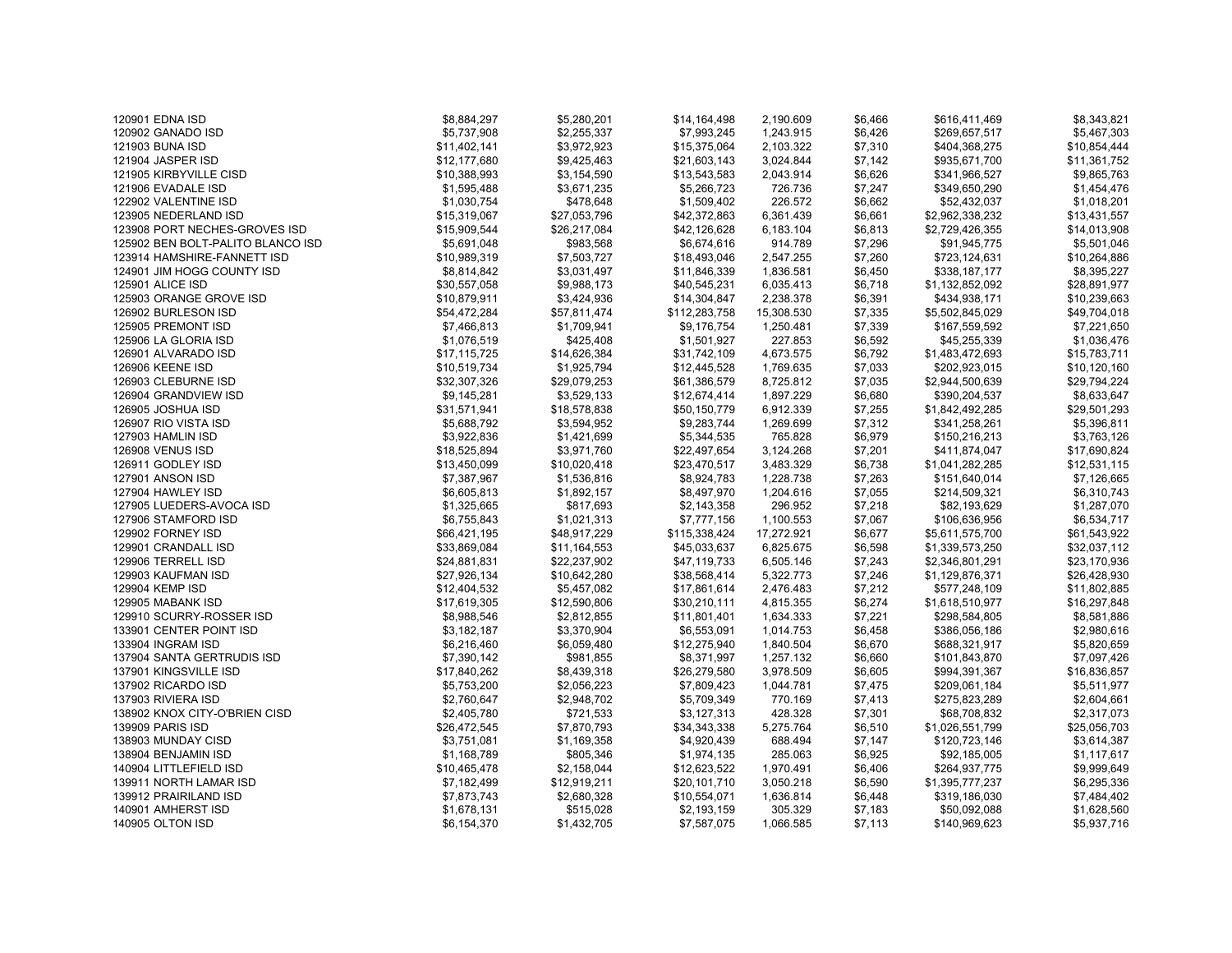| 141902 LOMETA ISD           | \$2,348,595   | \$1,320,775   | \$3,669,370   | 572.296    | \$6,412 | \$152,664,490    | \$2,233,970   |
|-----------------------------|---------------|---------------|---------------|------------|---------|------------------|---------------|
| 140907 SPRINGLAKE-EARTH ISD | \$3,768,931   | \$952,546     | \$4,721,477   | 629.821    | \$7,497 | \$83,571,973     | \$3,656,210   |
| 141901 LAMPASAS ISD         | \$18,964,367  | \$13,814,596  | \$32,778,963  | 4,531.202  | \$7,234 | \$1,350,851,653  | \$17,695,046  |
| 143901 HALLETTSVILLE ISD    | \$3,589,201   | \$7,868,988   | \$11,458,189  | 1,712.097  | \$6,692 | \$826,053,665    | \$3,172,905   |
| 143904 VYSEHRAD ISD         | \$667,247     | \$560,842     | \$1,228,089   | 176.482    | \$6,959 | \$63,669,496     | \$630,445     |
| 144902 LEXINGTON ISD        | \$7,301,899   | \$4,777,314   | \$12,079,213  | 1,650.940  | \$7,317 | \$471,491,151    | \$6,899,952   |
| 143905 SWEET HOME ISD       | \$937,466     | \$760,825     | \$1,698,291   | 229.564    | \$7,398 | \$76,446,388     | \$886,310     |
| 144901 GIDDINGS ISD         | \$8,173,249   | \$8,637,991   | \$16,811,240  | 2,517.042  | \$6,679 | \$943,161,992    | \$7,464,678   |
| 145901 BUFFALO ISD          | \$6,431,022   | \$5,766,589   | \$12,197,611  | 1,545.450  | \$7,893 | \$479,960,025    | \$6,084,315   |
| 145902 CENTERVILLE ISD      | \$3,138,836   | \$3,531,818   | \$6,670,654   | 1,107.780  | \$6,022 | \$468,236,512    | \$2,894,949   |
| 145906 NORMANGEE ISD        | \$2,887,012   | \$3,317,217   | \$6,204,229   | 987.080    | \$6,285 | \$385,443,209    | \$2,668,212   |
| 145907 OAKWOOD ISD          | \$777,268     | \$1,541,858   | \$2,319,126   | 362.044    | \$6,406 | \$171,976,473    | \$708,272     |
| 146904 HARDIN ISD           | \$8,877,987   | \$4,911,078   | \$13,789,065  | 1,965.293  | \$7,016 | \$524,324,038    | \$8,426,551   |
| 146901 CLEVELAND ISD        | \$87,359,706  | \$17,097,533  | \$104,457,239 | 16,078.700 | \$6,497 | \$2,261,967,337  | \$84,056,414  |
| 146902 DAYTON ISD           | \$26,613,835  | \$19,631,652  | \$46,245,487  | 7,138.627  | \$6,478 | \$2,280,496,752  | \$24,590,794  |
| 147901 COOLIDGE ISD         | \$3,834,795   | \$585,137     | \$4,419,932   | 605.543    | \$7,299 | \$59,583,947     | \$3,717,476   |
| 146905 HULL-DAISETTA ISD    | \$3,160,908   | \$2,881,425   | \$6,042,333   | 817.450    | \$7,392 | \$269,004,029    | \$2,995,047   |
| 146906 LIBERTY ISD          | \$10,708,484  | \$10,356,749  | \$21,065,233  | 3,060.256  | \$6,883 | \$1,047,202,769  | \$9,888,728   |
| 146907 TARKINGTON ISD       | \$10,273,193  | \$6,182,124   | \$16,455,317  | 2,520.593  | \$6,528 | \$760,704,002    | \$9,625,695   |
| 148905 DARROUZETT ISD       | \$1,391,335   | \$519,651     | \$1,910,986   | 282.802    | \$6,757 | \$55,666,188     | \$1,340,989   |
| 147903 MEXIA ISD            | \$15,157,726  | \$4,996,003   | \$20,153,729  | 2,783.477  | \$7,240 | \$495,223,641    | \$14,479,607  |
| 148901 BOOKER ISD           | \$3,124,218   | \$1,582,548   | \$4,706,766   | 659.903    | \$7,133 | \$156,925,196    | \$2,988,961   |
| 148902 FOLLETT ISD          | \$1,093,881   | \$845,237     | \$1,939,118   | 289.260    | \$6,704 | \$90,743,671     | \$1,031,283   |
| 152903 SLATON ISD           | \$11,312,051  | \$4,534,260   | \$15,846,311  | 2,193.974  | \$7,223 | \$460,768,328    | \$10,831,793  |
| 152901 LUBBOCK ISD          | \$117,867,466 | \$117,719,596 | \$235,587,062 | 34,310.252 | \$6,866 | \$11,871,811,911 | \$108,176,365 |
| 152902 NEW DEAL ISD         | \$4,932,263   | \$4,354,758   | \$9,287,021   | 1,265.798  | \$7,337 | \$430,260,982    | \$4,648,485   |
| 152909 SHALLOWATER ISD      | \$11,136,861  | \$3,993,378   | \$15,130,239  | 2,081.777  | \$7,268 | \$387,444,869    | \$10,512,914  |
| 152906 LUBBOCK-COOPER ISD   | \$24,405,261  | \$34,424,355  | \$58,829,616  | 8,908.901  | \$6,603 | \$3,853,989,741  | \$21,716,289  |
| 152907 FRENSHIP ISD         | \$40,169,332  | \$44,264,354  | \$84,433,686  | 12,641.916 | \$6,679 | \$4,807,210,873  | \$36,250,249  |
| 152908 ROOSEVELT ISD        | \$9,052,399   | \$2,659,166   | \$11,711,565  | 1,743.148  | \$6,719 | \$269,331,064    | \$8,670,539   |
| 153904 TAHOKA ISD           | \$5,592,066   | \$1,789,246   | \$7,381,312   | 1,045.784  | \$7,058 | \$186,573,862    | \$5,371,187   |
| 152910 IDALOU ISD           | \$7,525,444   | \$3,355,998   | \$10,881,442  | 1,471.285  | \$7,396 | \$307,489,443    | \$7,163,212   |
| 153903 O'DONNELL ISD        | \$3,058,299   | \$1,006,026   | \$4,064,325   | 578.895    | \$7,021 | \$103,439,956    | \$2,945,166   |
| 153905 NEW HOME ISD         | \$5,167,650   | \$1,237,707   | \$6,405,357   | 898.245    | \$7,131 | \$130,365,753    | \$4,954,820   |
| 155901 JEFFERSON ISD        | \$7,038,873   | \$6,033,791   | \$13,072,664  | 2,027.238  | \$6,449 | \$687,873,647    | \$6,597,456   |
| 153907 WILSON ISD           | \$1,553,827   | \$673,119     | \$2,226,946   | 314.075    | \$7,090 | \$75,661,587     | \$1,505,147   |
| 154901 MADISONVILLE CISD    | \$15,314,541  | \$9,411,093   | \$24,725,634  | 3,389.959  | \$7,294 | \$923,952,949    | \$14,471,965  |
| 154903 NORTH ZULCH ISD      | \$1,450,490   | \$2,807,140   | \$4,257,630   | 574.655    | \$7,409 | \$261,052,646    | \$1,338,323   |
| 157901 MASON ISD            | \$3,543,483   | \$4,878,847   | \$8,422,330   | 1,170.366  | \$7,196 | \$491,405,973    | \$3,275,662   |
| 158901 BAY CITY ISD         | \$17,547,071  | \$14,216,864  | \$31,763,935  | 4,683.186  | \$6,783 | \$1,437,760,760  | \$16,261,487  |
| 159901 EAGLE PASS ISD       | \$107,554,253 | \$26,851,055  | \$134,405,308 | 18,915.707 | \$7,105 | \$2,719,232,709  | \$102,403,659 |
| 158906 VAN VLECK ISD        | \$4,767,085   | \$6,186,411   | \$10,953,496  | 1,640.461  | \$6,677 | \$693,873,742    | \$4,366,956   |
| 160901 BRADY ISD            | \$6,853,677   | \$3,649,388   | \$10,503,065  | 1,602.899  | \$6,553 | \$402,103,115    | \$6,491,037   |
| 160904 ROCHELLE ISD         | \$1,441,762   | \$949,505     | \$2,391,267   | 356.632    | \$6,705 | \$100,439,394    | \$1,370,471   |
| 160905 LOHN ISD             | \$1,146,992   | \$805,351     | \$1,952,343   | 276.389    | \$7,064 | \$80,396,883     | \$1,107,435   |
| 161907 LORENA ISD           | \$9,641,978   | \$6,492,742   | \$16,134,720  | 2,224.384  | \$7,254 | \$641,861,363    | \$8,971,118   |
| 161901 CRAWFORD ISD         | \$4,806,571   | \$2,450,349   | \$7,256,920   | 995.054    | \$7,293 | \$243,267,345    | \$4,587,717   |
| 161906 LA VEGA ISD          | \$20,485,988  | \$10,339,669  | \$30,825,657  | 4,333.489  | \$7,113 | \$1,035,239,741  | \$19,367,873  |
| 161908 MART ISD             | \$4,646,606   | \$1,487,583   | \$6,134,189   | 905.335    | \$6,776 | \$148,854,988    | \$4,446,069   |
| 161909 MCGREGOR ISD         | \$8,897,008   | \$4,991,031   | \$13,888,039  | 2,080.912  | \$6,674 | \$533,696,301    | \$8,347,985   |
| 161910 MOODY ISD            | \$6,655,400   | \$2,386,828   | \$9,042,228   | 1,215.429  | \$7,440 | \$229,362,813    | \$6,408,910   |
| 161914 WACO ISD             | \$74,768,970  | \$62,769,031  | \$137,538,001 | 19,578.058 | \$7,025 | \$6,439,745,813  | \$69,557,817  |
|                             |               |               |               |            |         |                  |               |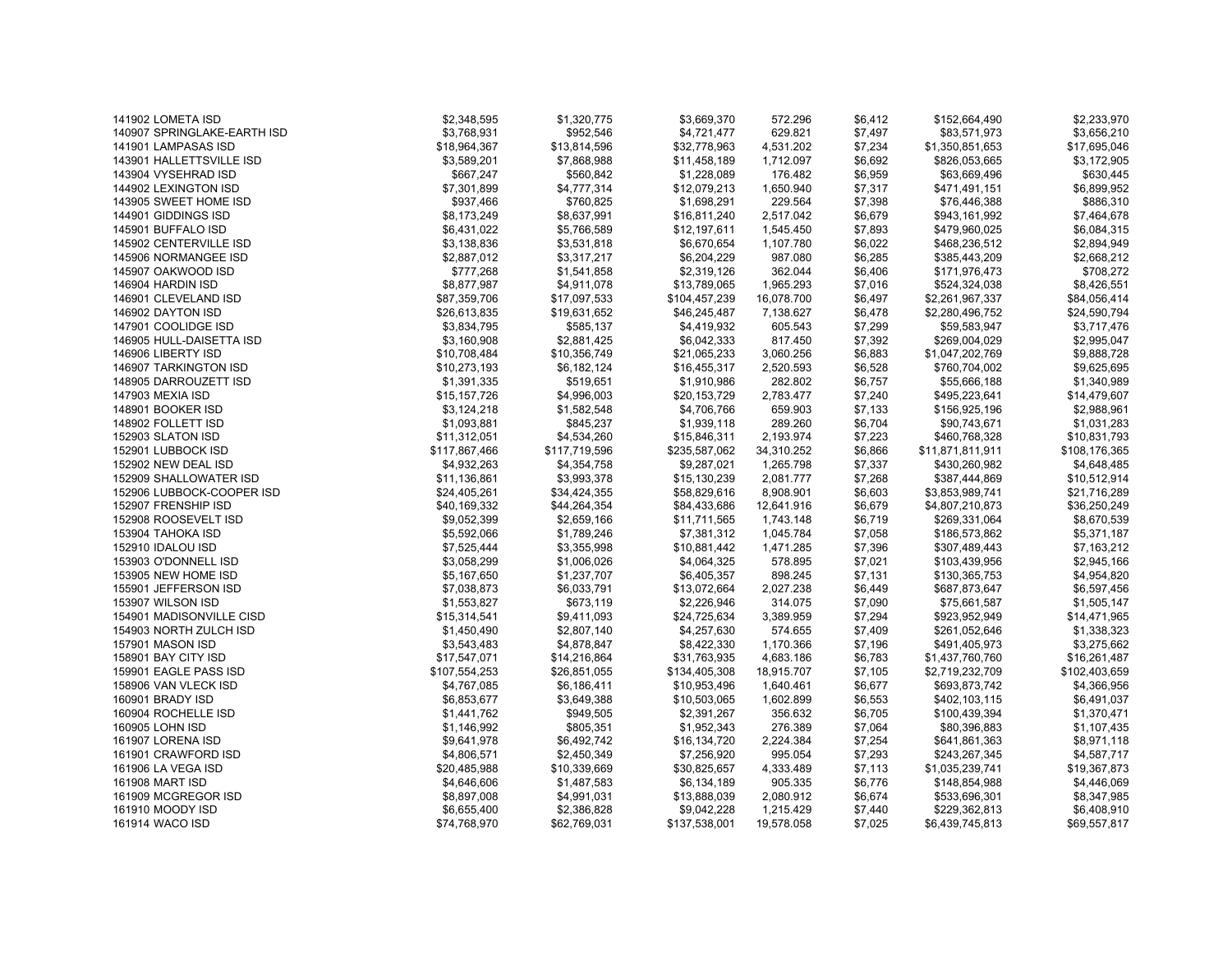| 161920 CHINA SPRING ISD           | \$14,453,869  | \$9,981,648                 | \$24,435,517  | 3,708.015               | \$6,590 | \$1,117,513,156 | \$13,365,396                |
|-----------------------------------|---------------|-----------------------------|---------------|-------------------------|---------|-----------------|-----------------------------|
| 161916 WEST ISD                   | \$7,370,460   | \$4,922,041                 | \$12,292,501  | 1,895.187               | \$6,486 | \$551,475,782   | \$6,906,206                 |
| 161918 AXTELL ISD                 | \$9,063,277   | \$1,673,060                 | \$10,736,337  | 1,506.284               | \$7,128 | \$176,390,830   | \$8,779,987                 |
| 161919 BRUCEVILLE-EDDY ISD        | \$5,982,019   | \$2,238,049                 | \$8,220,068   | 1,152.111               | \$7,135 | \$236,225,430   | \$5,747,787                 |
| 161924 HALLSBURG ISD              | \$1,011,123   | \$790,564                   | \$1,801,687   | 279.375                 | \$6,449 | \$90,681,057    | \$952,169                   |
| 161921 CONNALLY ISD               | \$15,436,791  | \$8,067,105                 | \$23,503,896  | 3,333.611               | \$7,051 | \$826,095,000   | \$14,567,934                |
| 161922 ROBINSON ISD               | \$14,703,500  | \$8,518,567                 | \$23,222,067  | 3,215.898               | \$7,221 | \$851,024,579   | \$13,783,136                |
| 161923 BOSQUEVILLE ISD            | \$6,254,223   | \$2,162,725                 | \$8,416,948   | 1,180.768               | \$7,128 | \$218,857,777   | \$5,974,745                 |
| 161925 GHOLSON ISD                | \$2,180,927   | \$535,522                   | \$2,716,449   | 419.382                 | \$6,477 | \$65,522,329    | \$2,102,619                 |
| 163902 D'HANIS ISD                | \$1,927,290   | \$2,324,396                 | \$4,251,686   | 596.247                 | \$7,131 | \$227,020,916   | \$1,809,516                 |
| 163901 DEVINE ISD                 | \$13,646,543  | \$5,484,650                 | \$19,131,193  | 2,603.886               | \$7,347 | \$521,949,998   | \$12,913,579                |
| 163903 NATALIA ISD                | \$9,090,381   | \$2,480,954                 | \$11,571,335  | 1,608.913               | \$7,192 | \$260,037,173   | \$8,717,651                 |
| 163904 HONDO ISD                  | \$8,921,098   | \$7,664,027                 | \$16,585,125  | 2,467.504               | \$6,721 | \$856,707,323   | \$8,250,658                 |
| 163908 MEDINA VALLEY ISD          | \$32,409,679  | \$21,046,775                | \$53,456,454  | 8,220.437               | \$6,503 | \$2,556,908,449 | \$30,088,545                |
| 164901 MENARD ISD                 | \$1,832,253   | \$1,816,126                 | \$3,648,379   | 548.974                 | \$6,646 | \$193,496,715   | \$1,732,623                 |
| 166901 CAMERON ISD                | \$10,861,184  | \$4,275,471                 | \$15,136,655  | 2,266.200               | \$6,679 | \$449,167,535   | \$10,274,386                |
| 166907 BUCKHOLTS ISD              | \$1,703,902   | \$371,716                   | \$2,075,618   | 316.988                 | \$6,548 | \$41,859,943    | \$1,651,522                 |
| 166903 MILANO ISD                 | \$3,823,308   | \$1,308,011                 | \$5,131,319   | 727.229                 | \$7,056 | \$134,750,163   | \$3,675,657                 |
| 166904 ROCKDALE ISD               | \$9,788,879   | \$4,989,210                 | \$14,778,089  | 2,039.293               | \$7,247 | \$522,898,957   | \$9,244,884                 |
| 166905 THORNDALE ISD              | \$5,092,838   | \$2,118,304                 | \$7,211,142   | 989.421                 | \$7,288 | \$213,088,187   | \$4,876,343                 |
| 167901 GOLDTHWAITE ISD            | \$3,397,128   | \$3,521,613                 | \$6,918,741   | 960.036                 | \$7,207 | \$323,616,427   | \$3,209,002                 |
| 167902 MULLIN ISD                 | \$3,714,712   | \$1,303,483                 | \$5,018,195   | 746.276                 | \$6,724 | \$133,972,472   | \$3,632,628                 |
| 167904 PRIDDY ISD                 | \$1,300,049   | \$420,306                   | \$1,720,355   | 257.919                 | \$6,670 | \$47,005,159    | \$1,258,777                 |
| 168901 COLORADO ISD               | \$4,993,518   | \$5,244,573                 | \$10,238,091  | 1,450.991               | \$7,056 | \$523,025,907   | \$4,675,255                 |
| 169906 GOLD BURG ISD              | \$644,931     | \$1,079,514                 | \$1,724,445   | 273.308                 | \$6,310 | \$132,171,241   | \$596,147                   |
| 169901 BOWIE ISD                  | \$5,526,028   | \$9,738,026                 | \$15,264,054  | 2,270.791               | \$6,722 | \$1,011,629,391 | \$4,898,382                 |
| 169902 NOCONA ISD                 | \$6,560,033   | \$2,275,722                 | \$8,835,755   | 1,397.108               | \$6,324 | \$279,603,129   | \$6,267,519                 |
| 169908 MONTAGUE ISD               | \$1,726,877   | \$411,434                   | \$2,138,311   | 296.133                 | \$7,221 | \$40,040,056    | \$1,674,072                 |
| 169909 PRAIRIE VALLEY ISD         | \$1,150,997   | \$924,036                   | \$2,075,033   | 312.751                 | \$6,635 | \$98,922,234    | \$1,095,924                 |
| 169911 SAINT JO ISD               | \$2,074,732   | \$1,924,880                 | \$3,999,612   | 557.958                 | \$7,168 | \$190,077,476   | \$1,958,220                 |
| 170907 SPLENDORA ISD              | \$29,956,671  | \$9,707,664                 | \$39,664,335  |                         | \$7,337 | \$994,633,843   | \$28,433,706                |
| 170904 WILLIS ISD                 | \$27,796,299  | \$40,025,415                | \$67,821,714  | 5,405.784<br>10,042.372 | \$6,754 | \$4,349,004,007 | \$24,849,420                |
| 170906 MAGNOLIA ISD               | \$37,403,105  | \$71,388,466                | \$108,791,571 | 16,097.643              | \$6,758 | \$7,629,207,595 | \$32,473,340                |
|                                   |               |                             |               |                         |         |                 |                             |
| 172902 DAINGERFIELD-LONE STAR ISD | \$4,542,874   | \$6,958,600<br>\$50,351,387 | \$11,501,474  | 1,734.462               | \$6,631 | \$737,662,224   | \$4,154,611<br>\$99,765,572 |
| 170908 NEW CANEY ISD              | \$105,842,968 |                             | \$156,194,355 | 21,787.241              | \$7,169 | \$5,363,971,668 |                             |
| 171901 DUMAS ISD                  | \$17,627,723  | \$18,434,160                | \$36,061,883  | 5,419.499               | \$6,654 | \$1,939,857,006 | \$16,080,539                |
| 171902 SUNRAY ISD                 | \$3,916,262   | \$2,470,774                 | \$6,387,036   | 978.457                 | \$6,528 | \$266,342,020   | \$3,702,427                 |
| 174901 CHIRENO ISD                | \$2,705,464   | \$2,443,221                 | \$5,148,685   | 726.476                 | \$7,087 | \$255,174,789   | \$2,557,703                 |
| 172905 PEWITT CISD                | \$6,677,643   | \$3,013,012                 | \$9,690,655   | 1,450.875               | \$6,679 | \$318,136,472   | \$6,358,269                 |
| 173901 MOTLEY COUNTY ISD          | \$1,376,629   | \$1,266,690                 | \$2,643,319   | 356.637                 | \$7,412 | \$120,458,285   | \$1,313,577                 |
| 174908 CENTRAL HEIGHTS ISD        | \$9,515,888   | \$1,317,545                 | \$10,833,433  | 1,680.145               | \$6,448 | \$166,447,659   | \$9,089,179                 |
| 174903 GARRISON ISD               | \$6,825,431   | \$1,535,747                 | \$8,361,178   | 1,171.827               | \$7,135 | \$157,869,028   | \$6,570,919                 |
| 174904 NACOGDOCHES ISD            | \$30,725,066  | \$22,098,638                | \$52,823,704  | 7,949.510               | \$6,645 | \$2,531,036,654 | \$28,542,666                |
| 174906 WODEN ISD                  | \$6,613,441   | \$2,352,504                 | \$8,965,945   | 1,293.141               | \$6,933 | \$268,349,076   | \$6,331,710                 |
| 174909 MARTINSVILLE ISD           | \$4,211,761   | \$816,596                   | \$5,028,357   | 697.158                 | \$7,213 | \$79,902,873    | \$4,082,584                 |
| 175903 CORSICANA ISD              | \$32,325,571  | \$20,585,865                | \$52,911,436  | 7,981.048               | \$6,630 | \$2,189,748,828 | \$30,092,117                |
| 174910 ETOILE ISD                 | \$434,891     | \$728,894                   | \$1,163,785   | 171.723                 | \$6,777 | \$81,139,361    | \$403,323                   |
| 174911 DOUGLASS ISD               | \$3,547,152   | \$1,580,557                 | \$5,127,709   | 789.175                 | \$6,498 | \$178,141,107   | \$3,372,694                 |
| 175902 BLOOMING GROVE ISD         | \$7,781,203   | \$2,523,939                 | \$10,305,142  | 1,459.643               | \$7,060 | \$275,091,925   | \$7,452,055                 |
| 175904 DAWSON ISD                 | \$4,706,581   | \$1,787,365                 | \$6,493,946   | 966.899                 | \$6,716 | \$207,466,607   | \$4,523,389                 |
| 175911 RICE ISD                   | \$9,372,221   | \$1,788,772                 | \$11,160,993  | 1,528.352               | \$7,303 | \$182,347,546   | \$9,010,015                 |
| 175905 FROST ISD                  | \$3,236,286   | \$2,088,318                 | \$5,324,604   | 729.695                 | \$7,297 | \$215,013,858   | \$3,079,707                 |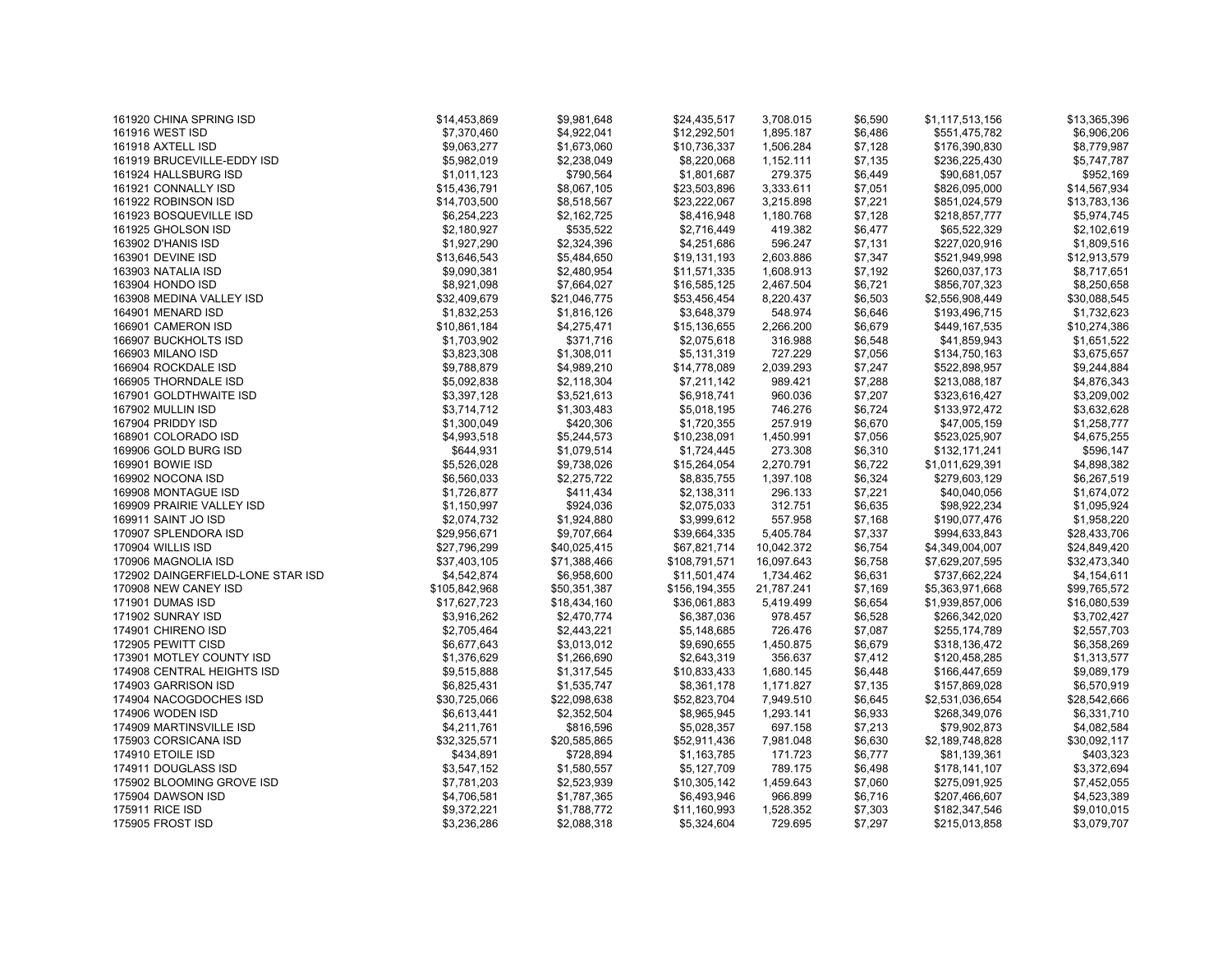| 175907 KERENS ISD                       | \$3,721,016   | \$3,402,683   | \$7,123,699   | 1,064.223  | \$6,694 | \$376,427,945    | \$3,510,779   |
|-----------------------------------------|---------------|---------------|---------------|------------|---------|------------------|---------------|
| 175910 MILDRED ISD                      | \$3,433,841   | \$4,390,226   | \$7,824,067   | 1,243.144  | \$6,294 | \$524,738,815    | \$3,145,524   |
| 177901 ROSCOE COLLEGIATE ISD            | \$3,866,105   | \$3,260,268   | \$7,126,373   | 992.865    | \$7,178 | \$321,942,475    | \$3,637,698   |
| 176902 NEWTON ISD                       | \$8,868,855   | \$3,282,198   | \$12,151,053  | 1,665.389  | \$7,296 | \$331,685,062    | \$8,519,843   |
| 177902 SWEETWATER ISD                   | \$10,527,857  | \$8,557,777   | \$19,085,634  | 2,827.942  | \$6,749 | \$926,746,208    | \$9,796,986   |
| 178904 CORPUS CHRISTI ISD               | \$120,898,282 | \$164,624,119 | \$285,522,401 | 43,408.719 | \$6,578 | \$17,775,341,011 | \$108,197,520 |
| 178901 AGUA DULCE ISD                   | \$3,220,547   | \$1,755,722   | \$4,976,269   | 696.582    | \$7,144 | \$189,492,961    | \$3,069,968   |
| 178902 BISHOP CISD                      | \$7,002,233   | \$7,622,017   | \$14,624,250  | 2,259.555  | \$6,472 | \$925,884,945    | \$6,423,813   |
| 178903 CALALLEN ISD                     | \$19,194,250  | \$19,095,000  | \$38,289,250  | 5,189.256  | \$7,379 | \$1,893,870,282  | \$17,697,951  |
| 178909 ROBSTOWN ISD                     | \$19,716,057  | \$6,720,924   | \$26,436,981  | 3,588.700  | \$7,367 | \$622,991,573    | \$18,821,761  |
| 178905 DRISCOLL ISD                     | \$2,551,931   | \$866,231     | \$3,418,162   | 456.195    | \$7,493 | \$82,236,640     | \$2,444,133   |
| 178906 LONDON ISD                       | \$4,780,446   | \$6,370,092   | \$11,150,538  | 1,690.442  | \$6,596 | \$669,549,891    | \$4,291,265   |
| 178913 BANQUETE ISD                     | \$4,087,088   | \$6,123,504   | \$10,210,592  | 1,442.883  | \$7,077 | \$610,744,871    | \$3,774,540   |
| 178914 FLOUR BLUFF ISD                  | \$14,566,966  | \$31,222,364  | \$45,789,330  | 6,997.912  | \$6,543 | \$3,343,986,788  | \$12,496,307  |
| 178915 WEST OSO ISD                     | \$11,533,808  | \$7,932,315   | \$19,466,123  | 2,926.325  | \$6,652 | \$826,857,517    | \$10,798,963  |
| 180903 ADRIAN ISD                       | \$1,555,033   | \$603,008     | \$2,158,041   | 305.398    | \$7,066 | \$63,170,920     | \$1,509,061   |
| 179901 PERRYTON ISD                     | \$9,195,238   | \$10,073,786  | \$19,269,024  | 2,872.840  | \$6,707 | \$1,038,245,327  | \$8,400,118   |
| 180902 VEGA ISD                         | \$2,220,840   | \$2,007,028   | \$4,227,868   | 638.398    | \$6,623 | \$235,831,387    | \$2,086,556   |
| 181901 BRIDGE CITY ISD                  | \$14,761,092  | \$11,152,884  | \$25,913,976  | 3,891.741  | \$6,659 | \$1,170,520,265  | \$13,623,409  |
| 181908 LITTLE CYPRESS-MAURICEVILLE CISD | \$16,967,734  | \$10,064,932  | \$27,032,666  | 4,129.698  | \$6,546 | \$1,119,547,491  | \$15,774,822  |
| 181905 ORANGEFIELD ISD                  | \$10,672,410  | \$6,256,940   | \$16,929,350  | 2,450.232  | \$6,909 | \$670,952,157    | \$10,000,118  |
| 181907 VIDOR ISD                        | \$24,799,884  | \$13,316,835  | \$38,116,719  | 5,505.903  | \$6,923 | \$1,414,892,563  | \$23,234,457  |
| 182903 MINERAL WELLS ISD                | \$21,189,667  | \$9,110,317   | \$30,299,984  | 4,281.643  | \$7,077 | \$935,890,495    | \$20,061,902  |
| 182901 GORDON ISD                       | \$807,951     | \$1,694,048   | \$2,501,999   | 383.233    | \$6,529 | \$186,435,085    | \$726,720     |
| 182904 SANTO ISD                        | \$2,329,762   | \$3,089,971   | \$5,419,733   | 793.482    | \$6,830 | \$346,298,829    | \$2,163,487   |
| 183901 BECKVILLE ISD                    | \$3,839,220   | \$3,287,189   | \$7,126,409   | 1,095.439  | \$6,506 | \$361,585,814    | \$3,589,649   |
| 182905 STRAWN ISD                       | \$1,707,231   | \$658,167     | \$2,365,398   | 319.124    | \$7,412 | \$61,724,601     | \$1,653,553   |
| 184902 SPRINGTOWN ISD                   | \$18,166,420  | \$16,037,320  | \$34,203,740  | 4,594.972  | \$7,444 | \$1,556,032,334  | \$16,818,866  |
| 183904 GARY ISD                         | \$3,918,515   | \$1,225,040   | \$5,143,555   | 790.996    | \$6,503 | \$141,571,303    | \$3,749,145   |
| 184901 POOLVILLE ISD                    | \$4,307,385   | \$2,701,165   | \$7,008,550   | 957.473    | \$7,320 | \$275,249,829    | \$4,101,671   |
| 184908 PEASTER ISD                      | \$8,084,689   | \$4,189,536   | \$12,274,225  | 1,833.435  | \$6,695 | \$461,517,812    | \$7,556,944   |
| 184904 MILLSAP ISD                      | \$7,288,985   | \$4,809,700   | \$12,098,685  | 1,675.029  | \$7,223 | \$466,689,644    | \$6,906,870   |
| 185902 FARWELL ISD                      | \$5,453,852   | \$1,690,084   | \$7,143,936   | 999.656    | \$7,146 | \$168,323,130    | \$5,248,926   |
| 184909 BROCK ISD                        | \$7,903,200   | \$8,432,352   | \$16,335,552  | 2,278.263  | \$7,170 | \$856,110,583    | \$7,229,764   |
| 185901 BOVINA ISD                       | \$4,553,329   | \$1,158,492   | \$5,711,821   | 848.549    | \$6,731 | \$116,889,853    | \$4,380,651   |
| 185903 FRIONA ISD                       | \$7,180,333   | \$4,165,537   | \$11,345,870  | 1,706.770  | \$6,648 | \$454,417,407    | \$6,787,979   |
| 185904 LAZBUDDIE ISD                    | \$1,893,016   | \$637,578     | \$2,530.594   | 351.783    | \$7,194 | \$61,659,407     | \$1,828,997   |
| 187906 LEGGETT ISD                      | \$1,686,922   | \$894,155     | \$2,581,077   | 387.002    | \$6,669 | \$93,451,284     | \$1,607,868   |
| 187901 BIG SANDY ISD                    | \$4,156,886   | \$2,093,184   | \$6,250,070   | 840.856    | \$7,433 | \$194,460,931    | \$3,976,261   |
| 187903 GOODRICH ISD                     | \$2,022,572   | \$1,262,841   | \$3,285,413   | 468.745    | \$7,009 | \$133,837,167    | \$1,931,037   |
| 187904 CORRIGAN-CAMDEN ISD              | \$4,803,469   | \$3,990,186   | \$8,793,655   | 1,338.699  | \$6,569 | \$432,081,062    | \$4,515,022   |
| 187907 LIVINGSTON ISD                   | \$17,567,833  | \$18,513,026  | \$36,080,859  | 4,958.372  | \$7,277 | \$1,805,240,844  | \$16,153,196  |
| 187910 ONALASKA ISD                     | \$6,771,901   | \$5,933,759   | \$12,705,660  | 1,848.231  | \$6,874 | \$596,705,129    | \$6,336,071   |
| 188901 AMARILLO ISD                     | \$185,810,407 | \$95,557,289  | \$281,367,696 | 40,317.611 | \$6,979 | \$9,625,109,491  | \$174,344,022 |
| 188902 RIVER ROAD ISD                   | \$10,418,983  | \$3,093,779   | \$13,512,762  | 1,903.751  | \$7,098 | \$301,245,909    | \$9,959,424   |
| 189902 PRESIDIO ISD                     | \$11,746,582  | \$2,146,832   | \$13,893,414  | 1,893.167  | \$7,339 | \$198,339,720    | \$11,360,454  |
| <b>190903 RAINS ISD</b>                 | \$9,303,314   | \$6,643,363   | \$15,946,677  | 2,365.864  | \$6,740 | \$740,824,457    | \$8,663,355   |
| 191901 CANYON ISD                       | \$29,522,321  | \$52,457,156  | \$81,979,477  | 12,347.044 | \$6,640 | \$5,594,844,321  | \$25,598,479  |
| 194902 AVERY ISD                        | \$3,881,119   | \$597,276     | \$4,478,395   | 612.942    | \$7,306 | \$57,672,001     | \$3,762,261   |
| 194903 RIVERCREST ISD                   | \$6,002,228   | \$2,445,801   | \$8,448,029   | 1,195.649  | \$7,066 | \$254,446,452    | \$5,755,288   |
| 194904 CLARKSVILLE ISD                  | \$4,273,066   | \$2,541,605   | \$6,814,671   | 940.673    | \$7,244 | \$252,648,253    | \$4,102,099   |
| 194905 DETROIT ISD                      | \$6,002,347   | \$748,524     | \$6,750,871   | 942.473    | \$7,163 | \$79,873,738     | \$5,811,389   |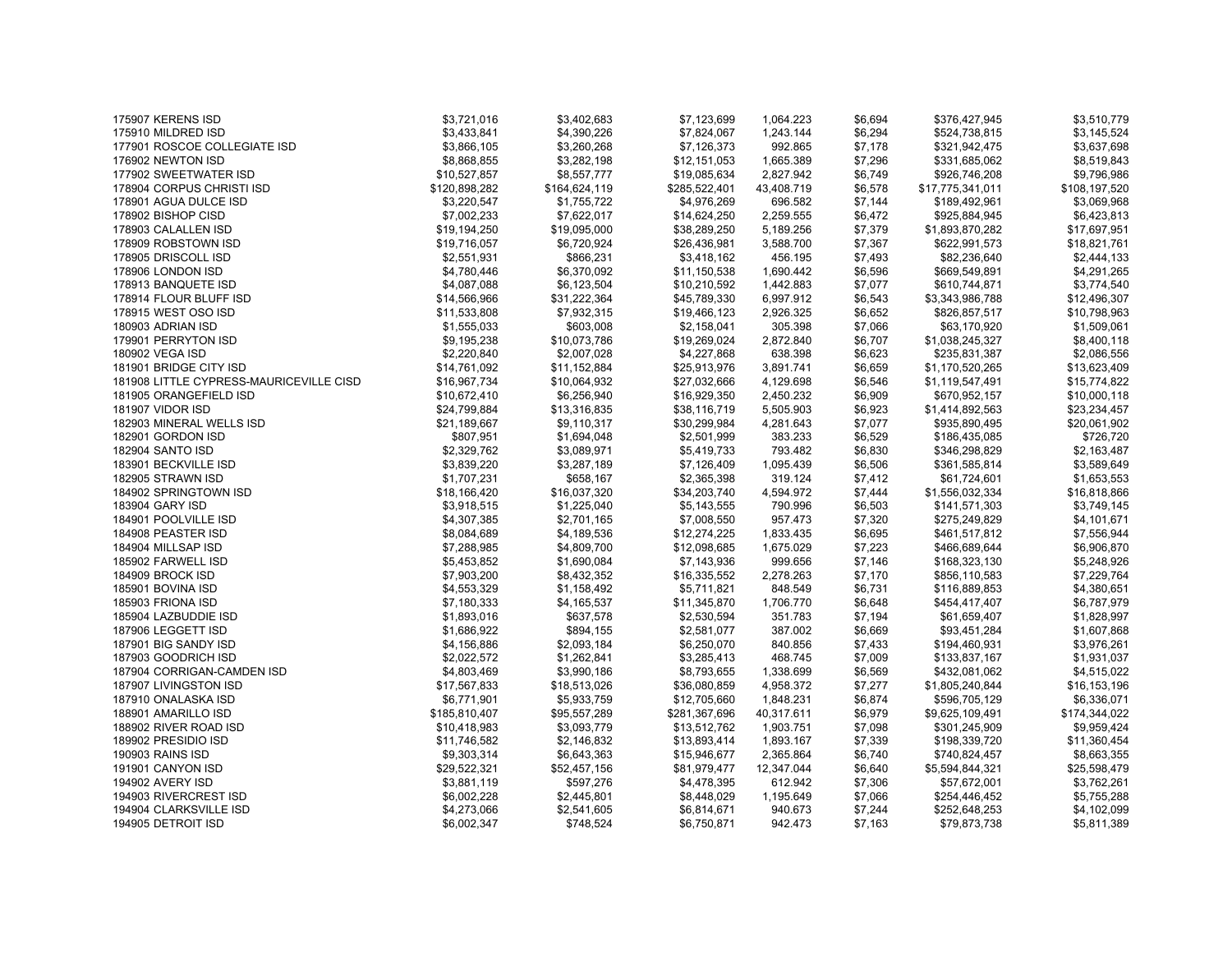| 196903 REFUGIO ISD                       | \$3,789,532  | \$3,716,477  | \$7,506,009   | 1,132.429  | \$6,628            | \$391,726,962                    | \$3,537,645  |
|------------------------------------------|--------------|--------------|---------------|------------|--------------------|----------------------------------|--------------|
| 196902 WOODSBORO ISD                     | \$2,203,640  | \$2,346,736  | \$4,550,376   | 776.021    | \$5,864            | \$339,530,034                    | \$2,046,265  |
| 198905 HEARNE ISD                        | \$3,582,058  | \$5,188,429  | \$8,770,487   | 1,333.521  | \$6,577            | \$608,321,333                    | \$3,321,178  |
| 198901 BREMOND ISD                       | \$3,090,442  | \$3,002,322  | \$6,092,764   | 852.185    | \$7,150            | \$277,139,096                    | \$2,911,474  |
| 200901 BALLINGER ISD                     | \$6,382,516  | \$3,765,658  | \$10,148,174  | 1,399.970  | \$7,249            | \$363,450,791                    | \$6,066,026  |
| 198906 MUMFORD ISD                       | \$5,266,727  | \$661,960    | \$5,928,687   | 977.733    | \$6,064            | \$124,579,327                    | \$5,042,966  |
| 199902 ROYSE CITY ISD                    | \$38,476,520 | \$25,063,969 | \$63,540,489  | 8,862.169  | \$7,170            | \$2,689,460,162                  | \$35,878,643 |
| 200902 MILES ISD                         | \$4,722,389  | \$1,161,462  | \$5,883,851   | 807.398    | \$7,287            | \$112,601,126                    | \$4,545,223  |
| 201903 LANEVILLE ISD                     | \$1,245,898  | \$1,002,106  | \$2,248,004   | 315.764    | \$7,119            | \$101,585,342                    | \$1,187,164  |
| 200904 WINTERS ISD                       | \$4,447,620  | \$2,168,220  | \$6,615,840   | 988.888    | \$6,690            | \$228,031,582                    | \$4,246,997  |
| 200906 OLFEN ISD                         | \$2,263,990  | \$130,355    | \$2,394,345   | 321.274    | \$7,453            | \$11,770,543                     | \$2,209,607  |
| 201902 HENDERSON ISD                     | \$15,084,574 | \$14,336,163 | \$29,420,737  | 4,532.343  | \$6,491            | \$1,591,802,306                  | \$13,835,073 |
| 201910 TATUM ISD                         | \$5,170,986  | \$8,251,471  | \$13,422,457  | 2,027.369  | \$6,621            | \$874,557,003                    | \$4,611,816  |
| 201904 LEVERETTS CHAPEL ISD              | \$2,804,458  | \$328,802    | \$3,133,260   | 435.554    | \$7,194            | \$32,817,089                     | \$2,716,887  |
| 201907 MOUNT ENTERPRISE ISD              | \$4,490,022  | \$547,899    | \$5,037,921   | 735.858    | \$6,846            | \$67,690,165                     | \$4,344,816  |
| 201908 OVERTON ISD                       | \$5,191,410  | \$848,929    | \$6,040,339   | 846.914    | \$7,132            | \$85,643,233                     | \$5,018,612  |
| 201913 CARLISLE ISD                      | \$6,412,284  | \$1,398,257  | \$7,810,541   | 1,087.094  | \$7,185            | \$140,050,436                    | \$6,186,919  |
| 203901 SAN AUGUSTINE ISD                 | \$4,014,611  | \$3,889,790  | \$7,904,401   | 1,240.894  | \$6,370            | \$452,196,688                    | \$3,767,111  |
| 201914 WEST RUSK COUNTY CONSOLIDATED ISD | \$7,726,536  | \$3,171,656  | \$10,898,192  | 1,642.942  | \$6,633            | \$336,789,783                    | \$7,334,586  |
| 202903 HEMPHILL ISD                      | \$3,594,135  | \$5,281,218  | \$8,875,353   | 1,415.562  | \$6,270            | \$652,522,896                    | \$3,277,085  |
| 202905 WEST SABINE ISD                   | \$4,873,329  | \$1,464,666  | \$6,337,995   | 964.862    | \$6,569            | \$169,475,118                    | \$4,676,177  |
| 205901 ARANSAS PASS ISD                  | \$5,878,244  | \$8,053,510  | \$13,931,754  | 2,120.014  | \$6,572            | \$858,750,729                    | \$5,280,747  |
| 204904 SHEPHERD ISD                      | \$14,562,932 | \$5,056,619  | \$19,619,551  | 2,706.382  | \$7,249            | \$502,794,742                    | \$13,854,041 |
| 205904 MATHIS ISD                        | \$11,465,369 | \$4,650,184  | \$16,115,553  | 2,228.827  | \$7,231            | \$492,385,685                    | \$10,920,486 |
| 205905 ODEM-EDROY ISD                    | \$5,945,968  | \$3,710,015  | \$9,655,983   | 1,364.725  | \$7,075            | \$412,758,273                    | \$5,634,628  |
| 205906 SINTON ISD                        | \$12,705,727 | \$7,292,850  | \$19,998,577  | 2,864.646  | \$6,981            | \$824,828,856                    | \$11,946,099 |
| 206903 CHEROKEE ISD                      | \$1,442,414  | \$761,962    | \$2,204,376   | 301.077    | \$7,322            | \$72,656,022                     | \$1,392,518  |
| 205907 TAFT ISD                          | \$4,207,488  | \$6,839,790  | \$11,047,278  | 1,529.085  | \$7,225            | \$718,586,156                    | \$3,862,315  |
| 206901 SAN SABA ISD                      | \$4,878,063  | \$3,215,889  | \$8,093,952   | 1,216.839  | \$6,652            | \$337,352,725                    | \$4,613,291  |
| 206902 RICHLAND SPRINGS ISD              | \$1,179,212  | \$1,047,129  | \$2,226,341   | 304.595    | \$7,309            | \$98,285,038                     | \$1,137,317  |
| 207901 SCHLEICHER ISD                    | \$3,497,684  | \$3,007,084  | \$6,504,768   | 886.803    | \$7,335            | \$281,700,101                    | \$3,301,861  |
| 209901 ALBANY ISD                        | \$2,456,635  | \$3,247,787  | \$5,704,422   | 864.349    | \$6,600            | \$343,448,571                    | \$2,268,783  |
| 208903 IRA ISD                           | \$1,654,565  | \$1,373,109  | \$3,027,674   | 452.034    | \$6,698            | \$140,798,519                    | \$1,547,989  |
| 210903 SHELBYVILLE ISD                   | \$6,278,543  | \$2,501,038  | \$8,779,581   | 1,261.349  | \$6,960            | \$263,823,709                    | \$5,997,396  |
| 209902 MORAN ISD                         | \$1,574,283  | \$545,284    | \$2,119,567   | 308.310    | \$6,875            | \$52,546,754                     | \$1,531,303  |
| 210901 CENTER ISD                        | \$19,286,477 | \$5,622,579  | \$24,909,056  | 3,521.489  | \$7,073            | \$591,189,459                    | \$18,400,807 |
| 210902 JOAQUIN ISD                       | \$6,416,594  | \$2,074,481  | \$8,491,075   | 1,201.177  | \$7,069            | \$216,487,385                    | \$6,174,959  |
| 210904 TENAHA ISD                        | \$5,491,766  | \$1,069,320  | \$6,561,086   | 1,003.757  | \$6,537            | \$124,972,808                    | \$5,304,731  |
| 210905 TIMPSON ISD                       | \$7,002,314  | \$1,394,914  | \$8,397,228   | 1,188.569  | \$7,065            | \$148,725,561                    | \$6,759,838  |
| 210906 EXCELSIOR ISD                     | \$865,199    | \$357,550    | \$1,222,749   | 168.400    | \$7,261            | \$35,970,037                     | \$840,138    |
| 212903 LINDALE ISD                       | \$22,062,953 | \$15,983,210 | \$38,046,163  | 5,482.385  | \$6,940            | \$1,752,231,267                  | \$20,494,044 |
| 212901 ARP ISD                           | \$6,034,436  | \$3,835,124  | \$9,869,560   | 1,418.629  | \$6,957            | \$400,856,169                    | \$5,706,588  |
| 212902 BULLARD ISD                       | \$11,758,967 | \$12,542,475 | \$24,301,442  |            |                    |                                  | \$10,755,414 |
| 212904 TROUP ISD                         | \$7,252,680  | \$4,484,074  | \$11,736,754  | 3,401.786  | \$7,144<br>\$7,338 | \$1,291,569,288<br>\$418,480,491 | \$6,869,279  |
| 212910 WINONA ISD                        |              |              |               | 1,599.418  |                    |                                  |              |
|                                          | \$6,013,403  | \$6,431,056  | \$12,444,459  | 1,801.138  | \$6,909            | \$654,433,174                    | \$5,634,799  |
| 212905 TYLER ISD                         | \$57,485,039 | \$97,793,404 | \$155,278,443 | 23,122.678 | \$6,715            | \$10,214,938,290                 | \$50,885,491 |
| 212906 WHITEHOUSE ISD                    | \$18,709,963 | \$22,562,865 | \$41,272,828  | 6,115.966  | \$6,748            | \$2,384,570,667                  | \$16,897,340 |
| 212909 CHAPEL HILL ISD                   | \$20,181,990 | \$14,980,642 | \$35,162,632  | 4,886.726  | \$7,196            | \$1,497,503,051                  | \$18,909,995 |
| 214902 SAN ISIDRO ISD                    | \$1,700,829  | \$1,626,138  | \$3,326,967   | 424.132    | \$7,844            | \$138,927,986                    | \$1,627,864  |
| 214901 RIO GRANDE CITY CISD              | \$84,042,946 | \$10,652,199 | \$94,695,145  | 14,196.600 | \$6,670            | \$1,350,652,617                  | \$80,397,661 |
| 214903 ROMA ISD                          | \$51,427,624 | \$4,686,411  | \$56,114,035  | 8,264.538  | \$6,790            | \$621,400,890                    | \$49,168,417 |
| 215901 BRECKENRIDGE ISD                  | \$8,778,102  | \$4,921,456  | \$13,699,558  | 2,020.782  | \$6,779            | \$544,549,397                    | \$8,264,247  |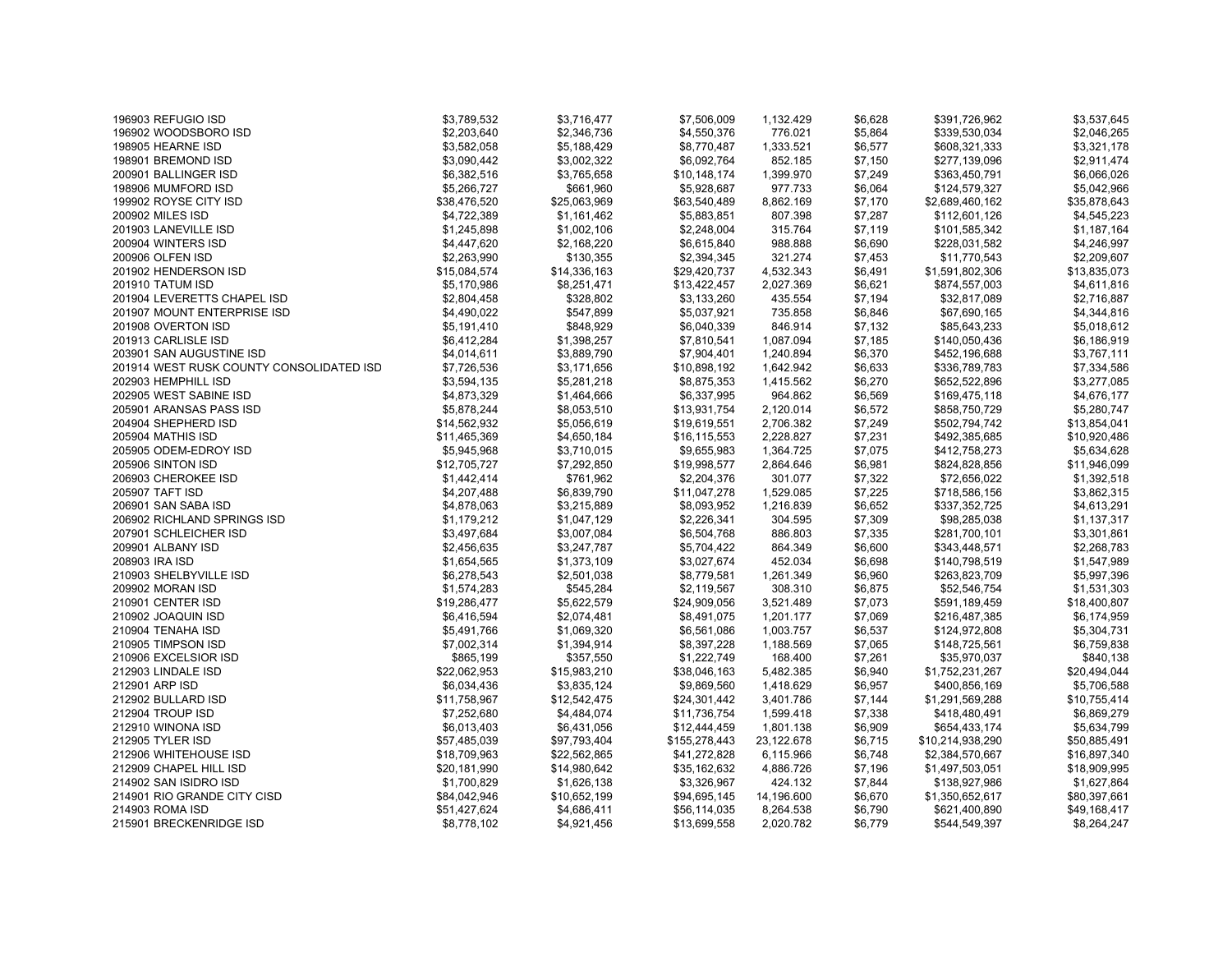| 219901 HAPPY ISD<br>\$2,248,256<br>\$843,587<br>\$3,091,843<br>468.078<br>\$6,605<br>\$2,149,045<br>\$91,176,638<br>219903 TULIA ISD<br>\$8,592,452<br>\$1,761,832<br>\$209,974,967<br>\$8,245,481<br>\$10,354,284<br>1,511.216<br>\$6,852<br>\$1,092,389<br>\$3,689,393<br>531.326<br>219905 KRESS ISD<br>\$2,597,004<br>\$6,944<br>\$116,956,677<br>\$2,494,672<br>220904 EVERMAN ISD<br>\$42,660,977<br>\$15,942,064<br>\$58,603,041<br>8,238.599<br>\$7,113<br>\$1,686,896,276<br>\$40,586,209<br>220901 ARLINGTON ISD<br>\$178,910,419<br>\$297,868,387<br>\$476,778,806<br>\$32,822,496,853<br>\$158,028,944<br>72,608.700<br>\$6,566<br>220902 BIRDVILLE ISD<br>\$84,850,199<br>\$110,821,249<br>\$195,671,448<br>29,622.102<br>\$6,606<br>\$11,745,230,706<br>\$76,348,975<br>\$280,297,343<br>\$122,300,288<br>220908 MANSFIELD ISD<br>\$135,665,560<br>\$144,631,783<br>44,109.216<br>\$6,355<br>\$16,314,011,978<br>\$273,032,011<br>220905 FORT WORTH ISD<br>\$301,032,658<br>\$420,531,544<br>\$721,564,202<br>103,947.228<br>\$6,942<br>\$43,077,092,140<br>220915 AZLE ISD<br>\$29,919,246<br>\$35,644,367<br>\$65,563,613<br>8,896.360<br>\$7,370<br>\$3,345,816,770<br>\$27,405,174<br>220910 LAKE WORTH ISD<br>\$23,086,567<br>\$12,820,994<br>\$35,907,561<br>\$7,398<br>\$1,177,871,528<br>\$21,902,882<br>4,853.941<br>220912 CROWLEY ISD<br>\$66,766,183<br>\$81,529,746<br>\$60,947,401<br>\$148,295,929<br>21,041.743<br>\$7,048<br>\$8,315,011,609<br>\$9,387,504<br>\$17,271,249<br>\$8,294,044<br>220914 KENNEDALE ISD<br>\$26,658,753<br>3,740.551<br>\$7,127<br>\$1,690,590,792<br>220917 CASTLEBERRY ISD<br>\$26,161,405<br>\$9,832,372<br>\$35,993,777<br>4,994.969<br>\$7,206<br>\$964,602,890<br>\$24,831,517<br>\$76,468,883<br>\$120,863,967<br>\$68,423,075<br>220918 EAGLE MT-SAGINAW ISD<br>\$197,332,850<br>27,195.497<br>\$7,256<br>\$11,499,458,764<br>\$85,970,905<br>\$49,231,493<br>\$80,297,938<br>221901 ABILENE ISD<br>\$135,202,398<br>20,184.587<br>\$6,698<br>\$5,148,414,302<br>220920 WHITE SETTLEMENT ISD<br>\$33,373,322<br>\$22,543,361<br>\$30,892,575<br>\$55,916,683<br>8,660.394<br>\$6,457<br>\$2,526,409,477<br>\$7,495,780<br>\$4,390,508<br>\$7,092,100<br>221904 MERKEL ISD<br>\$11,886,288<br>1,780.132<br>\$6,677<br>\$463,302,393<br>221911 JIM NED CISD<br>\$6,368,101<br>\$6,134,154<br>\$12,502,255<br>1,937.524<br>\$700,144,117<br>\$5,824,427<br>\$6,453<br>\$15,980,414<br>\$21,971,980<br>\$37,952,394<br>\$14,120,854<br>221912 WYLIE ISD<br>5,698.451<br>\$6,660<br>\$2,345,591,861<br>224901 THROCKMORTON ISD<br>\$1,632,119<br>287.602<br>\$135,361,046<br>\$756,381<br>\$804,484<br>\$2,436,603<br>\$8,472<br>\$9,805,500<br>223901 BROWNFIELD ISD<br>\$6,620,564<br>\$16,426,064<br>2,276.171<br>\$7,217<br>\$640,148,971<br>\$9,232,940<br>\$3,039,728<br>513.119<br>\$57,245,556<br>\$2,941,923<br>223902 MEADOW ISD<br>\$508,763<br>\$3,548,491<br>\$6,916<br>223904 WELLMAN-UNION CISD<br>\$2,690,215<br>\$1,457,011<br>\$4,147,226<br>604.579<br>\$6,860<br>\$152,827,276<br>\$2,576,371<br>\$2,101,225<br>\$2,504,273<br>352.232<br>\$2,041,975<br>224902 WOODSON ISD<br>\$403,048<br>\$7,110<br>\$41,440,784<br>\$32,167,720<br>\$46,980,990<br>\$30,227,440<br>225902 MOUNT PLEASANT ISD<br>\$14,813,270<br>7,021.885<br>\$6,691<br>\$1,592,108,278<br>\$9,747,757<br>\$1,802,568<br>\$9,376,978<br>225906 CHAPEL HILL ISD<br>\$11,550,325<br>1,531.890<br>\$7,540<br>\$152,673,731<br>225907 HARTS BLUFF ISD<br>\$7,211,361<br>\$1,728,734<br>\$8,940,095<br>1,269.442<br>\$7,043<br>\$181,465,272<br>\$6,942,088<br>226906 WALL ISD<br>\$6,762,382<br>\$11,558,786<br>\$6,269,973<br>\$4,796,404<br>1,692.629<br>\$6,829<br>\$494,996,748<br>226901 CHRISTOVAL ISD<br>\$3,891,092<br>\$3,678,656<br>\$2,746,620<br>\$6,637,712<br>903.476<br>\$7,347<br>\$260,926,085<br>226903 SAN ANGELO ISD<br>\$59,301,071<br>\$55,563,239<br>\$114,864,310<br>17,210.266<br>\$6,674<br>\$5,820,157,496<br>\$54,042,861<br>226905 WATER VALLEY ISD<br>\$2,050,189<br>\$2,171,352<br>\$4,221,541<br>592.941<br>\$7,120<br>\$237,075,824<br>\$1,932,585<br>226907 GRAPE CREEK ISD<br>\$9,649,477<br>\$3,425,889<br>\$13,075,366<br>\$7,161<br>\$349,332,199<br>\$9,243,546<br>1,826.024<br>226908 VERIBEST ISD<br>\$1,732,364<br>\$3,423,539<br>\$7,338<br>\$1,640,642<br>\$1,691,175<br>466.570<br>\$160,368,961<br>\$5,364,987<br>\$8,297,979<br>\$352,266,103<br>\$5,077,063<br>228901 GROVETON ISD<br>\$2,932,992<br>1,302.321<br>\$6,372<br>228903 TRINITY ISD<br>\$8,815,491<br>\$4,538,728<br>\$13,354,219<br>1,870.167<br>\$7,141<br>\$456,090,718<br>\$8,387,692<br>\$1,813,815<br>228904 CENTERVILLE ISD<br>\$1,866,257<br>\$347,274<br>\$2,213,531<br>\$7,175<br>\$36,360,428<br>308.506<br>229904 WARREN ISD<br>\$10,732,213<br>\$3,170,141<br>\$13,902,354<br>1,891.001<br>\$7,352<br>\$311,126,630<br>\$10,260,259<br>\$2,069,596<br>\$1,996,249<br>228905 APPLE SPRINGS ISD<br>\$443,004<br>\$2,512,600<br>389.847<br>\$6,445<br>\$55,048,207<br>\$4,577,870<br>\$1,279,110<br>\$6,654<br>\$159,174,452<br>\$4,414,745<br>229901 COLMESNEIL ISD<br>\$5,856,980<br>880.186<br>229903 WOODVILLE ISD<br>\$7,813,050<br>\$13,479,265<br>\$6,763<br>\$585,197,469<br>\$7,348,618<br>\$5,666,215<br>1,993.139<br>230902 GILMER ISD<br>\$15,730,977<br>\$24,981,104<br>\$7,228<br>\$905,475,385<br>\$14,806,239<br>\$9,250,127<br>3,455.938<br>229905 SPURGER ISD<br>\$4,207,885<br>\$937,408<br>\$5,145,293<br>716.797<br>\$7,178<br>\$98,219,423<br>\$4,080,111<br>\$1,969,593<br>229906 CHESTER ISD<br>\$876,340<br>\$2,845,933<br>388.863<br>\$7,319<br>\$84,126,400<br>\$1,891,153<br>230901 BIG SANDY ISD<br>\$5,315,958<br>\$2,349,539<br>\$7,665,497<br>\$6,758<br>\$239,305,266<br>\$5,080,280<br>1,134.201<br>230903 ORE CITY ISD<br>\$9,491,830<br>\$11,136,546<br>\$9,150,648<br>\$1,644,716<br>1,562.676<br>\$7,127<br>\$170,603,104<br>\$6,914,072<br>\$8,619,060<br>\$7,316<br>\$159,435,517<br>230908 UNION GROVE ISD<br>\$1,704,988<br>1,178.071<br>\$6,641,798<br>\$3,280,508<br>\$969,517<br>\$4,250,025<br>\$7,195<br>\$96,023,646<br>\$3,166,988<br>230904 UNION HILL ISD<br>590.709<br>230905 HARMONY ISD<br>\$6,808,817<br>\$4,521,673<br>\$11,330,490<br>1,592.989<br>\$7,113<br>\$455,873,174<br>\$6,425,682<br>230906 NEW DIANA ISD<br>\$9,360,427<br>\$2,263,020<br>\$11,623,447<br>\$6,745<br>\$247,554,204<br>\$8,921,133<br>1,723.286<br>232901 KNIPPA ISD<br>\$4,206,357<br>\$872,514<br>\$5,078,871<br>719.659<br>\$7,057<br>\$90,308,884<br>\$4,042,444<br>232903 UVALDE CISD<br>\$23,012,821<br>\$12,497,258<br>\$35.510.079<br>5,213.035<br>\$6,812<br>\$1,356,202,351<br>\$21,560,856 | 217901 ASPERMONT ISD | \$1,190,567 | \$1,543,693 | \$2,734,260 | 401.813 | \$6,805 | \$159,172,277 | \$1,110,825 |
|----------------------------------------------------------------------------------------------------------------------------------------------------------------------------------------------------------------------------------------------------------------------------------------------------------------------------------------------------------------------------------------------------------------------------------------------------------------------------------------------------------------------------------------------------------------------------------------------------------------------------------------------------------------------------------------------------------------------------------------------------------------------------------------------------------------------------------------------------------------------------------------------------------------------------------------------------------------------------------------------------------------------------------------------------------------------------------------------------------------------------------------------------------------------------------------------------------------------------------------------------------------------------------------------------------------------------------------------------------------------------------------------------------------------------------------------------------------------------------------------------------------------------------------------------------------------------------------------------------------------------------------------------------------------------------------------------------------------------------------------------------------------------------------------------------------------------------------------------------------------------------------------------------------------------------------------------------------------------------------------------------------------------------------------------------------------------------------------------------------------------------------------------------------------------------------------------------------------------------------------------------------------------------------------------------------------------------------------------------------------------------------------------------------------------------------------------------------------------------------------------------------------------------------------------------------------------------------------------------------------------------------------------------------------------------------------------------------------------------------------------------------------------------------------------------------------------------------------------------------------------------------------------------------------------------------------------------------------------------------------------------------------------------------------------------------------------------------------------------------------------------------------------------------------------------------------------------------------------------------------------------------------------------------------------------------------------------------------------------------------------------------------------------------------------------------------------------------------------------------------------------------------------------------------------------------------------------------------------------------------------------------------------------------------------------------------------------------------------------------------------------------------------------------------------------------------------------------------------------------------------------------------------------------------------------------------------------------------------------------------------------------------------------------------------------------------------------------------------------------------------------------------------------------------------------------------------------------------------------------------------------------------------------------------------------------------------------------------------------------------------------------------------------------------------------------------------------------------------------------------------------------------------------------------------------------------------------------------------------------------------------------------------------------------------------------------------------------------------------------------------------------------------------------------------------------------------------------------------------------------------------------------------------------------------------------------------------------------------------------------------------------------------------------------------------------------------------------------------------------------------------------------------------------------------------------------------------------------------------------------------------------------------------------------------------------------------------------------------------------------------------------------------------------------------------------------------------------------------------------------------------------------------------------------------------------------------------------------------------------------------------------------------------------------------------------------------------------------------------------------------------------------------------------------------------------------------------------------------------------------------------------------------------------------------------------------------------------------------------------------------------------------------------------------------------------------------------------------------------------------------------------------------------------------------------------------------------------------------------------------------------------------------------------------------------------------------------------------------------------------------------------------------------------------------------------------------------------------------------------------------------------------------------------------------------------------------------------------------------------------------------------------------------------------------------------------------------------|----------------------|-------------|-------------|-------------|---------|---------|---------------|-------------|
|                                                                                                                                                                                                                                                                                                                                                                                                                                                                                                                                                                                                                                                                                                                                                                                                                                                                                                                                                                                                                                                                                                                                                                                                                                                                                                                                                                                                                                                                                                                                                                                                                                                                                                                                                                                                                                                                                                                                                                                                                                                                                                                                                                                                                                                                                                                                                                                                                                                                                                                                                                                                                                                                                                                                                                                                                                                                                                                                                                                                                                                                                                                                                                                                                                                                                                                                                                                                                                                                                                                                                                                                                                                                                                                                                                                                                                                                                                                                                                                                                                                                                                                                                                                                                                                                                                                                                                                                                                                                                                                                                                                                                                                                                                                                                                                                                                                                                                                                                                                                                                                                                                                                                                                                                                                                                                                                                                                                                                                                                                                                                                                                                                                                                                                                                                                                                                                                                                                                                                                                                                                                                                                                                                                                                                                                                                                                                                                                                                                                                                                                                                                                                                                                                                                |                      |             |             |             |         |         |               |             |
|                                                                                                                                                                                                                                                                                                                                                                                                                                                                                                                                                                                                                                                                                                                                                                                                                                                                                                                                                                                                                                                                                                                                                                                                                                                                                                                                                                                                                                                                                                                                                                                                                                                                                                                                                                                                                                                                                                                                                                                                                                                                                                                                                                                                                                                                                                                                                                                                                                                                                                                                                                                                                                                                                                                                                                                                                                                                                                                                                                                                                                                                                                                                                                                                                                                                                                                                                                                                                                                                                                                                                                                                                                                                                                                                                                                                                                                                                                                                                                                                                                                                                                                                                                                                                                                                                                                                                                                                                                                                                                                                                                                                                                                                                                                                                                                                                                                                                                                                                                                                                                                                                                                                                                                                                                                                                                                                                                                                                                                                                                                                                                                                                                                                                                                                                                                                                                                                                                                                                                                                                                                                                                                                                                                                                                                                                                                                                                                                                                                                                                                                                                                                                                                                                                                |                      |             |             |             |         |         |               |             |
|                                                                                                                                                                                                                                                                                                                                                                                                                                                                                                                                                                                                                                                                                                                                                                                                                                                                                                                                                                                                                                                                                                                                                                                                                                                                                                                                                                                                                                                                                                                                                                                                                                                                                                                                                                                                                                                                                                                                                                                                                                                                                                                                                                                                                                                                                                                                                                                                                                                                                                                                                                                                                                                                                                                                                                                                                                                                                                                                                                                                                                                                                                                                                                                                                                                                                                                                                                                                                                                                                                                                                                                                                                                                                                                                                                                                                                                                                                                                                                                                                                                                                                                                                                                                                                                                                                                                                                                                                                                                                                                                                                                                                                                                                                                                                                                                                                                                                                                                                                                                                                                                                                                                                                                                                                                                                                                                                                                                                                                                                                                                                                                                                                                                                                                                                                                                                                                                                                                                                                                                                                                                                                                                                                                                                                                                                                                                                                                                                                                                                                                                                                                                                                                                                                                |                      |             |             |             |         |         |               |             |
|                                                                                                                                                                                                                                                                                                                                                                                                                                                                                                                                                                                                                                                                                                                                                                                                                                                                                                                                                                                                                                                                                                                                                                                                                                                                                                                                                                                                                                                                                                                                                                                                                                                                                                                                                                                                                                                                                                                                                                                                                                                                                                                                                                                                                                                                                                                                                                                                                                                                                                                                                                                                                                                                                                                                                                                                                                                                                                                                                                                                                                                                                                                                                                                                                                                                                                                                                                                                                                                                                                                                                                                                                                                                                                                                                                                                                                                                                                                                                                                                                                                                                                                                                                                                                                                                                                                                                                                                                                                                                                                                                                                                                                                                                                                                                                                                                                                                                                                                                                                                                                                                                                                                                                                                                                                                                                                                                                                                                                                                                                                                                                                                                                                                                                                                                                                                                                                                                                                                                                                                                                                                                                                                                                                                                                                                                                                                                                                                                                                                                                                                                                                                                                                                                                                |                      |             |             |             |         |         |               |             |
|                                                                                                                                                                                                                                                                                                                                                                                                                                                                                                                                                                                                                                                                                                                                                                                                                                                                                                                                                                                                                                                                                                                                                                                                                                                                                                                                                                                                                                                                                                                                                                                                                                                                                                                                                                                                                                                                                                                                                                                                                                                                                                                                                                                                                                                                                                                                                                                                                                                                                                                                                                                                                                                                                                                                                                                                                                                                                                                                                                                                                                                                                                                                                                                                                                                                                                                                                                                                                                                                                                                                                                                                                                                                                                                                                                                                                                                                                                                                                                                                                                                                                                                                                                                                                                                                                                                                                                                                                                                                                                                                                                                                                                                                                                                                                                                                                                                                                                                                                                                                                                                                                                                                                                                                                                                                                                                                                                                                                                                                                                                                                                                                                                                                                                                                                                                                                                                                                                                                                                                                                                                                                                                                                                                                                                                                                                                                                                                                                                                                                                                                                                                                                                                                                                                |                      |             |             |             |         |         |               |             |
|                                                                                                                                                                                                                                                                                                                                                                                                                                                                                                                                                                                                                                                                                                                                                                                                                                                                                                                                                                                                                                                                                                                                                                                                                                                                                                                                                                                                                                                                                                                                                                                                                                                                                                                                                                                                                                                                                                                                                                                                                                                                                                                                                                                                                                                                                                                                                                                                                                                                                                                                                                                                                                                                                                                                                                                                                                                                                                                                                                                                                                                                                                                                                                                                                                                                                                                                                                                                                                                                                                                                                                                                                                                                                                                                                                                                                                                                                                                                                                                                                                                                                                                                                                                                                                                                                                                                                                                                                                                                                                                                                                                                                                                                                                                                                                                                                                                                                                                                                                                                                                                                                                                                                                                                                                                                                                                                                                                                                                                                                                                                                                                                                                                                                                                                                                                                                                                                                                                                                                                                                                                                                                                                                                                                                                                                                                                                                                                                                                                                                                                                                                                                                                                                                                                |                      |             |             |             |         |         |               |             |
|                                                                                                                                                                                                                                                                                                                                                                                                                                                                                                                                                                                                                                                                                                                                                                                                                                                                                                                                                                                                                                                                                                                                                                                                                                                                                                                                                                                                                                                                                                                                                                                                                                                                                                                                                                                                                                                                                                                                                                                                                                                                                                                                                                                                                                                                                                                                                                                                                                                                                                                                                                                                                                                                                                                                                                                                                                                                                                                                                                                                                                                                                                                                                                                                                                                                                                                                                                                                                                                                                                                                                                                                                                                                                                                                                                                                                                                                                                                                                                                                                                                                                                                                                                                                                                                                                                                                                                                                                                                                                                                                                                                                                                                                                                                                                                                                                                                                                                                                                                                                                                                                                                                                                                                                                                                                                                                                                                                                                                                                                                                                                                                                                                                                                                                                                                                                                                                                                                                                                                                                                                                                                                                                                                                                                                                                                                                                                                                                                                                                                                                                                                                                                                                                                                                |                      |             |             |             |         |         |               |             |
|                                                                                                                                                                                                                                                                                                                                                                                                                                                                                                                                                                                                                                                                                                                                                                                                                                                                                                                                                                                                                                                                                                                                                                                                                                                                                                                                                                                                                                                                                                                                                                                                                                                                                                                                                                                                                                                                                                                                                                                                                                                                                                                                                                                                                                                                                                                                                                                                                                                                                                                                                                                                                                                                                                                                                                                                                                                                                                                                                                                                                                                                                                                                                                                                                                                                                                                                                                                                                                                                                                                                                                                                                                                                                                                                                                                                                                                                                                                                                                                                                                                                                                                                                                                                                                                                                                                                                                                                                                                                                                                                                                                                                                                                                                                                                                                                                                                                                                                                                                                                                                                                                                                                                                                                                                                                                                                                                                                                                                                                                                                                                                                                                                                                                                                                                                                                                                                                                                                                                                                                                                                                                                                                                                                                                                                                                                                                                                                                                                                                                                                                                                                                                                                                                                                |                      |             |             |             |         |         |               |             |
|                                                                                                                                                                                                                                                                                                                                                                                                                                                                                                                                                                                                                                                                                                                                                                                                                                                                                                                                                                                                                                                                                                                                                                                                                                                                                                                                                                                                                                                                                                                                                                                                                                                                                                                                                                                                                                                                                                                                                                                                                                                                                                                                                                                                                                                                                                                                                                                                                                                                                                                                                                                                                                                                                                                                                                                                                                                                                                                                                                                                                                                                                                                                                                                                                                                                                                                                                                                                                                                                                                                                                                                                                                                                                                                                                                                                                                                                                                                                                                                                                                                                                                                                                                                                                                                                                                                                                                                                                                                                                                                                                                                                                                                                                                                                                                                                                                                                                                                                                                                                                                                                                                                                                                                                                                                                                                                                                                                                                                                                                                                                                                                                                                                                                                                                                                                                                                                                                                                                                                                                                                                                                                                                                                                                                                                                                                                                                                                                                                                                                                                                                                                                                                                                                                                |                      |             |             |             |         |         |               |             |
|                                                                                                                                                                                                                                                                                                                                                                                                                                                                                                                                                                                                                                                                                                                                                                                                                                                                                                                                                                                                                                                                                                                                                                                                                                                                                                                                                                                                                                                                                                                                                                                                                                                                                                                                                                                                                                                                                                                                                                                                                                                                                                                                                                                                                                                                                                                                                                                                                                                                                                                                                                                                                                                                                                                                                                                                                                                                                                                                                                                                                                                                                                                                                                                                                                                                                                                                                                                                                                                                                                                                                                                                                                                                                                                                                                                                                                                                                                                                                                                                                                                                                                                                                                                                                                                                                                                                                                                                                                                                                                                                                                                                                                                                                                                                                                                                                                                                                                                                                                                                                                                                                                                                                                                                                                                                                                                                                                                                                                                                                                                                                                                                                                                                                                                                                                                                                                                                                                                                                                                                                                                                                                                                                                                                                                                                                                                                                                                                                                                                                                                                                                                                                                                                                                                |                      |             |             |             |         |         |               |             |
|                                                                                                                                                                                                                                                                                                                                                                                                                                                                                                                                                                                                                                                                                                                                                                                                                                                                                                                                                                                                                                                                                                                                                                                                                                                                                                                                                                                                                                                                                                                                                                                                                                                                                                                                                                                                                                                                                                                                                                                                                                                                                                                                                                                                                                                                                                                                                                                                                                                                                                                                                                                                                                                                                                                                                                                                                                                                                                                                                                                                                                                                                                                                                                                                                                                                                                                                                                                                                                                                                                                                                                                                                                                                                                                                                                                                                                                                                                                                                                                                                                                                                                                                                                                                                                                                                                                                                                                                                                                                                                                                                                                                                                                                                                                                                                                                                                                                                                                                                                                                                                                                                                                                                                                                                                                                                                                                                                                                                                                                                                                                                                                                                                                                                                                                                                                                                                                                                                                                                                                                                                                                                                                                                                                                                                                                                                                                                                                                                                                                                                                                                                                                                                                                                                                |                      |             |             |             |         |         |               |             |
|                                                                                                                                                                                                                                                                                                                                                                                                                                                                                                                                                                                                                                                                                                                                                                                                                                                                                                                                                                                                                                                                                                                                                                                                                                                                                                                                                                                                                                                                                                                                                                                                                                                                                                                                                                                                                                                                                                                                                                                                                                                                                                                                                                                                                                                                                                                                                                                                                                                                                                                                                                                                                                                                                                                                                                                                                                                                                                                                                                                                                                                                                                                                                                                                                                                                                                                                                                                                                                                                                                                                                                                                                                                                                                                                                                                                                                                                                                                                                                                                                                                                                                                                                                                                                                                                                                                                                                                                                                                                                                                                                                                                                                                                                                                                                                                                                                                                                                                                                                                                                                                                                                                                                                                                                                                                                                                                                                                                                                                                                                                                                                                                                                                                                                                                                                                                                                                                                                                                                                                                                                                                                                                                                                                                                                                                                                                                                                                                                                                                                                                                                                                                                                                                                                                |                      |             |             |             |         |         |               |             |
|                                                                                                                                                                                                                                                                                                                                                                                                                                                                                                                                                                                                                                                                                                                                                                                                                                                                                                                                                                                                                                                                                                                                                                                                                                                                                                                                                                                                                                                                                                                                                                                                                                                                                                                                                                                                                                                                                                                                                                                                                                                                                                                                                                                                                                                                                                                                                                                                                                                                                                                                                                                                                                                                                                                                                                                                                                                                                                                                                                                                                                                                                                                                                                                                                                                                                                                                                                                                                                                                                                                                                                                                                                                                                                                                                                                                                                                                                                                                                                                                                                                                                                                                                                                                                                                                                                                                                                                                                                                                                                                                                                                                                                                                                                                                                                                                                                                                                                                                                                                                                                                                                                                                                                                                                                                                                                                                                                                                                                                                                                                                                                                                                                                                                                                                                                                                                                                                                                                                                                                                                                                                                                                                                                                                                                                                                                                                                                                                                                                                                                                                                                                                                                                                                                                |                      |             |             |             |         |         |               |             |
|                                                                                                                                                                                                                                                                                                                                                                                                                                                                                                                                                                                                                                                                                                                                                                                                                                                                                                                                                                                                                                                                                                                                                                                                                                                                                                                                                                                                                                                                                                                                                                                                                                                                                                                                                                                                                                                                                                                                                                                                                                                                                                                                                                                                                                                                                                                                                                                                                                                                                                                                                                                                                                                                                                                                                                                                                                                                                                                                                                                                                                                                                                                                                                                                                                                                                                                                                                                                                                                                                                                                                                                                                                                                                                                                                                                                                                                                                                                                                                                                                                                                                                                                                                                                                                                                                                                                                                                                                                                                                                                                                                                                                                                                                                                                                                                                                                                                                                                                                                                                                                                                                                                                                                                                                                                                                                                                                                                                                                                                                                                                                                                                                                                                                                                                                                                                                                                                                                                                                                                                                                                                                                                                                                                                                                                                                                                                                                                                                                                                                                                                                                                                                                                                                                                |                      |             |             |             |         |         |               |             |
|                                                                                                                                                                                                                                                                                                                                                                                                                                                                                                                                                                                                                                                                                                                                                                                                                                                                                                                                                                                                                                                                                                                                                                                                                                                                                                                                                                                                                                                                                                                                                                                                                                                                                                                                                                                                                                                                                                                                                                                                                                                                                                                                                                                                                                                                                                                                                                                                                                                                                                                                                                                                                                                                                                                                                                                                                                                                                                                                                                                                                                                                                                                                                                                                                                                                                                                                                                                                                                                                                                                                                                                                                                                                                                                                                                                                                                                                                                                                                                                                                                                                                                                                                                                                                                                                                                                                                                                                                                                                                                                                                                                                                                                                                                                                                                                                                                                                                                                                                                                                                                                                                                                                                                                                                                                                                                                                                                                                                                                                                                                                                                                                                                                                                                                                                                                                                                                                                                                                                                                                                                                                                                                                                                                                                                                                                                                                                                                                                                                                                                                                                                                                                                                                                                                |                      |             |             |             |         |         |               |             |
|                                                                                                                                                                                                                                                                                                                                                                                                                                                                                                                                                                                                                                                                                                                                                                                                                                                                                                                                                                                                                                                                                                                                                                                                                                                                                                                                                                                                                                                                                                                                                                                                                                                                                                                                                                                                                                                                                                                                                                                                                                                                                                                                                                                                                                                                                                                                                                                                                                                                                                                                                                                                                                                                                                                                                                                                                                                                                                                                                                                                                                                                                                                                                                                                                                                                                                                                                                                                                                                                                                                                                                                                                                                                                                                                                                                                                                                                                                                                                                                                                                                                                                                                                                                                                                                                                                                                                                                                                                                                                                                                                                                                                                                                                                                                                                                                                                                                                                                                                                                                                                                                                                                                                                                                                                                                                                                                                                                                                                                                                                                                                                                                                                                                                                                                                                                                                                                                                                                                                                                                                                                                                                                                                                                                                                                                                                                                                                                                                                                                                                                                                                                                                                                                                                                |                      |             |             |             |         |         |               |             |
|                                                                                                                                                                                                                                                                                                                                                                                                                                                                                                                                                                                                                                                                                                                                                                                                                                                                                                                                                                                                                                                                                                                                                                                                                                                                                                                                                                                                                                                                                                                                                                                                                                                                                                                                                                                                                                                                                                                                                                                                                                                                                                                                                                                                                                                                                                                                                                                                                                                                                                                                                                                                                                                                                                                                                                                                                                                                                                                                                                                                                                                                                                                                                                                                                                                                                                                                                                                                                                                                                                                                                                                                                                                                                                                                                                                                                                                                                                                                                                                                                                                                                                                                                                                                                                                                                                                                                                                                                                                                                                                                                                                                                                                                                                                                                                                                                                                                                                                                                                                                                                                                                                                                                                                                                                                                                                                                                                                                                                                                                                                                                                                                                                                                                                                                                                                                                                                                                                                                                                                                                                                                                                                                                                                                                                                                                                                                                                                                                                                                                                                                                                                                                                                                                                                |                      |             |             |             |         |         |               |             |
|                                                                                                                                                                                                                                                                                                                                                                                                                                                                                                                                                                                                                                                                                                                                                                                                                                                                                                                                                                                                                                                                                                                                                                                                                                                                                                                                                                                                                                                                                                                                                                                                                                                                                                                                                                                                                                                                                                                                                                                                                                                                                                                                                                                                                                                                                                                                                                                                                                                                                                                                                                                                                                                                                                                                                                                                                                                                                                                                                                                                                                                                                                                                                                                                                                                                                                                                                                                                                                                                                                                                                                                                                                                                                                                                                                                                                                                                                                                                                                                                                                                                                                                                                                                                                                                                                                                                                                                                                                                                                                                                                                                                                                                                                                                                                                                                                                                                                                                                                                                                                                                                                                                                                                                                                                                                                                                                                                                                                                                                                                                                                                                                                                                                                                                                                                                                                                                                                                                                                                                                                                                                                                                                                                                                                                                                                                                                                                                                                                                                                                                                                                                                                                                                                                                |                      |             |             |             |         |         |               |             |
|                                                                                                                                                                                                                                                                                                                                                                                                                                                                                                                                                                                                                                                                                                                                                                                                                                                                                                                                                                                                                                                                                                                                                                                                                                                                                                                                                                                                                                                                                                                                                                                                                                                                                                                                                                                                                                                                                                                                                                                                                                                                                                                                                                                                                                                                                                                                                                                                                                                                                                                                                                                                                                                                                                                                                                                                                                                                                                                                                                                                                                                                                                                                                                                                                                                                                                                                                                                                                                                                                                                                                                                                                                                                                                                                                                                                                                                                                                                                                                                                                                                                                                                                                                                                                                                                                                                                                                                                                                                                                                                                                                                                                                                                                                                                                                                                                                                                                                                                                                                                                                                                                                                                                                                                                                                                                                                                                                                                                                                                                                                                                                                                                                                                                                                                                                                                                                                                                                                                                                                                                                                                                                                                                                                                                                                                                                                                                                                                                                                                                                                                                                                                                                                                                                                |                      |             |             |             |         |         |               |             |
|                                                                                                                                                                                                                                                                                                                                                                                                                                                                                                                                                                                                                                                                                                                                                                                                                                                                                                                                                                                                                                                                                                                                                                                                                                                                                                                                                                                                                                                                                                                                                                                                                                                                                                                                                                                                                                                                                                                                                                                                                                                                                                                                                                                                                                                                                                                                                                                                                                                                                                                                                                                                                                                                                                                                                                                                                                                                                                                                                                                                                                                                                                                                                                                                                                                                                                                                                                                                                                                                                                                                                                                                                                                                                                                                                                                                                                                                                                                                                                                                                                                                                                                                                                                                                                                                                                                                                                                                                                                                                                                                                                                                                                                                                                                                                                                                                                                                                                                                                                                                                                                                                                                                                                                                                                                                                                                                                                                                                                                                                                                                                                                                                                                                                                                                                                                                                                                                                                                                                                                                                                                                                                                                                                                                                                                                                                                                                                                                                                                                                                                                                                                                                                                                                                                |                      |             |             |             |         |         |               |             |
|                                                                                                                                                                                                                                                                                                                                                                                                                                                                                                                                                                                                                                                                                                                                                                                                                                                                                                                                                                                                                                                                                                                                                                                                                                                                                                                                                                                                                                                                                                                                                                                                                                                                                                                                                                                                                                                                                                                                                                                                                                                                                                                                                                                                                                                                                                                                                                                                                                                                                                                                                                                                                                                                                                                                                                                                                                                                                                                                                                                                                                                                                                                                                                                                                                                                                                                                                                                                                                                                                                                                                                                                                                                                                                                                                                                                                                                                                                                                                                                                                                                                                                                                                                                                                                                                                                                                                                                                                                                                                                                                                                                                                                                                                                                                                                                                                                                                                                                                                                                                                                                                                                                                                                                                                                                                                                                                                                                                                                                                                                                                                                                                                                                                                                                                                                                                                                                                                                                                                                                                                                                                                                                                                                                                                                                                                                                                                                                                                                                                                                                                                                                                                                                                                                                |                      |             |             |             |         |         |               |             |
|                                                                                                                                                                                                                                                                                                                                                                                                                                                                                                                                                                                                                                                                                                                                                                                                                                                                                                                                                                                                                                                                                                                                                                                                                                                                                                                                                                                                                                                                                                                                                                                                                                                                                                                                                                                                                                                                                                                                                                                                                                                                                                                                                                                                                                                                                                                                                                                                                                                                                                                                                                                                                                                                                                                                                                                                                                                                                                                                                                                                                                                                                                                                                                                                                                                                                                                                                                                                                                                                                                                                                                                                                                                                                                                                                                                                                                                                                                                                                                                                                                                                                                                                                                                                                                                                                                                                                                                                                                                                                                                                                                                                                                                                                                                                                                                                                                                                                                                                                                                                                                                                                                                                                                                                                                                                                                                                                                                                                                                                                                                                                                                                                                                                                                                                                                                                                                                                                                                                                                                                                                                                                                                                                                                                                                                                                                                                                                                                                                                                                                                                                                                                                                                                                                                |                      |             |             |             |         |         |               |             |
|                                                                                                                                                                                                                                                                                                                                                                                                                                                                                                                                                                                                                                                                                                                                                                                                                                                                                                                                                                                                                                                                                                                                                                                                                                                                                                                                                                                                                                                                                                                                                                                                                                                                                                                                                                                                                                                                                                                                                                                                                                                                                                                                                                                                                                                                                                                                                                                                                                                                                                                                                                                                                                                                                                                                                                                                                                                                                                                                                                                                                                                                                                                                                                                                                                                                                                                                                                                                                                                                                                                                                                                                                                                                                                                                                                                                                                                                                                                                                                                                                                                                                                                                                                                                                                                                                                                                                                                                                                                                                                                                                                                                                                                                                                                                                                                                                                                                                                                                                                                                                                                                                                                                                                                                                                                                                                                                                                                                                                                                                                                                                                                                                                                                                                                                                                                                                                                                                                                                                                                                                                                                                                                                                                                                                                                                                                                                                                                                                                                                                                                                                                                                                                                                                                                |                      |             |             |             |         |         |               |             |
|                                                                                                                                                                                                                                                                                                                                                                                                                                                                                                                                                                                                                                                                                                                                                                                                                                                                                                                                                                                                                                                                                                                                                                                                                                                                                                                                                                                                                                                                                                                                                                                                                                                                                                                                                                                                                                                                                                                                                                                                                                                                                                                                                                                                                                                                                                                                                                                                                                                                                                                                                                                                                                                                                                                                                                                                                                                                                                                                                                                                                                                                                                                                                                                                                                                                                                                                                                                                                                                                                                                                                                                                                                                                                                                                                                                                                                                                                                                                                                                                                                                                                                                                                                                                                                                                                                                                                                                                                                                                                                                                                                                                                                                                                                                                                                                                                                                                                                                                                                                                                                                                                                                                                                                                                                                                                                                                                                                                                                                                                                                                                                                                                                                                                                                                                                                                                                                                                                                                                                                                                                                                                                                                                                                                                                                                                                                                                                                                                                                                                                                                                                                                                                                                                                                |                      |             |             |             |         |         |               |             |
|                                                                                                                                                                                                                                                                                                                                                                                                                                                                                                                                                                                                                                                                                                                                                                                                                                                                                                                                                                                                                                                                                                                                                                                                                                                                                                                                                                                                                                                                                                                                                                                                                                                                                                                                                                                                                                                                                                                                                                                                                                                                                                                                                                                                                                                                                                                                                                                                                                                                                                                                                                                                                                                                                                                                                                                                                                                                                                                                                                                                                                                                                                                                                                                                                                                                                                                                                                                                                                                                                                                                                                                                                                                                                                                                                                                                                                                                                                                                                                                                                                                                                                                                                                                                                                                                                                                                                                                                                                                                                                                                                                                                                                                                                                                                                                                                                                                                                                                                                                                                                                                                                                                                                                                                                                                                                                                                                                                                                                                                                                                                                                                                                                                                                                                                                                                                                                                                                                                                                                                                                                                                                                                                                                                                                                                                                                                                                                                                                                                                                                                                                                                                                                                                                                                |                      |             |             |             |         |         |               |             |
|                                                                                                                                                                                                                                                                                                                                                                                                                                                                                                                                                                                                                                                                                                                                                                                                                                                                                                                                                                                                                                                                                                                                                                                                                                                                                                                                                                                                                                                                                                                                                                                                                                                                                                                                                                                                                                                                                                                                                                                                                                                                                                                                                                                                                                                                                                                                                                                                                                                                                                                                                                                                                                                                                                                                                                                                                                                                                                                                                                                                                                                                                                                                                                                                                                                                                                                                                                                                                                                                                                                                                                                                                                                                                                                                                                                                                                                                                                                                                                                                                                                                                                                                                                                                                                                                                                                                                                                                                                                                                                                                                                                                                                                                                                                                                                                                                                                                                                                                                                                                                                                                                                                                                                                                                                                                                                                                                                                                                                                                                                                                                                                                                                                                                                                                                                                                                                                                                                                                                                                                                                                                                                                                                                                                                                                                                                                                                                                                                                                                                                                                                                                                                                                                                                                |                      |             |             |             |         |         |               |             |
|                                                                                                                                                                                                                                                                                                                                                                                                                                                                                                                                                                                                                                                                                                                                                                                                                                                                                                                                                                                                                                                                                                                                                                                                                                                                                                                                                                                                                                                                                                                                                                                                                                                                                                                                                                                                                                                                                                                                                                                                                                                                                                                                                                                                                                                                                                                                                                                                                                                                                                                                                                                                                                                                                                                                                                                                                                                                                                                                                                                                                                                                                                                                                                                                                                                                                                                                                                                                                                                                                                                                                                                                                                                                                                                                                                                                                                                                                                                                                                                                                                                                                                                                                                                                                                                                                                                                                                                                                                                                                                                                                                                                                                                                                                                                                                                                                                                                                                                                                                                                                                                                                                                                                                                                                                                                                                                                                                                                                                                                                                                                                                                                                                                                                                                                                                                                                                                                                                                                                                                                                                                                                                                                                                                                                                                                                                                                                                                                                                                                                                                                                                                                                                                                                                                |                      |             |             |             |         |         |               |             |
|                                                                                                                                                                                                                                                                                                                                                                                                                                                                                                                                                                                                                                                                                                                                                                                                                                                                                                                                                                                                                                                                                                                                                                                                                                                                                                                                                                                                                                                                                                                                                                                                                                                                                                                                                                                                                                                                                                                                                                                                                                                                                                                                                                                                                                                                                                                                                                                                                                                                                                                                                                                                                                                                                                                                                                                                                                                                                                                                                                                                                                                                                                                                                                                                                                                                                                                                                                                                                                                                                                                                                                                                                                                                                                                                                                                                                                                                                                                                                                                                                                                                                                                                                                                                                                                                                                                                                                                                                                                                                                                                                                                                                                                                                                                                                                                                                                                                                                                                                                                                                                                                                                                                                                                                                                                                                                                                                                                                                                                                                                                                                                                                                                                                                                                                                                                                                                                                                                                                                                                                                                                                                                                                                                                                                                                                                                                                                                                                                                                                                                                                                                                                                                                                                                                |                      |             |             |             |         |         |               |             |
|                                                                                                                                                                                                                                                                                                                                                                                                                                                                                                                                                                                                                                                                                                                                                                                                                                                                                                                                                                                                                                                                                                                                                                                                                                                                                                                                                                                                                                                                                                                                                                                                                                                                                                                                                                                                                                                                                                                                                                                                                                                                                                                                                                                                                                                                                                                                                                                                                                                                                                                                                                                                                                                                                                                                                                                                                                                                                                                                                                                                                                                                                                                                                                                                                                                                                                                                                                                                                                                                                                                                                                                                                                                                                                                                                                                                                                                                                                                                                                                                                                                                                                                                                                                                                                                                                                                                                                                                                                                                                                                                                                                                                                                                                                                                                                                                                                                                                                                                                                                                                                                                                                                                                                                                                                                                                                                                                                                                                                                                                                                                                                                                                                                                                                                                                                                                                                                                                                                                                                                                                                                                                                                                                                                                                                                                                                                                                                                                                                                                                                                                                                                                                                                                                                                |                      |             |             |             |         |         |               |             |
|                                                                                                                                                                                                                                                                                                                                                                                                                                                                                                                                                                                                                                                                                                                                                                                                                                                                                                                                                                                                                                                                                                                                                                                                                                                                                                                                                                                                                                                                                                                                                                                                                                                                                                                                                                                                                                                                                                                                                                                                                                                                                                                                                                                                                                                                                                                                                                                                                                                                                                                                                                                                                                                                                                                                                                                                                                                                                                                                                                                                                                                                                                                                                                                                                                                                                                                                                                                                                                                                                                                                                                                                                                                                                                                                                                                                                                                                                                                                                                                                                                                                                                                                                                                                                                                                                                                                                                                                                                                                                                                                                                                                                                                                                                                                                                                                                                                                                                                                                                                                                                                                                                                                                                                                                                                                                                                                                                                                                                                                                                                                                                                                                                                                                                                                                                                                                                                                                                                                                                                                                                                                                                                                                                                                                                                                                                                                                                                                                                                                                                                                                                                                                                                                                                                |                      |             |             |             |         |         |               |             |
|                                                                                                                                                                                                                                                                                                                                                                                                                                                                                                                                                                                                                                                                                                                                                                                                                                                                                                                                                                                                                                                                                                                                                                                                                                                                                                                                                                                                                                                                                                                                                                                                                                                                                                                                                                                                                                                                                                                                                                                                                                                                                                                                                                                                                                                                                                                                                                                                                                                                                                                                                                                                                                                                                                                                                                                                                                                                                                                                                                                                                                                                                                                                                                                                                                                                                                                                                                                                                                                                                                                                                                                                                                                                                                                                                                                                                                                                                                                                                                                                                                                                                                                                                                                                                                                                                                                                                                                                                                                                                                                                                                                                                                                                                                                                                                                                                                                                                                                                                                                                                                                                                                                                                                                                                                                                                                                                                                                                                                                                                                                                                                                                                                                                                                                                                                                                                                                                                                                                                                                                                                                                                                                                                                                                                                                                                                                                                                                                                                                                                                                                                                                                                                                                                                                |                      |             |             |             |         |         |               |             |
|                                                                                                                                                                                                                                                                                                                                                                                                                                                                                                                                                                                                                                                                                                                                                                                                                                                                                                                                                                                                                                                                                                                                                                                                                                                                                                                                                                                                                                                                                                                                                                                                                                                                                                                                                                                                                                                                                                                                                                                                                                                                                                                                                                                                                                                                                                                                                                                                                                                                                                                                                                                                                                                                                                                                                                                                                                                                                                                                                                                                                                                                                                                                                                                                                                                                                                                                                                                                                                                                                                                                                                                                                                                                                                                                                                                                                                                                                                                                                                                                                                                                                                                                                                                                                                                                                                                                                                                                                                                                                                                                                                                                                                                                                                                                                                                                                                                                                                                                                                                                                                                                                                                                                                                                                                                                                                                                                                                                                                                                                                                                                                                                                                                                                                                                                                                                                                                                                                                                                                                                                                                                                                                                                                                                                                                                                                                                                                                                                                                                                                                                                                                                                                                                                                                |                      |             |             |             |         |         |               |             |
|                                                                                                                                                                                                                                                                                                                                                                                                                                                                                                                                                                                                                                                                                                                                                                                                                                                                                                                                                                                                                                                                                                                                                                                                                                                                                                                                                                                                                                                                                                                                                                                                                                                                                                                                                                                                                                                                                                                                                                                                                                                                                                                                                                                                                                                                                                                                                                                                                                                                                                                                                                                                                                                                                                                                                                                                                                                                                                                                                                                                                                                                                                                                                                                                                                                                                                                                                                                                                                                                                                                                                                                                                                                                                                                                                                                                                                                                                                                                                                                                                                                                                                                                                                                                                                                                                                                                                                                                                                                                                                                                                                                                                                                                                                                                                                                                                                                                                                                                                                                                                                                                                                                                                                                                                                                                                                                                                                                                                                                                                                                                                                                                                                                                                                                                                                                                                                                                                                                                                                                                                                                                                                                                                                                                                                                                                                                                                                                                                                                                                                                                                                                                                                                                                                                |                      |             |             |             |         |         |               |             |
|                                                                                                                                                                                                                                                                                                                                                                                                                                                                                                                                                                                                                                                                                                                                                                                                                                                                                                                                                                                                                                                                                                                                                                                                                                                                                                                                                                                                                                                                                                                                                                                                                                                                                                                                                                                                                                                                                                                                                                                                                                                                                                                                                                                                                                                                                                                                                                                                                                                                                                                                                                                                                                                                                                                                                                                                                                                                                                                                                                                                                                                                                                                                                                                                                                                                                                                                                                                                                                                                                                                                                                                                                                                                                                                                                                                                                                                                                                                                                                                                                                                                                                                                                                                                                                                                                                                                                                                                                                                                                                                                                                                                                                                                                                                                                                                                                                                                                                                                                                                                                                                                                                                                                                                                                                                                                                                                                                                                                                                                                                                                                                                                                                                                                                                                                                                                                                                                                                                                                                                                                                                                                                                                                                                                                                                                                                                                                                                                                                                                                                                                                                                                                                                                                                                |                      |             |             |             |         |         |               |             |
|                                                                                                                                                                                                                                                                                                                                                                                                                                                                                                                                                                                                                                                                                                                                                                                                                                                                                                                                                                                                                                                                                                                                                                                                                                                                                                                                                                                                                                                                                                                                                                                                                                                                                                                                                                                                                                                                                                                                                                                                                                                                                                                                                                                                                                                                                                                                                                                                                                                                                                                                                                                                                                                                                                                                                                                                                                                                                                                                                                                                                                                                                                                                                                                                                                                                                                                                                                                                                                                                                                                                                                                                                                                                                                                                                                                                                                                                                                                                                                                                                                                                                                                                                                                                                                                                                                                                                                                                                                                                                                                                                                                                                                                                                                                                                                                                                                                                                                                                                                                                                                                                                                                                                                                                                                                                                                                                                                                                                                                                                                                                                                                                                                                                                                                                                                                                                                                                                                                                                                                                                                                                                                                                                                                                                                                                                                                                                                                                                                                                                                                                                                                                                                                                                                                |                      |             |             |             |         |         |               |             |
|                                                                                                                                                                                                                                                                                                                                                                                                                                                                                                                                                                                                                                                                                                                                                                                                                                                                                                                                                                                                                                                                                                                                                                                                                                                                                                                                                                                                                                                                                                                                                                                                                                                                                                                                                                                                                                                                                                                                                                                                                                                                                                                                                                                                                                                                                                                                                                                                                                                                                                                                                                                                                                                                                                                                                                                                                                                                                                                                                                                                                                                                                                                                                                                                                                                                                                                                                                                                                                                                                                                                                                                                                                                                                                                                                                                                                                                                                                                                                                                                                                                                                                                                                                                                                                                                                                                                                                                                                                                                                                                                                                                                                                                                                                                                                                                                                                                                                                                                                                                                                                                                                                                                                                                                                                                                                                                                                                                                                                                                                                                                                                                                                                                                                                                                                                                                                                                                                                                                                                                                                                                                                                                                                                                                                                                                                                                                                                                                                                                                                                                                                                                                                                                                                                                |                      |             |             |             |         |         |               |             |
|                                                                                                                                                                                                                                                                                                                                                                                                                                                                                                                                                                                                                                                                                                                                                                                                                                                                                                                                                                                                                                                                                                                                                                                                                                                                                                                                                                                                                                                                                                                                                                                                                                                                                                                                                                                                                                                                                                                                                                                                                                                                                                                                                                                                                                                                                                                                                                                                                                                                                                                                                                                                                                                                                                                                                                                                                                                                                                                                                                                                                                                                                                                                                                                                                                                                                                                                                                                                                                                                                                                                                                                                                                                                                                                                                                                                                                                                                                                                                                                                                                                                                                                                                                                                                                                                                                                                                                                                                                                                                                                                                                                                                                                                                                                                                                                                                                                                                                                                                                                                                                                                                                                                                                                                                                                                                                                                                                                                                                                                                                                                                                                                                                                                                                                                                                                                                                                                                                                                                                                                                                                                                                                                                                                                                                                                                                                                                                                                                                                                                                                                                                                                                                                                                                                |                      |             |             |             |         |         |               |             |
|                                                                                                                                                                                                                                                                                                                                                                                                                                                                                                                                                                                                                                                                                                                                                                                                                                                                                                                                                                                                                                                                                                                                                                                                                                                                                                                                                                                                                                                                                                                                                                                                                                                                                                                                                                                                                                                                                                                                                                                                                                                                                                                                                                                                                                                                                                                                                                                                                                                                                                                                                                                                                                                                                                                                                                                                                                                                                                                                                                                                                                                                                                                                                                                                                                                                                                                                                                                                                                                                                                                                                                                                                                                                                                                                                                                                                                                                                                                                                                                                                                                                                                                                                                                                                                                                                                                                                                                                                                                                                                                                                                                                                                                                                                                                                                                                                                                                                                                                                                                                                                                                                                                                                                                                                                                                                                                                                                                                                                                                                                                                                                                                                                                                                                                                                                                                                                                                                                                                                                                                                                                                                                                                                                                                                                                                                                                                                                                                                                                                                                                                                                                                                                                                                                                |                      |             |             |             |         |         |               |             |
|                                                                                                                                                                                                                                                                                                                                                                                                                                                                                                                                                                                                                                                                                                                                                                                                                                                                                                                                                                                                                                                                                                                                                                                                                                                                                                                                                                                                                                                                                                                                                                                                                                                                                                                                                                                                                                                                                                                                                                                                                                                                                                                                                                                                                                                                                                                                                                                                                                                                                                                                                                                                                                                                                                                                                                                                                                                                                                                                                                                                                                                                                                                                                                                                                                                                                                                                                                                                                                                                                                                                                                                                                                                                                                                                                                                                                                                                                                                                                                                                                                                                                                                                                                                                                                                                                                                                                                                                                                                                                                                                                                                                                                                                                                                                                                                                                                                                                                                                                                                                                                                                                                                                                                                                                                                                                                                                                                                                                                                                                                                                                                                                                                                                                                                                                                                                                                                                                                                                                                                                                                                                                                                                                                                                                                                                                                                                                                                                                                                                                                                                                                                                                                                                                                                |                      |             |             |             |         |         |               |             |
|                                                                                                                                                                                                                                                                                                                                                                                                                                                                                                                                                                                                                                                                                                                                                                                                                                                                                                                                                                                                                                                                                                                                                                                                                                                                                                                                                                                                                                                                                                                                                                                                                                                                                                                                                                                                                                                                                                                                                                                                                                                                                                                                                                                                                                                                                                                                                                                                                                                                                                                                                                                                                                                                                                                                                                                                                                                                                                                                                                                                                                                                                                                                                                                                                                                                                                                                                                                                                                                                                                                                                                                                                                                                                                                                                                                                                                                                                                                                                                                                                                                                                                                                                                                                                                                                                                                                                                                                                                                                                                                                                                                                                                                                                                                                                                                                                                                                                                                                                                                                                                                                                                                                                                                                                                                                                                                                                                                                                                                                                                                                                                                                                                                                                                                                                                                                                                                                                                                                                                                                                                                                                                                                                                                                                                                                                                                                                                                                                                                                                                                                                                                                                                                                                                                |                      |             |             |             |         |         |               |             |
|                                                                                                                                                                                                                                                                                                                                                                                                                                                                                                                                                                                                                                                                                                                                                                                                                                                                                                                                                                                                                                                                                                                                                                                                                                                                                                                                                                                                                                                                                                                                                                                                                                                                                                                                                                                                                                                                                                                                                                                                                                                                                                                                                                                                                                                                                                                                                                                                                                                                                                                                                                                                                                                                                                                                                                                                                                                                                                                                                                                                                                                                                                                                                                                                                                                                                                                                                                                                                                                                                                                                                                                                                                                                                                                                                                                                                                                                                                                                                                                                                                                                                                                                                                                                                                                                                                                                                                                                                                                                                                                                                                                                                                                                                                                                                                                                                                                                                                                                                                                                                                                                                                                                                                                                                                                                                                                                                                                                                                                                                                                                                                                                                                                                                                                                                                                                                                                                                                                                                                                                                                                                                                                                                                                                                                                                                                                                                                                                                                                                                                                                                                                                                                                                                                                |                      |             |             |             |         |         |               |             |
|                                                                                                                                                                                                                                                                                                                                                                                                                                                                                                                                                                                                                                                                                                                                                                                                                                                                                                                                                                                                                                                                                                                                                                                                                                                                                                                                                                                                                                                                                                                                                                                                                                                                                                                                                                                                                                                                                                                                                                                                                                                                                                                                                                                                                                                                                                                                                                                                                                                                                                                                                                                                                                                                                                                                                                                                                                                                                                                                                                                                                                                                                                                                                                                                                                                                                                                                                                                                                                                                                                                                                                                                                                                                                                                                                                                                                                                                                                                                                                                                                                                                                                                                                                                                                                                                                                                                                                                                                                                                                                                                                                                                                                                                                                                                                                                                                                                                                                                                                                                                                                                                                                                                                                                                                                                                                                                                                                                                                                                                                                                                                                                                                                                                                                                                                                                                                                                                                                                                                                                                                                                                                                                                                                                                                                                                                                                                                                                                                                                                                                                                                                                                                                                                                                                |                      |             |             |             |         |         |               |             |
|                                                                                                                                                                                                                                                                                                                                                                                                                                                                                                                                                                                                                                                                                                                                                                                                                                                                                                                                                                                                                                                                                                                                                                                                                                                                                                                                                                                                                                                                                                                                                                                                                                                                                                                                                                                                                                                                                                                                                                                                                                                                                                                                                                                                                                                                                                                                                                                                                                                                                                                                                                                                                                                                                                                                                                                                                                                                                                                                                                                                                                                                                                                                                                                                                                                                                                                                                                                                                                                                                                                                                                                                                                                                                                                                                                                                                                                                                                                                                                                                                                                                                                                                                                                                                                                                                                                                                                                                                                                                                                                                                                                                                                                                                                                                                                                                                                                                                                                                                                                                                                                                                                                                                                                                                                                                                                                                                                                                                                                                                                                                                                                                                                                                                                                                                                                                                                                                                                                                                                                                                                                                                                                                                                                                                                                                                                                                                                                                                                                                                                                                                                                                                                                                                                                |                      |             |             |             |         |         |               |             |
|                                                                                                                                                                                                                                                                                                                                                                                                                                                                                                                                                                                                                                                                                                                                                                                                                                                                                                                                                                                                                                                                                                                                                                                                                                                                                                                                                                                                                                                                                                                                                                                                                                                                                                                                                                                                                                                                                                                                                                                                                                                                                                                                                                                                                                                                                                                                                                                                                                                                                                                                                                                                                                                                                                                                                                                                                                                                                                                                                                                                                                                                                                                                                                                                                                                                                                                                                                                                                                                                                                                                                                                                                                                                                                                                                                                                                                                                                                                                                                                                                                                                                                                                                                                                                                                                                                                                                                                                                                                                                                                                                                                                                                                                                                                                                                                                                                                                                                                                                                                                                                                                                                                                                                                                                                                                                                                                                                                                                                                                                                                                                                                                                                                                                                                                                                                                                                                                                                                                                                                                                                                                                                                                                                                                                                                                                                                                                                                                                                                                                                                                                                                                                                                                                                                |                      |             |             |             |         |         |               |             |
|                                                                                                                                                                                                                                                                                                                                                                                                                                                                                                                                                                                                                                                                                                                                                                                                                                                                                                                                                                                                                                                                                                                                                                                                                                                                                                                                                                                                                                                                                                                                                                                                                                                                                                                                                                                                                                                                                                                                                                                                                                                                                                                                                                                                                                                                                                                                                                                                                                                                                                                                                                                                                                                                                                                                                                                                                                                                                                                                                                                                                                                                                                                                                                                                                                                                                                                                                                                                                                                                                                                                                                                                                                                                                                                                                                                                                                                                                                                                                                                                                                                                                                                                                                                                                                                                                                                                                                                                                                                                                                                                                                                                                                                                                                                                                                                                                                                                                                                                                                                                                                                                                                                                                                                                                                                                                                                                                                                                                                                                                                                                                                                                                                                                                                                                                                                                                                                                                                                                                                                                                                                                                                                                                                                                                                                                                                                                                                                                                                                                                                                                                                                                                                                                                                                |                      |             |             |             |         |         |               |             |
|                                                                                                                                                                                                                                                                                                                                                                                                                                                                                                                                                                                                                                                                                                                                                                                                                                                                                                                                                                                                                                                                                                                                                                                                                                                                                                                                                                                                                                                                                                                                                                                                                                                                                                                                                                                                                                                                                                                                                                                                                                                                                                                                                                                                                                                                                                                                                                                                                                                                                                                                                                                                                                                                                                                                                                                                                                                                                                                                                                                                                                                                                                                                                                                                                                                                                                                                                                                                                                                                                                                                                                                                                                                                                                                                                                                                                                                                                                                                                                                                                                                                                                                                                                                                                                                                                                                                                                                                                                                                                                                                                                                                                                                                                                                                                                                                                                                                                                                                                                                                                                                                                                                                                                                                                                                                                                                                                                                                                                                                                                                                                                                                                                                                                                                                                                                                                                                                                                                                                                                                                                                                                                                                                                                                                                                                                                                                                                                                                                                                                                                                                                                                                                                                                                                |                      |             |             |             |         |         |               |             |
|                                                                                                                                                                                                                                                                                                                                                                                                                                                                                                                                                                                                                                                                                                                                                                                                                                                                                                                                                                                                                                                                                                                                                                                                                                                                                                                                                                                                                                                                                                                                                                                                                                                                                                                                                                                                                                                                                                                                                                                                                                                                                                                                                                                                                                                                                                                                                                                                                                                                                                                                                                                                                                                                                                                                                                                                                                                                                                                                                                                                                                                                                                                                                                                                                                                                                                                                                                                                                                                                                                                                                                                                                                                                                                                                                                                                                                                                                                                                                                                                                                                                                                                                                                                                                                                                                                                                                                                                                                                                                                                                                                                                                                                                                                                                                                                                                                                                                                                                                                                                                                                                                                                                                                                                                                                                                                                                                                                                                                                                                                                                                                                                                                                                                                                                                                                                                                                                                                                                                                                                                                                                                                                                                                                                                                                                                                                                                                                                                                                                                                                                                                                                                                                                                                                |                      |             |             |             |         |         |               |             |
|                                                                                                                                                                                                                                                                                                                                                                                                                                                                                                                                                                                                                                                                                                                                                                                                                                                                                                                                                                                                                                                                                                                                                                                                                                                                                                                                                                                                                                                                                                                                                                                                                                                                                                                                                                                                                                                                                                                                                                                                                                                                                                                                                                                                                                                                                                                                                                                                                                                                                                                                                                                                                                                                                                                                                                                                                                                                                                                                                                                                                                                                                                                                                                                                                                                                                                                                                                                                                                                                                                                                                                                                                                                                                                                                                                                                                                                                                                                                                                                                                                                                                                                                                                                                                                                                                                                                                                                                                                                                                                                                                                                                                                                                                                                                                                                                                                                                                                                                                                                                                                                                                                                                                                                                                                                                                                                                                                                                                                                                                                                                                                                                                                                                                                                                                                                                                                                                                                                                                                                                                                                                                                                                                                                                                                                                                                                                                                                                                                                                                                                                                                                                                                                                                                                |                      |             |             |             |         |         |               |             |
|                                                                                                                                                                                                                                                                                                                                                                                                                                                                                                                                                                                                                                                                                                                                                                                                                                                                                                                                                                                                                                                                                                                                                                                                                                                                                                                                                                                                                                                                                                                                                                                                                                                                                                                                                                                                                                                                                                                                                                                                                                                                                                                                                                                                                                                                                                                                                                                                                                                                                                                                                                                                                                                                                                                                                                                                                                                                                                                                                                                                                                                                                                                                                                                                                                                                                                                                                                                                                                                                                                                                                                                                                                                                                                                                                                                                                                                                                                                                                                                                                                                                                                                                                                                                                                                                                                                                                                                                                                                                                                                                                                                                                                                                                                                                                                                                                                                                                                                                                                                                                                                                                                                                                                                                                                                                                                                                                                                                                                                                                                                                                                                                                                                                                                                                                                                                                                                                                                                                                                                                                                                                                                                                                                                                                                                                                                                                                                                                                                                                                                                                                                                                                                                                                                                |                      |             |             |             |         |         |               |             |
|                                                                                                                                                                                                                                                                                                                                                                                                                                                                                                                                                                                                                                                                                                                                                                                                                                                                                                                                                                                                                                                                                                                                                                                                                                                                                                                                                                                                                                                                                                                                                                                                                                                                                                                                                                                                                                                                                                                                                                                                                                                                                                                                                                                                                                                                                                                                                                                                                                                                                                                                                                                                                                                                                                                                                                                                                                                                                                                                                                                                                                                                                                                                                                                                                                                                                                                                                                                                                                                                                                                                                                                                                                                                                                                                                                                                                                                                                                                                                                                                                                                                                                                                                                                                                                                                                                                                                                                                                                                                                                                                                                                                                                                                                                                                                                                                                                                                                                                                                                                                                                                                                                                                                                                                                                                                                                                                                                                                                                                                                                                                                                                                                                                                                                                                                                                                                                                                                                                                                                                                                                                                                                                                                                                                                                                                                                                                                                                                                                                                                                                                                                                                                                                                                                                |                      |             |             |             |         |         |               |             |
|                                                                                                                                                                                                                                                                                                                                                                                                                                                                                                                                                                                                                                                                                                                                                                                                                                                                                                                                                                                                                                                                                                                                                                                                                                                                                                                                                                                                                                                                                                                                                                                                                                                                                                                                                                                                                                                                                                                                                                                                                                                                                                                                                                                                                                                                                                                                                                                                                                                                                                                                                                                                                                                                                                                                                                                                                                                                                                                                                                                                                                                                                                                                                                                                                                                                                                                                                                                                                                                                                                                                                                                                                                                                                                                                                                                                                                                                                                                                                                                                                                                                                                                                                                                                                                                                                                                                                                                                                                                                                                                                                                                                                                                                                                                                                                                                                                                                                                                                                                                                                                                                                                                                                                                                                                                                                                                                                                                                                                                                                                                                                                                                                                                                                                                                                                                                                                                                                                                                                                                                                                                                                                                                                                                                                                                                                                                                                                                                                                                                                                                                                                                                                                                                                                                |                      |             |             |             |         |         |               |             |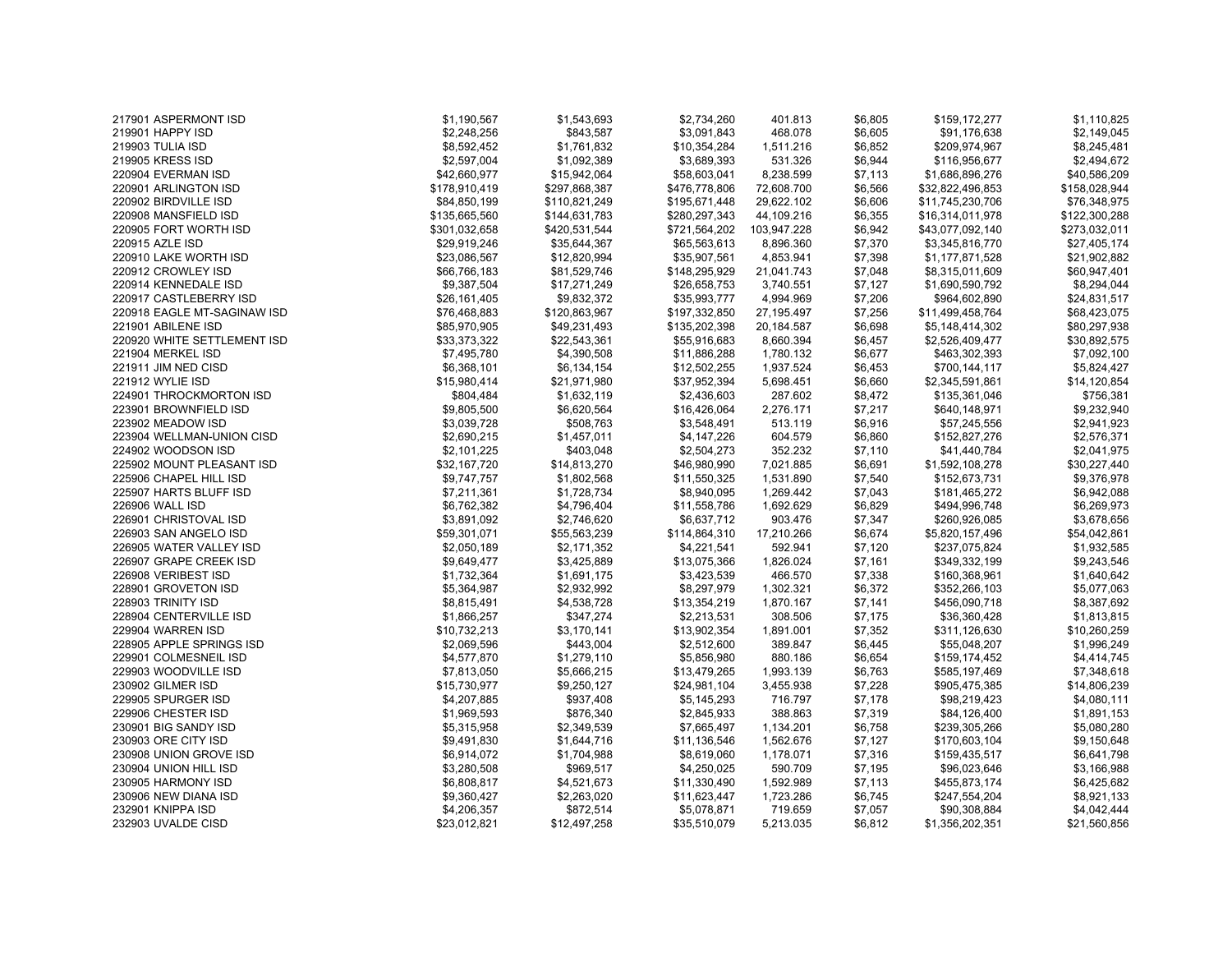| 233901 SAN FELIPE-DEL RIO CISD | \$68,777,402  | \$22,064,398  | \$90,841,800  | 13,183.597 | \$6,891  | \$2,545,165,405  | \$65,147,089  |
|--------------------------------|---------------|---------------|---------------|------------|----------|------------------|---------------|
| 234905 MARTINS MILL ISD        | \$4,016,637   | \$1,141,471   | \$5,158,108   | 791.021    | \$6,521  | \$144,441,108    | \$3,846,423   |
| 234902 CANTON ISD              | \$10,776,935  | \$7,918,020   | \$18,694,955  | 2,843.283  | \$6,575  | \$910,025,982    | \$9,959,084   |
| 234903 EDGEWOOD ISD            | \$8,564,045   | \$2,900,656   | \$11,464,701  | 1,604.643  | \$7,145  | \$313,215,099    | \$8,198,615   |
| 234904 GRAND SALINE ISD        | \$9,154,114   | \$3,134,483   | \$12,288,597  | 1,740.520  | \$7,060  | \$333,082,370    | \$8,743,457   |
| 234906 VAN ISD                 | \$14,792,349  | \$7,171,674   | \$21,964,023  | 3,138.217  | \$6,999  | \$816,198,458    | \$13,916,019  |
| 235902 VICTORIA ISD            | \$54,762,062  | \$60,290,670  | \$115,052,732 | 17,161.280 | \$6,704  | \$6,249,326,944  | \$49,807,537  |
| 234907 WILLS POINT ISD         | \$15,983,051  | \$7,817,515   | \$23,800,566  | 3,426.381  | \$6,946  | \$885,531,056    | \$15,071,276  |
| 234909 FRUITVALE ISD           | \$5,131,614   | \$572,680     | \$5,704,294   | 804.776    | \$7,088  | \$63,667,451     | \$4,976,796   |
| 235901 BLOOMINGTON ISD         | \$7,215,122   | \$2,100,830   | \$9,315,952   | 1,416.984  | \$6,574  | \$232,940,363    | \$6,909,551   |
| 236901 NEW WAVERLY ISD         | \$7,114,588   | \$4,176,994   | \$11,291,582  | 1,582.184  | \$7,137  | \$458,307,786    | \$6,727,728   |
| 236902 HUNTSVILLE ISD          | \$54,680,935  | \$34,798,519  | \$89,479,454  | 12,925.823 | \$6,923  | \$3,768,598,777  | \$50,603,931  |
| 237904 WALLER ISD              | \$28,580,157  | \$42,390,979  | \$70,971,136  | 10,627.292 | \$6,678  | \$4,526,403,081  | \$25,646,836  |
| 237902 HEMPSTEAD ISD           | \$8,340,569   | \$6,670,520   | \$15,011,089  | 2,167.806  | \$6,925  | \$741,352,149    | \$7,800,888   |
| 240901 LAREDO ISD              | \$189,752,970 | \$23,581,712  | \$213,334,682 | 32,212.897 | \$6,623  | \$2,530,586,192  | \$181,729,183 |
| 240903 UNITED ISD              | \$199,150,403 | \$165,151,649 | \$364,302,052 | 55,783.876 | \$6,531  | \$17,876,533,180 | \$183,485,856 |
| 241901 BOLING ISD              | \$6,803,895   | \$4,086,203   | \$10,890,098  | 1,651.373  | \$6,595  | \$448,320,329    | \$6,382,288   |
| 241902 EAST BERNARD ISD        | \$5,974,744   | \$4,112,299   | \$10,087,043  | 1,451.746  | \$6,948  | \$429,913,124    | \$5,620,039   |
| 241903 EL CAMPO ISD            | \$19,838,746  | \$14,523,328  | \$34,362,074  | 4,710.590  | \$7,295  | \$1,377,745,927  | \$18,535,346  |
| 241906 LOUISE ISD              | \$3,384,292   | \$2,796,788   | \$6,181,080   | 879.611    | \$7,027  | \$287,174,305    | \$3,205,955   |
| 242902 SHAMROCK ISD            | \$3,276,611   | \$1,274,988   | \$4,551,599   | 688.939    | \$6,607  | \$136,752,895    | \$3,131,722   |
| 242903 WHEELER ISD             | \$2,573,437   | \$2,326,655   | \$4,900,092   | 741.260    | \$6,610  | \$245,856,488    | \$2,424,130   |
| 243901 BURKBURNETT ISD         | \$19,592,538  | \$9,770,557   | \$29,363,095  | 4,089.672  | \$7,180  | \$959,052,770    | \$18,414,124  |
| 243906 CITY VIEW ISD           | \$13,153,917  | \$5,288,167   | \$18,442,084  | 1,814.800  | \$10,162 | \$213,479,999    | \$12,765,468  |
| 243902 ELECTRA ISD             | \$3,801,520   | \$1,861,019   | \$5,662,539   | 795.316    | \$7,120  | \$184,970,587    | \$3,637,088   |
| 243903 IOWA PARK CISD          | \$12,325,571  | \$6,452,869   | \$18,778,440  | 2,602.406  | \$7,216  | \$628,045,935    | \$11,614,828  |
| 243905 WICHITA FALLS ISD       | \$73,868,304  | \$46,960,329  | \$120,828,633 | 18,007.153 | \$6,710  | \$4,843,148,486  | \$68,843,932  |
| 244905 NORTHSIDE ISD           | \$2,505,998   | \$451,226     | \$2,957,224   | 415.941    | \$7,110  | \$44,962,561     | \$2,414,191   |
| 244901 HARROLD ISD             | \$1,003,049   | \$787,267     | \$1,790,316   | 261.943    | \$6,835  | \$83,515,421     | \$962,025     |
| 244903 VERNON ISD              | \$8,807,547   | \$8,697,979   | \$17,505,526  | 2,618.742  | \$6,685  | \$905,706,451    | \$8,103,736   |
| 245901 LASARA ISD              | \$3,815,343   | \$453,406     | \$4,268,749   | 573.812    | \$7,439  | \$38,656,245     | \$3,700,199   |
| 245902 LYFORD CISD             | \$12,293,325  | \$2,444,920   | \$14,738,245  | 2,116.431  | \$6,964  | \$274,108,270    | \$11,767,837  |
| 245903 RAYMONDVILLE ISD        | \$17,740,188  | \$3,761,276   | \$21,501,464  | 2,867.366  | \$7,499  | \$321,587,236    | \$17,007,029  |
| 246906 HUTTO ISD               | \$42,509,139  | \$40,915,210  | \$83,424,349  | 11,604.593 | \$7,189  | \$4,182,509,470  | \$39,329,795  |
| 246902 FLORENCE ISD            | \$7,825,527   | \$4,901,884   | \$12,727,411  | 1,764.830  | \$7,212  | \$501,358,807    | \$7,429,964   |
| 246905 GRANGER ISD             | \$3,859,601   | \$1,782,937   | \$5,642,538   | 786.551    | \$7,174  | \$173,500,409    | \$3,689,424   |
| 246911 TAYLOR ISD              | \$15,006,615  | \$12,533,517  | \$27,540,132  | 3,993.301  | \$6,897  | \$1,343,723,533  | \$13,898,249  |
| 246908 LIBERTY HILL ISD        | \$21,218,100  | \$29,975,847  | \$51,193,947  | 7,885.915  | \$6,492  | \$3,575,905,712  | \$19,084,776  |
| 247901 FLORESVILLE ISD         | \$18,259,140  | \$12,307,695  | \$30,566,835  | 4,996.212  | \$6,118  | \$1,644,007,494  | \$16,789,285  |
| 246912 THRALL ISD              | \$6,285,819   | \$3,079,642   | \$9,365,461   | 1,276.189  | \$7,339  | \$289,508,224    | \$5,997,134   |
| 246914 COUPLAND ISD            | \$1,022,817   | \$905,042     | \$1,927,859   | 303.159    | \$6,359  | \$109,619,023    | \$954,625     |
| 247903 LA VERNIA ISD           | \$15,337,333  | \$10,010,967  | \$25,348,300  | 4,180.153  | \$6,064  | \$1,348,261,486  | \$14,119,841  |
| 247904 POTH ISD                | \$6,090,333   | \$3,036,422   | \$9,126,755   | 1,399.292  | \$6,522  | \$337,914,629    | \$5,765,589   |
| 247906 STOCKDALE ISD           | \$6,417,696   | \$2,087,328   | \$8,505,024   | 1,344.457  | \$6,326  | \$261,928,654    | \$6,127,305   |
| 249901 ALVORD ISD              | \$4,499,127   | \$4,354,645   | \$8,853,772   | 1,228.558  | \$7,207  | \$425,396,459    | \$4,233,721   |
| 249902 BOYD ISD                | \$6,010,428   | \$7,398,341   | \$13,408,769  | 1,929.928  | \$6,948  | \$724,613,177    | \$5,538,381   |
| 250903 MINEOLA ISD             | \$9,025,413   | \$6,738,518   | \$15,763,931  | 2,208.472  | \$7,138  | \$674,565,829    | \$8,432,554   |
| 249906 PARADISE ISD            | \$6,709,761   | \$5,124,846   | \$11,834,607  | 1,773.768  | \$6,672  | \$536,458,496    | \$6,252,437   |
| 250907 WINNSBORO ISD           | \$10,961,062  | \$5,311,460   | \$16,272,522  | 2,288.387  | \$7,111  | \$534,167,720    | \$10,410,083  |
| 250904 QUITMAN ISD             | \$7,678,133   | \$5,691,255   | \$13,369,388  | 1,837.814  | \$7,275  | \$542,750,324    | \$7,258,846   |
| 250906 ALBA-GOLDEN ISD         | \$6,662,201   | \$3,295,590   | \$9,957,791   | 1,369.900  | \$7,269  | \$336,687,987    | \$6,343,627   |
| 252903 OLNEY ISD               | \$5.581.657   | \$2,971,611   | \$8,553,268   | 1.171.003  | \$7,304  | \$279.084.222    | \$5.322.944   |
|                                |               |               |               |            |          |                  |               |